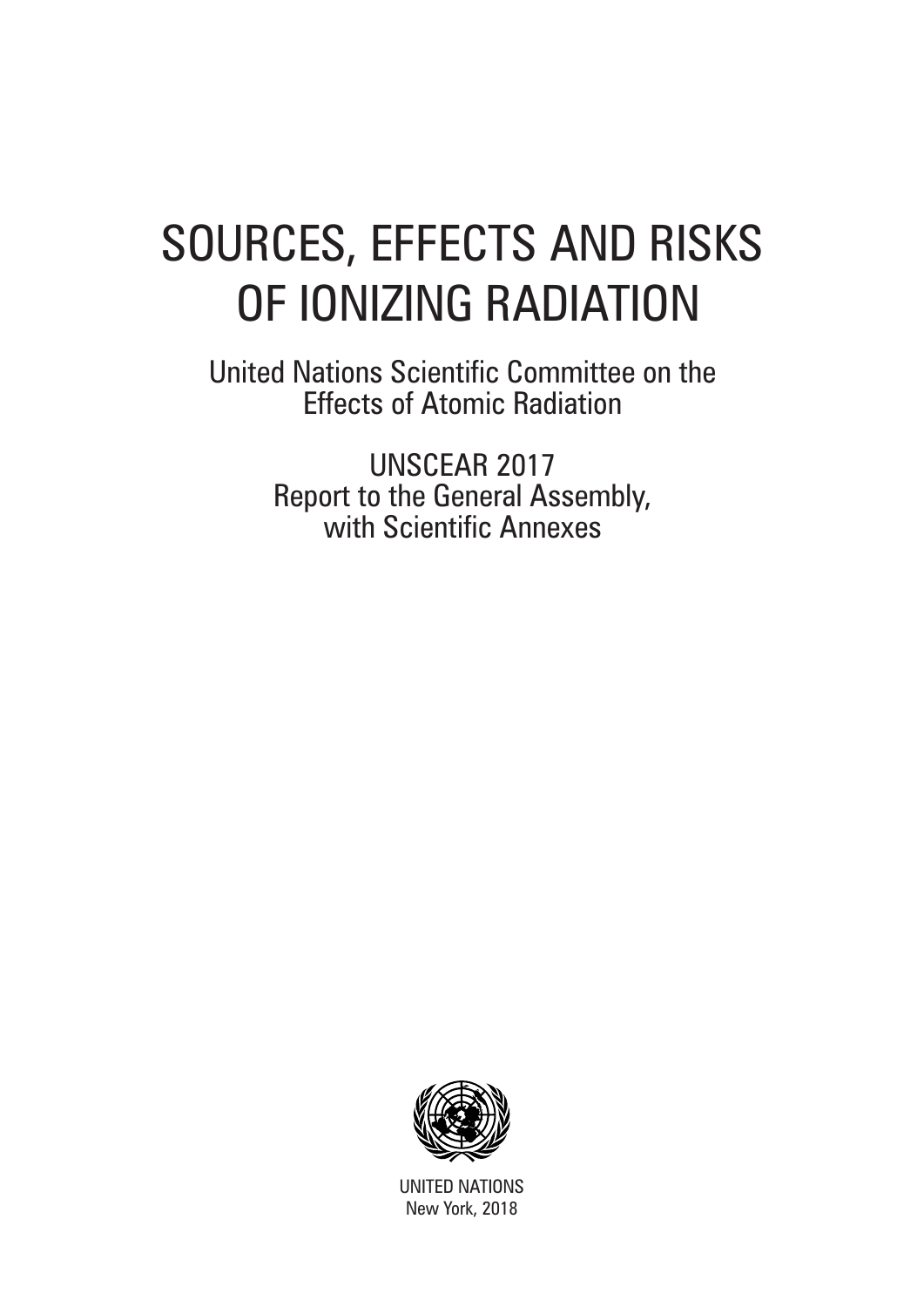#### **NOTE**

The report of the Committee without its annexes appears as *Official Records of the General Assembly*, Seventy‑second Session, Supplement No. 46\* (A/72/46\*).

The designations employed and the presentation of material in this publication do not imply the expression of any opinion whatsoever on the part of the Secretariat of the United Nations concerning the legal status of any country, territory, city or area, or of its authorities, or concerning the delimitation of its frontiers or boundaries.

The country names used in this document are, in most cases, those that were in use at the time the data were collected or the text prepared. In other cases, however, the names have been updated, where this was possible and appropriate, to reflect political changes.

> UNITED NATIONS PUBLICATION Sales No. E.18.IX.1 ISBN: 978-92-1-142322-8 eISBN: 978-92-1-362680-1

© United Nations, March 2018. All rights reserved, worldwide.

This publication has not been formally edited.

Information on uniform resource locators and links to Internet sites contained in the present publication are provided for the convenience of the reader and are correct at the time of issue. The United Nations takes no responsibility for the continued accuracy of that information or for the content of any external website.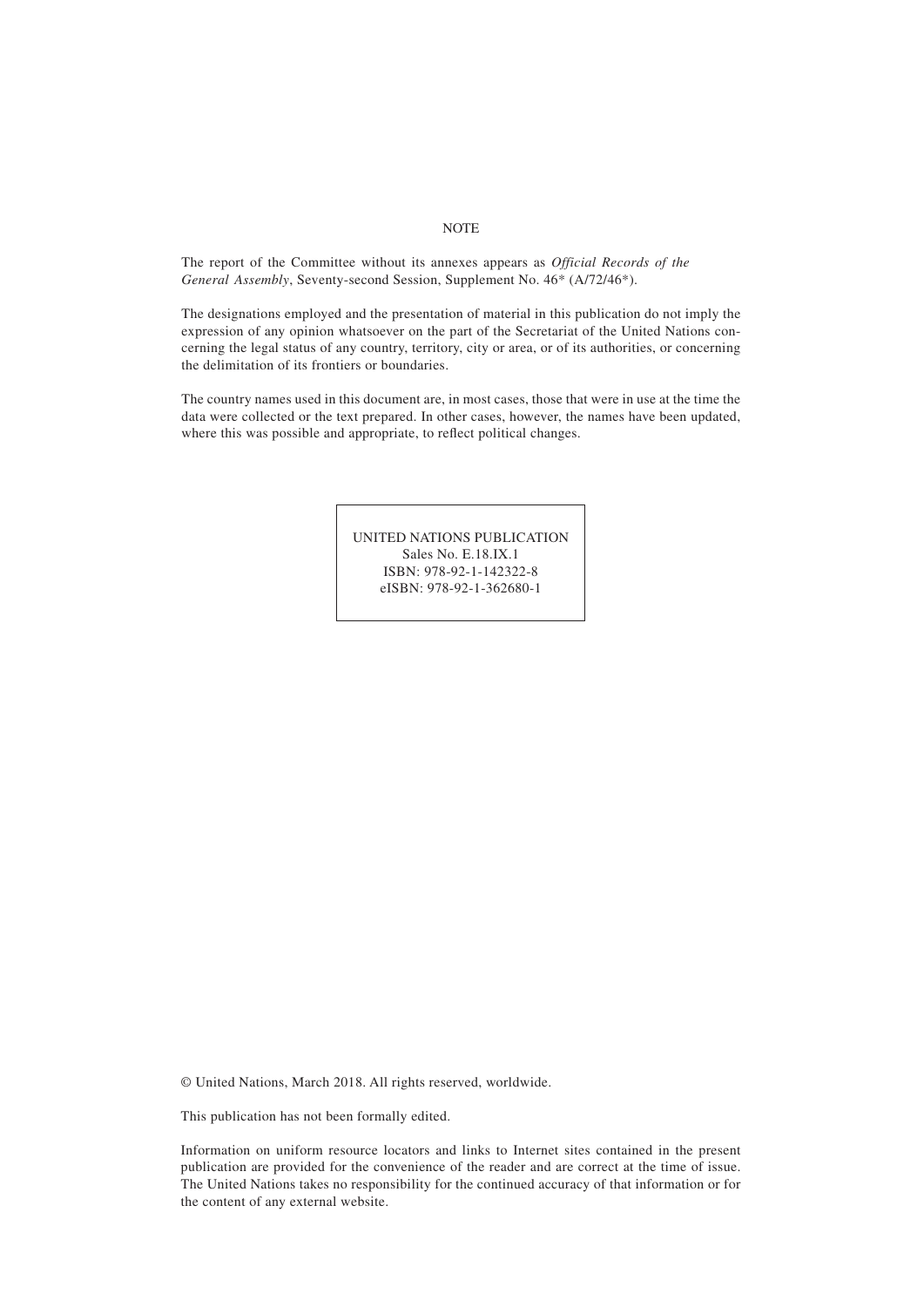# ANNEX A

# PRINCIPLES AND CRITERIA FOR ENSURING THE QUALITY OF THE COMMITTEE'S REVIEWS OF EPIDEMIOLOGICAL STUDIES OF RADIATION EXPOSURE

# **CONTENTS**

| I. |  |                                                                        |  |  |  |  |  |
|----|--|------------------------------------------------------------------------|--|--|--|--|--|
|    |  |                                                                        |  |  |  |  |  |
|    |  | III. MAIN FEATURES AFFECTING THE QUALITY OF EPIDEMIOLOGICAL STUDIES 26 |  |  |  |  |  |
|    |  |                                                                        |  |  |  |  |  |
|    |  |                                                                        |  |  |  |  |  |
|    |  |                                                                        |  |  |  |  |  |
|    |  |                                                                        |  |  |  |  |  |
|    |  | D. Synthesis of studies: meta-analysis and narrative approaches 50     |  |  |  |  |  |
|    |  |                                                                        |  |  |  |  |  |
|    |  |                                                                        |  |  |  |  |  |
|    |  |                                                                        |  |  |  |  |  |
|    |  |                                                                        |  |  |  |  |  |
|    |  |                                                                        |  |  |  |  |  |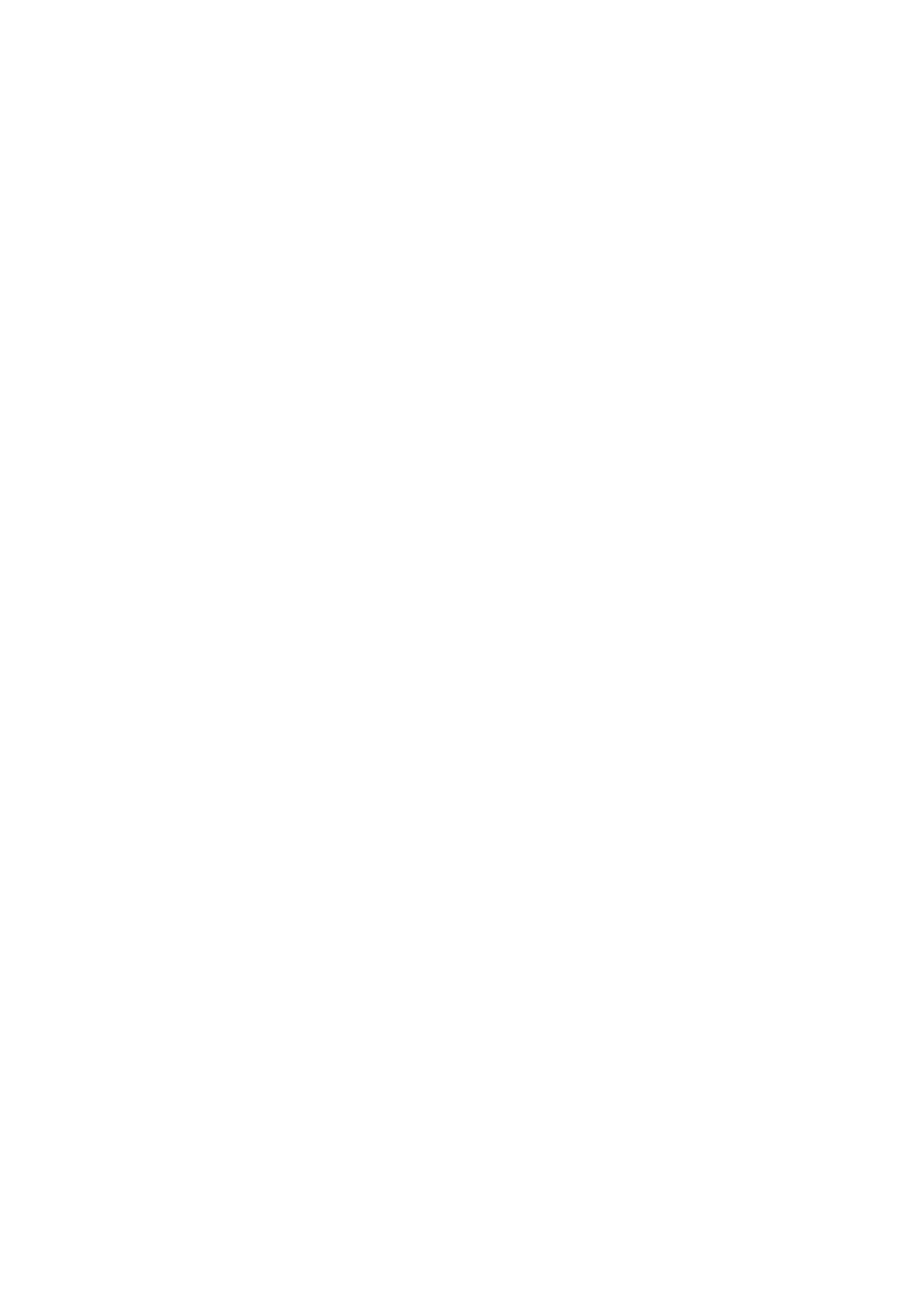# <span id="page-4-0"></span>I. INTRODUCTION

 $\overline{a}$ 

1. Evidence from radiation epidemiology studies forms an important part of the scientific evaluation of radiation effects regularly conducted and reported by the United Nations Scientific Committee on the Effects of Atomic Radiation (UNSCEAR). In many UNSCEAR evaluations, epidemiological studies are reviewed and their results used to assess health risks of radiation. As for any field of research, epidemiological studies have strengths and limitations, and each study requires careful and systematic assessment to gauge its contribution to the issue being addressed. Already in the UNSCEAR 1994 Report, it was stated that "Studies of disease in human populations must adhere strictly to epidemiological principles in order to achieve valid quantitative results. These include sound case ascertainment, an appropriate comparison group, sufficient follow-up, an accounting for confounding factors\*[1](#page-4-1) and well-characterized dosimetry." [U1]. In epidemiological studies of radiation effects, the key concerns are typically limitations in exposure assessment as well as the general issues for epidemiological studies, including study size, statistical power and chance, information bias\* (comparability of information on health outcomes), selection bias\* (potential selective inclusion or exclusion of subjects in relation to exposure or outcome) and control of confounding influences (impact of other determinants of disease risk than radiation). Many studies in radiation epidemiology deal with exposure at low doses\* and low dose rates.\* This makes the assessment of exposure-outcome associations, including the evaluation of dose responses, particularly challenging. Examples of such studies are used for illustration in this scientific annex. More examples are presented in more detail in annex B on the evaluation of epidemiological studies of cancer risk due to low-dose-rate radiation from environmental sources.

2. The Committee's evaluations commonly need to cover a broad array of epidemiological studies, often with widely differing objectives, designs and results. Clear and transparent criteria that define the processes and decisions for the inclusion or exclusion of individual studies are essential to ensure that its evaluations meet the key scientific norm of objectivity, i.e. to use sound evidence in an undistorted manner, regardless of the composition of the group of experts conducting the evaluation for UNSCEAR's scrutiny, with assessment unaffected by non-pertinent features of studies.

3. The Committee agreed at its sixty-second session (1–5 June 2015) that the use of epidemiological evidence to evaluate risks to the public and to workers from radiation exposure at low doses and low dose rates is a methodological challenge, and expressed the need for quality criteria to evaluate epidemiological studies in line with the UNSCEAR 2006 Report (annex A) [U3] and the UNSCEAR 2012 Report (annex A) [U7].

4. The key principles of systematic reviews are very clearly applicable and fundamental for the Committee's evaluations. Compiling, summarizing and comparing the results from all relevant and sound evidence is essential for achieving the goal of the Committee in producing high quality evaluations. As pointed out above, this requires that a question to be addressed is clearly defined, a search of all evidence is carried out, relevant studies fulfilling the inclusion criteria are identified, their results compiled and conclusions drawn from the evidence.

<span id="page-4-1"></span><sup>1</sup> Technical terms are explained in a detailed glossary, and are marked with an asterisk (\*) the first time that they appear.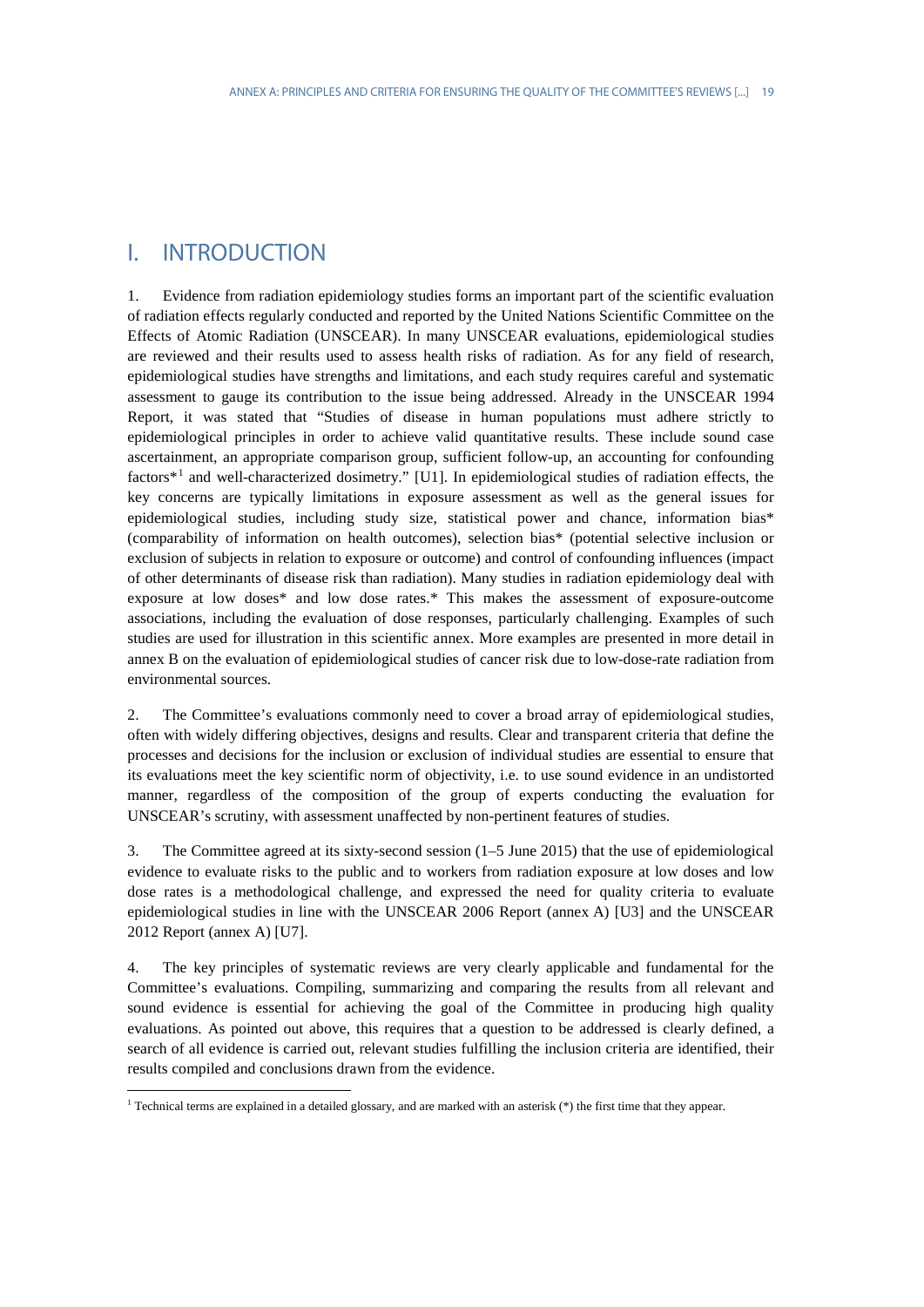5. Systematic reviews have emerged as a key tool for providing guidelines in medicine, largely due to the evidence-based medicine (EBM) movement since the 1990s [E1, S1]. EBM offers broad principles for translating research into policies and practice. The need for it arose largely from conflicting guidelines prepared by professional societies and other bodies, and also from the explosion in the number of scientific literature available. A key tenet of EBM is the requirement that practice of medicine should be based on the best available scientific evidence. The concept of science-based medicine was not first introduced with EBM, but it emphasizes that the evidence must be directly applicable, i.e. based on real patients and outcomes of treatment. For health effects\* of radiation exposure, this would translate into underscoring the importance of human studies.

6. Another parallel development has been the evolution of health risk assessment, combining several lines of evidence from toxicology, epidemiology and other disciplines for estimating the health impact of exposure to potentially harmful substances. In general, health risk assessment is a process consisting of hazard\* identification, exposure assessment, dose-response assessment and risk characterization [I5] and it provides the basis for risk management and risk communication (figure I). Health risk assessment has been widely applied by expert committees mainly for chemical agents [I4]. Across the world, systematic reviews are increasingly becoming the basis for these assessments [F1].

Figure I. Health risk assessment [I5]



7. To satisfy the criteria of comprehensiveness and transparency, a thorough search for the relevant evidence must be performed as the basis for a systematic assessment of health risks. Scanning reference lists from studies, conducting dedicated hand/Internet searches, and actively contacting study authors and relevant organizations may additionally prove useful. Personal paper collections of experts in a working group can be a very good starting point on specific topics, but should be augmented by systematic searches. For example, key terms from identified key studies can be used in further searches to identify additional studies of relevance for the topic.

8. In critical appraisal of evidence derived from individual studies, evaluation criteria include relevance, validity\* and precision. Relevance means that a study can provide information pertinent to the aims of the report. Validity means lack of bias (i.e. systematic error\*) and capturing the essential features of study quality for epidemiological research. Validity can also be conceptualized as the degree to which a study reaches a correct conclusion. Precision refers to statistical power and amount of information, or limited presence of random and shared error.\*

9. The Committee's evaluations synthesize studies of effects of radiation exposure on humans and the environment to guide decision-making, assist in preparing regulations and inform the scientific community and the public. Its reports comprise evidence summaries and aim to be comprehensive and systematic in order to conduct a balanced and exhaustive evaluation of the current scientific knowledge and provide evidence-based conclusions. However, the Committee has previously stated, in its UNSCEAR 2012 Report, that a balanced evaluation involves avoiding unjustified causal associations (false positives) and also unjustified dismissal of real health effects (false negatives) [U7]. The overall approach entails several sequential steps: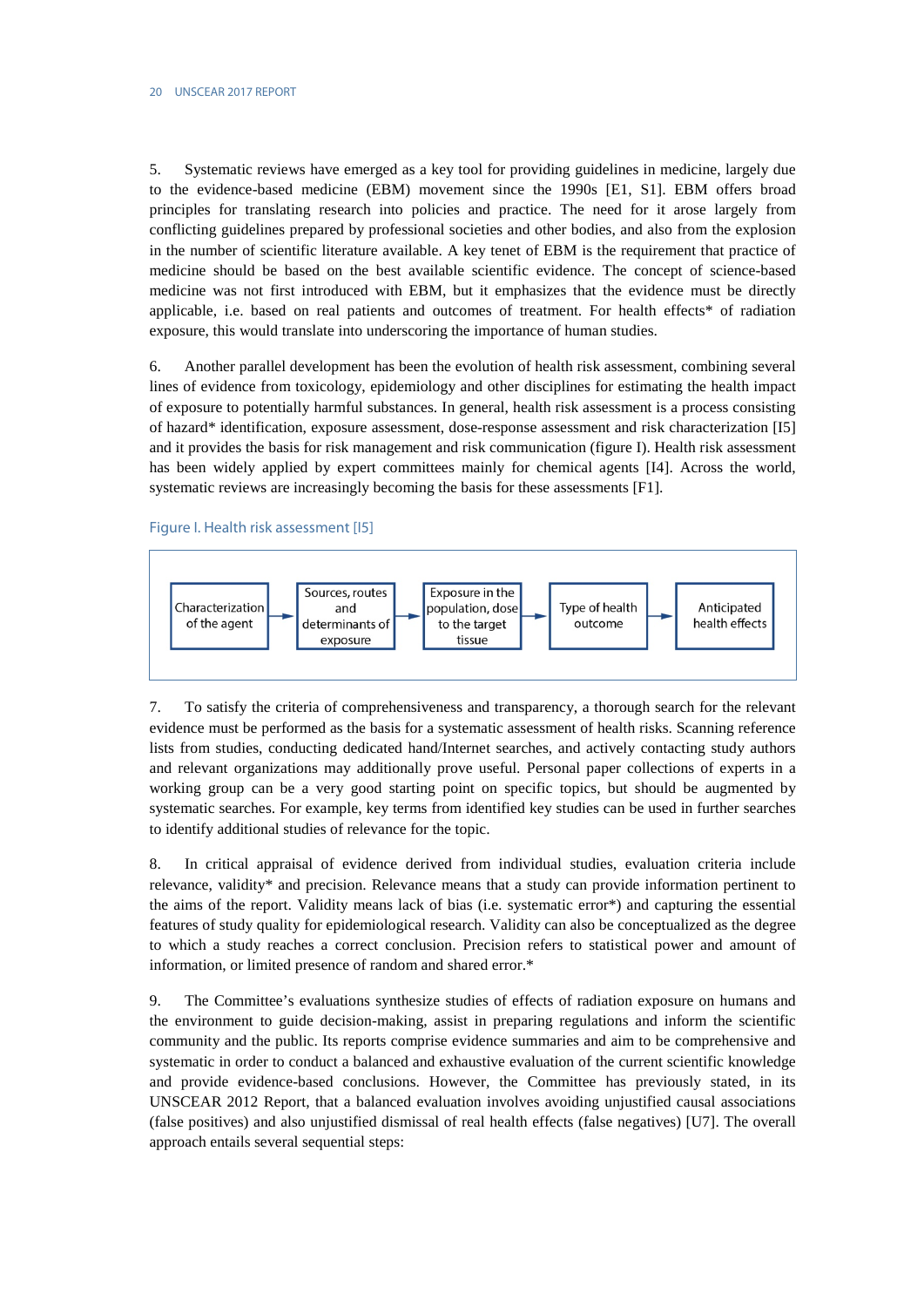*(a)* Clearly define the topic and objectives of the specific evaluation;

*(b)* Perform a search that allows identification of all studies with potential to contribute to the evaluation and its defined objectives;

*(c)* Apply a uniform approach to scrutinizing the quality of the studies;

*(d)* Synthesize the available evidence from the studies by summarizing their results from those studies meeting criteria for inclusion (providing relevant, high-quality evidence);

<span id="page-6-2"></span>*(e)* Develop overall conclusions drawn from the systematically retrieved, assessed and summarized studies.

10. This annex reconfirms and expands upon prior UNSCEAR Reports including guidelines to judge the quality of epidemiological studies [U2, U3]. Further, it aims to recommend procedures for assessing radiation epidemiological studies and criteria for conducting scientific reviews of epidemiological studies for the Committee's evaluations. These criteria make use of the experience of development of EBM, within Cochrane Collaboration and other settings, and of the extensive expertise specifically for radiation epidemiology available within the Committee. Furthermore, this annex also re-iterates the importance of adhering to the Governing Principles<sup>[2](#page-6-1)</sup> of the Committee, notably to its process in the selection of experts according to defined terms of reference, qualifications and competence, and the declarations of potential conflicts of interest are essential steps in securing quality and scientific excellence of the Committee's evaluations. All conflict of interest statements collected in the framework of the Committee's work are available at the secretariat.

# <span id="page-6-0"></span>II. OVERVIEW OF EPIDEMIOLOGICAL STUDY TYPES

11. A commonly cited definition for epidemiology is "the study of distribution and determinants of disease in human populations" [M1], with some expansions of the definition more recently [P2]. Epidemiology has also been characterized as "occurrence research in medicine" [M3] and as the science of understanding the causes and distributions of population health with a view to intervening for disease prevention and health promotion [K2]. Its key features include a population perspective on human health and disease, with disease occurrence perceived as a stochastic\* process and analysed with statistical tools. Epidemiology is largely an observational (i.e. non-experimental) science. Randomized, experimental or intervention designs can sometimes be used in epidemiology, for example screening or prevention trials, or post-intervention follow-up of persons included in a clinical trial, but generally cannot be applied to evaluations of radiation risk. A typical sequence of radiation risk evaluation using population-based epidemiological methods includes *(a)* assessment of radiation exposure, *(b)* assessment of presence or absence of a health effect of radiation, *(c)* determining the magnitude of the effect (if present), *(d)* studying dose-response patterns and variation of observed patterns in different populations/subgroups and *(e)* review the overall evidence with regard to causation\* (e.g. by using Hill's considerations for the assessment of causality [H5]). The drawing of conclusions from scientific observations in the presence of uncertainty\*—such as those obtained from well-designed studies of radiation epidemiology—is called inference. The two principal approaches—outlined in detail in the UNSCEAR 2012 Report (annex A) [U7]—are the frequentist inference\* and the Bayesian inference.\*

 $\overline{a}$ 

<span id="page-6-1"></span><sup>2</sup> http://www.unscear.org/unscear/en/about\_us/governingprinciples.html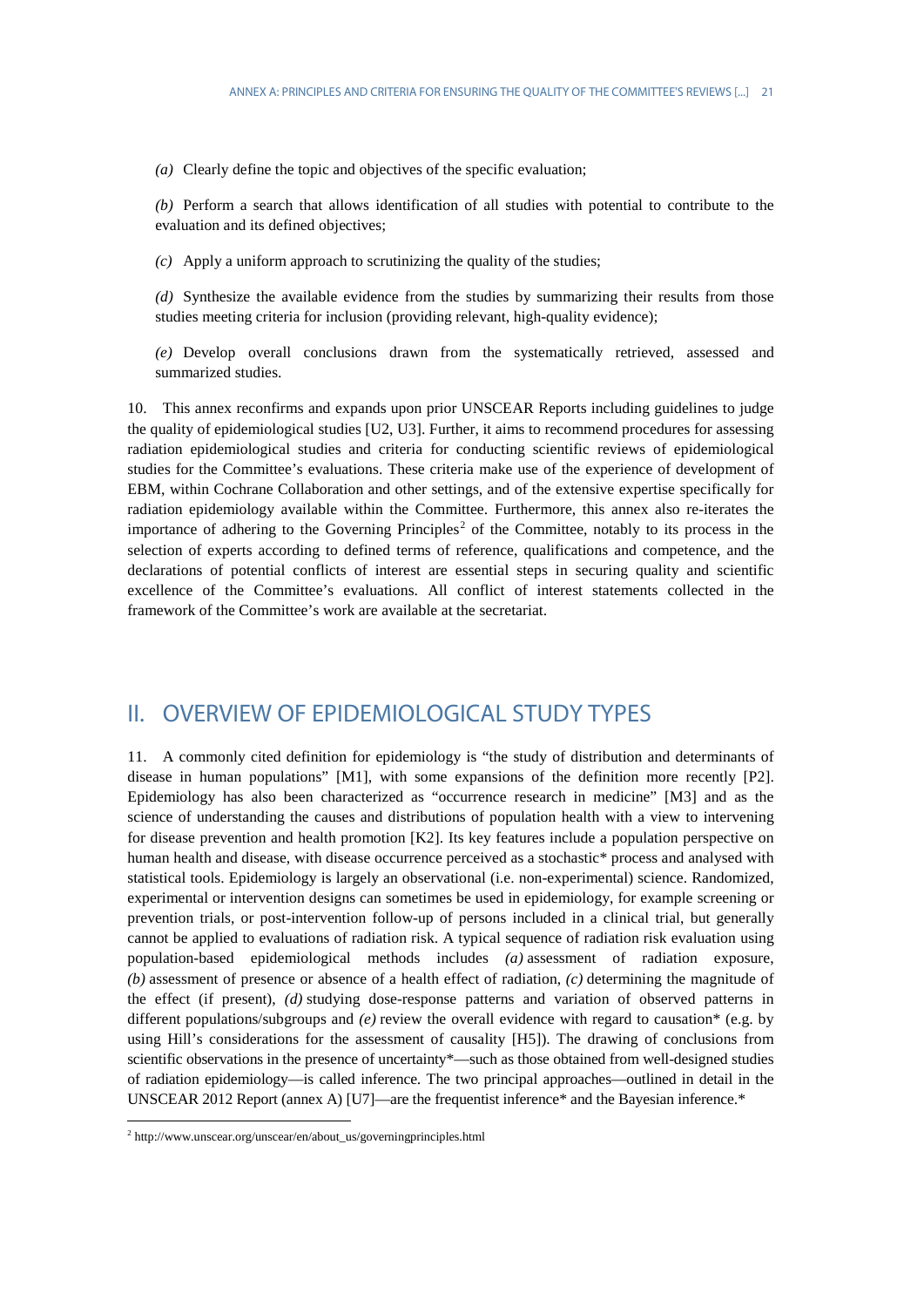12. Unlike experimental studies (e.g. randomized controlled clinical trials), observational studies rely on data generated by the uncontrolled conditions of everyday life, i.e. research opportunities created by variations in exposure conditions within and between populations (sometimes slightly misleadingly called "natural experiments"). This exposure variation in the study population is the fundamental requirement that needs to be fulfilled for observational studies with the objective of evaluating radiation risks. Such settings rarely provide highly comparable study populations, and the effects of extraneous factors make interpretation of epidemiological results challenging despite the apparently straightforward data they produce, with temptingly oversimplified conclusions to be derived. However, as epidemiological findings relate directly to humans, the results are not (or are much less) affected by the limitations of generalizability that apply to extrapolations of the findings of experimental studies (e.g. using laboratory animals) to humans, where simplified and often highly specific model\* settings do not represent real human disease, heterogeneity of susceptibility in the population, or variations in co-exposure.

13. Any epidemiological study has a defined scope, specified by the research questions to address one or several specific end points, or health outcomes. Descriptive studies provide estimates on features such as mortality or incidence rates\* in populations and subgroups thereof and may be useful to generate hypotheses about possible associations based on the frequency\* distributions observed. Studies that focus on risk factors/determinants such as ionizing radiation and their effect on health outcomes are generally termed analytical studies and tend to rely on individual, not aggregate data. In analytical studies the determinant (generically termed "exposure" in epidemiology), the effect of which is studied, has to be defined conceptually and operationally. Observational epidemiological studies, including cohort, case-control, cross-sectional and geographical/temporal correlation ("ecological") studies are non-experimental and thus, in addition to ever-present statistical uncertainties, always prone to bias or confounding, which can lead to spurious results.

14. High-quality epidemiological studies minimize bias and confounding and provide strong empirical evidence about health outcomes in human populations. This requires careful selection of study participants, valid and accurate assessment of exposure and outcome, and data on potential confounders, all of which have to be described in detail in a study protocol that also specifies in advance the study questions and statistical analyses to be conducted. Statistical power, i.e. the probability to detect an effect or association of a given strength if it really exists, can also be major issue as only studies with sufficient data (e.g. number of subjects, length of follow-up) allow precise estimation of effects. The Committee summarized the concept of statistical power in its 2000 Report [U2] and further expanded it in its 2006 Report [U3].

15. Calculation of sample size and statistical power in the planning stage is a feature of good quality epidemiological studies. When the sample is determined beforehand, for example by the inclusion of all exposed persons, sample size calculation is superfluous, but an estimate of statistical power—or, more generally, precision—of the study given the available study population is still informative. Sample size calculations are particularly relevant at the planning stage of studies with extensive and costly exposure and/or end point assessments, in order to achieve the optimum balance between scientific value and financial costs. The statistical power is, however, always estimated using simplifying assumptions such as no measurement error\* and a particular underlying excess risk\* and does not usually reflect other sources of uncertainty beyond random error\* [P5]. Therefore, it is an imperfect measure of information that can be obtained in a study as a small high-quality study can provide more useful information than a large study with major systematic error.

16. The measure of effect for many epidemiological studies is some form of relative risk\* (RR), such as the odds ratio\* (OR) in case-control studies. The focus in most radiation epidemiology studies is on magnitude and precision of the central effect estimate of interest, often expressed as excess relative risk  $(ERR)*$  or excess absolute risk  $(EAR)*$  and usually accompanied by a confidence interval\* as a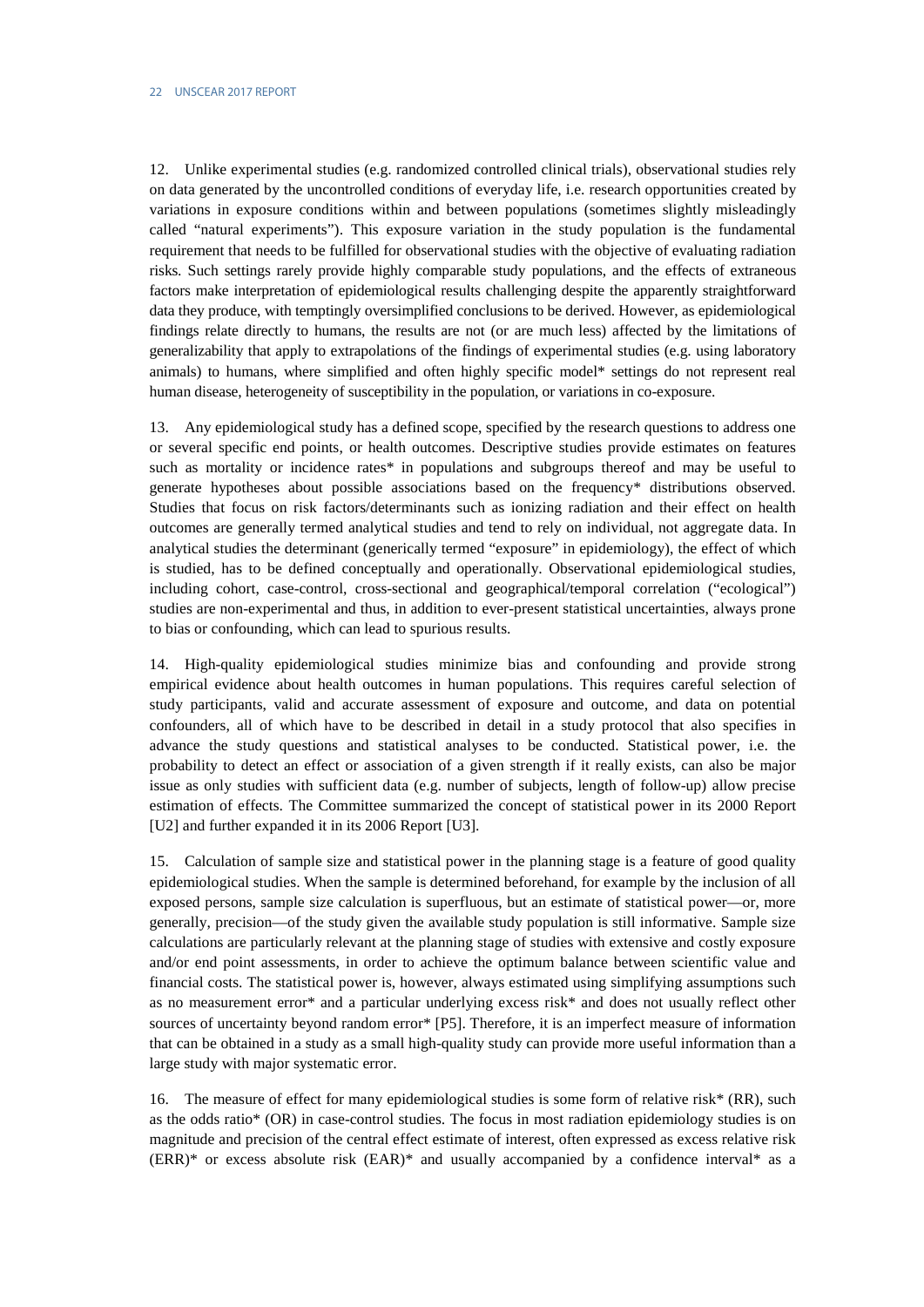measure of statistical precision. Statistical methods that provide an estimate of the expected confidence interval (i.e. precision) are explained in Goodman and Berlin [G3]. Several realistic statistical power scenarios using the best available insight into the expected average dose or the dose distribution should be applied, if possible including uncertainty considerations as explained in the UNSCEAR 2012 Report (annex B) [U7]. As cohort studies commonly allow for the investigation of multiple end points, one or a few primary end points should be specified for which these calculations are done. The other health outcomes studied are then considered as secondary end points, which require particular caution in reporting and interpretation as they are not the primary focus of the study, and their statistical power may be too limited for them to be addressed. Guidelines on good epidemiological practice (GEP) such as those developed by the International Epidemiological Association (IEA) give further guidance on planning, conducting and interpretation of epidemiological studies [I1].

17. For the Committee's evaluations, in general, epidemiological studies are considered to be useful that address one of the following key study questions:

*(a)* Is there an increased frequency of disease (individual entities or disease groups) associated with radiation exposure?

- *(b)* What is the magnitude of the effect associated with radiation exposure?
- *(c)* What is the time-, sex- and age dependency and the shape of the dose-response curve?

It should be noted that the most valuable epidemiological studies on health effects of radiation exposure are those with quantitative dose-response results. This implies that the quality of quantitative exposure and disease data is central to the value of a given study.

18. Besides the overall effect, variation in effect due to factors that modify the exposure-disease associations such as age at exposure and time since exposure may be relevant for the Committee's evaluations. In epidemiological terms, the study of the existence of a causal effect (also called hazard identification in risk assessment) corresponds to hypothesis testing, the assessment of magnitude of effect to risk estimation, and the study of differences in risk within the study population refers to effect modification. The UNSCEAR 2006 Report (annex A) [U3] provides an overview of common epidemiological study types, and denotes two main types, both of which are based on individual data:

− Cohort studies collect data on exposure and other factors for a defined group—the cohort before the outcome event such as cancer diagnosis or death. Cohort studies are useful for the study of rare exposure and allow investigation of multiple outcomes. The temporal relationship between exposure and outcome can be identified; exposure, outcome and confounders can be measured repeatedly over time. They are less useful for rare diseases, and in many instances time-consuming and relatively expensive. If—after baseline data for the cohort have been collected—further follow-up is conducted in the future (relative to the baseline), this is called a prospective cohort study. A prominent example of a prospective cohort study in radiation epidemiology is the life span study of the atomic bombing survivors, where individuals from Hiroshima and Nagasaki with individual exposure estimates have been followed-up over more than 60 years since the study began in 1950 [O1]. Historical (sometimes called retrospective) cohort studies are often used in studies of occupational exposure, but may also be used for population-wide exposure. Their particular feature is the fact that the study period is extended to the past, for instance, if occupational radiation exposure of employees first occurred decades before the data collection for the study was started [R1]. Thus, the cohort is defined and study entry occurs at a past date, while the conduct of the study, i.e. data collection on study subjects, exposure and outcomes takes place well after that date. All information on study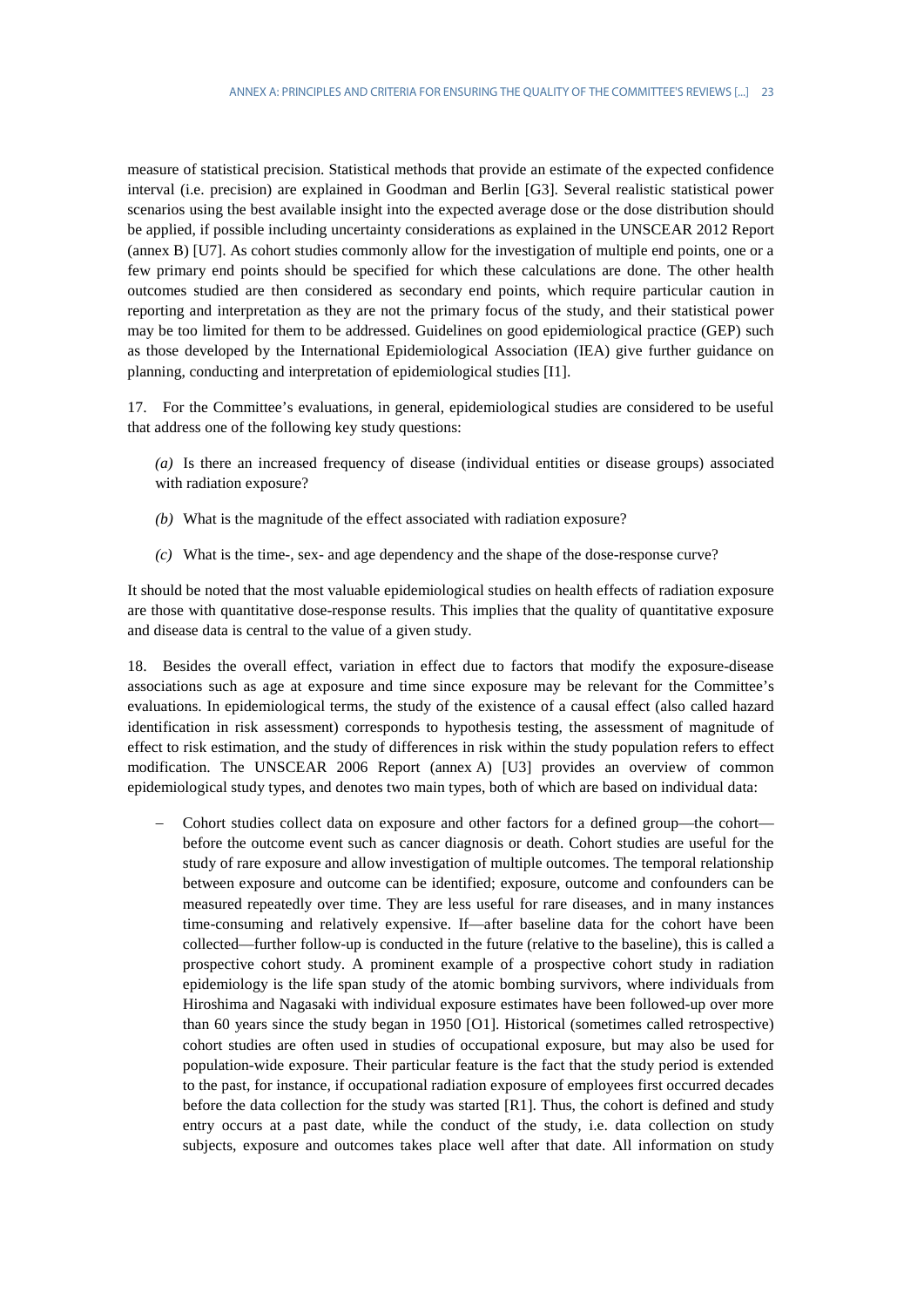subjects needs to be reconstructed/retrieved without information bias, as well as without selection bias. Availability of historical exposure information is a core feature of these studies. The retrospective data collection necessary for these studies also frequently means that dose estimates have a higher uncertainty, for example, because exposure measurements from decades ago are likely to be fewer and less accurate than for more recent periods. For example, in European cohort studies of uranium miners [K3, V1] exposure assessment in the early years of mining was less accurate than in later years, leading to a higher degree of uncertainty. Similarly, reliable outcome information (e.g. from disease registries) may be available only for more recent periods. Thus, there are no or very limited outcome data for early time windows in cohort follow-up such that health effects in these early periods cannot be studied.

- − Case-control studies collect retrospective exposure and other data for cases with the disease of interest and controls that do not have the disease under study and are representative of the underlying population from which the cases derive. Case-control studies are useful for rare diseases, and they allow investigation of multiple past exposures. They are often less timeconsuming than cohort studies and, thus, require fewer resources. However, the case-control design is not suitable for the study of rare exposure, and it is vulnerable to numerous biases. The core difference from cohort studies is the fact that disease or, in certain cases, death has already occurred and thus defines case status whereas in prospective cohort studies, individuals from a defined group are followed up to determine whether disease or death occurs within a defined period (in historical cohort studies, the follow-up period starts in the past). For example, case-control studies have been used to investigate lung cancer and indoor radon. For cases with lung cancer and appropriately selected control persons without lung cancer, exposure histories based on residential radon measurements were constructed and compared, and individual information on other important risk factors, such as smoking history and occupational exposure, were used in the analysis. Case-control studies from different countries were later pooled to obtain more statistical power [D1, K4]. Other examples include casecontrol studies of thyroid cancer after the Chernobyl accident [A3, K1]. Case-control studies can also be nested within cohorts: detailed data on exposure and other relevant factors are collected on a subset of all cohort participants (e.g. all cases of a particular type of cancer, and a set of control persons draw from the cohort), which enhances efficiency as detailed information is collected only for a small subset of the cohort members. Thus, well-conducted nested case-control studies can be of similar value to that of cohort studies, and often there is only a moderate loss of statistical power. For example, Schubauer-Berigan et al. [S4] conducted a case-control study focused on leukaemia deaths in a larger cohort of nuclear shipyard workers. Information on benzene exposure as potential confounder was retrieved for all cases and the respective controls (but not for the whole cohort). Thus, the authors were able to include benzene as a confounder in their case-control analysis.
- 19. Other and related study designs include the following:
	- Randomized trials use similar follow-up procedures to those of prospective cohort studies but form the groups (called trial arms) by randomization at baseline with one arm receiving an intervention and the control arm receiving another procedure (commonly no intervention except placebo/sham or, in treatment trials, the routine treatment). All individuals in both groups are then followed up for the outcome(s) under study as in cohort studies. In randomized controlled trials (RCTs), the intervention is administered by the researchers and these trials are experimental studies. Randomized trials are regarded as the gold standard for the study of effectiveness of medical interventions, including disease treatment, screening and prevention. This is so because the fundamental requirement of randomization is designed to remove or minimize bias and confounding, which is not possible in observational studies. It should be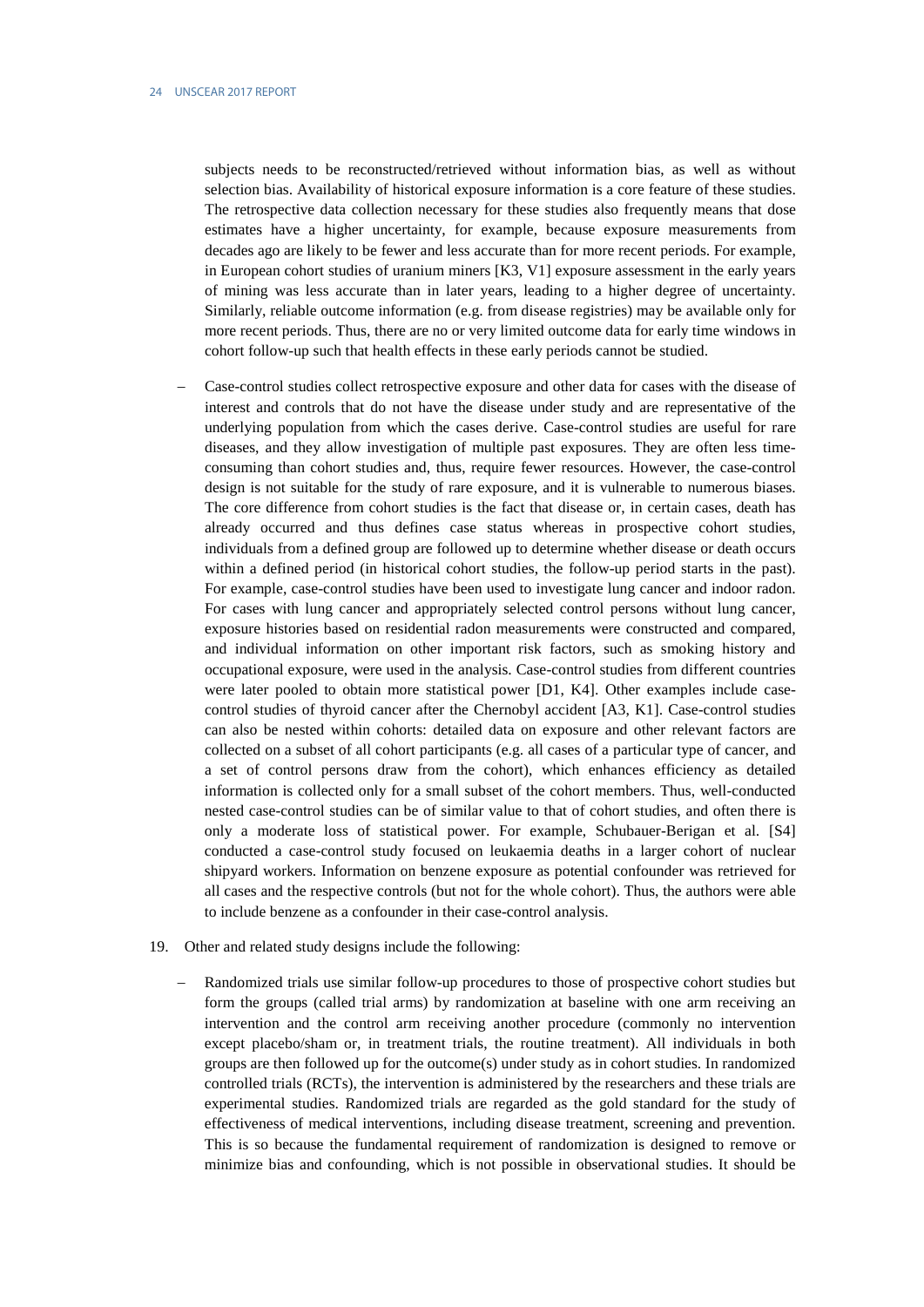noted that this study design is generally not feasible for the study of harmful exposure such as ionizing radiation in human populations, except in a therapeutic context or for radiation protection (where primarily the beneficial effects are assessed). For example, an RCT design can be used to assess the efficacy of occupational radiation protection measures [A2].

- In cross-sectional studies both exposure and outcome of interest are assessed at the same time. This study type is commonly used in health surveys, including the Fukushima Health Management Survey (FHMS), conducted among residents of Fukushima prefecture in Japan after the nuclear power plant accident [Y2]. Cross-sectional studies can serve as baseline investigation for a subsequent cohort follow-up (this is the case in the FHMS), but do not themselves allow inference about the cause and effect sequence. There are instances when a study that collects clinical/laboratory information on persons with previous radiation exposure is also described as cross-sectional. This type of study is conceptually closer to a cohort design and can provide evidence on cause-effect relationships or dose response if well conducted, with appropriate comparison groups. The thyroid disease survey of residents in eight villages near the Semipalatinsk Test Site in north-eastern Kazakhstan [L1] is an example of this approach. Individually reconstructed thyroid doses were used for the analysis of thyroid abnormalities detected by ultrasonographic screening and subsequent cytopathological examination of suspicious findings.
- − Geographical/temporal correlation studies (at times called "ecological studies" in epidemiology) and time-series studies rely only on group-level (aggregated) data on exposure and outcome, without individual data. Therefore, they cannot show whether the exposure and outcome occur in the same subjects. The groups compared may also differ with regard to other relevant factors, for example lifestyle, occupation, medical care, which impairs comparability and can induce confounding factors. Studies comparing incidence or prevalence of disease between geographical areas related to distance from a nuclear power plant [H3, J1], to natural background radiation [N1] and to fallout from atmospheric nuclear weapon testing [D3] are examples for this study type. The potential bias of such studies has been detailed elsewhere [G5, P1].

20. It is not uncommon for epidemiological studies to involve some aggregate-level element, as some extent of grouping is commonly used in estimating exposure even in analytical studies such as those with a historical cohort design. For instance, typical exposure levels may be assigned for all subjects with a similar job title. This is distinct from ecological studies in that imputed exposure and health outcomes are being studied for individuals; in this case, the use of aggregate exposure data falls under the category of "grouped" or "Berkson"\* measurement error, also called assignment error\* [H2].

21. When assessing exposure-disease associations, cross-sectional and correlational studies generally provide evidence of markedly lower quality than cohort and case-control studies, and are considered to be hypothesis-generating or exploratory rather than answering questions of cause and effect.

22. Further epidemiological non-experimental (observational) study designs include the case-cohort, the case-only or further, less frequently used designs. Case-cohort studies are a variant of nested casecontrol studies with random selection of controls from the overall cohort at baseline. For example, Auvinen et al. [A4] studied the association of radon in drinking water with stomach cancer, using this design. All stomach cancer cases in a sample of the base cohort of people not connected to the municipal tap water system were compared with a set of controls defined from the same cohort at baseline, with focus on radon and other radionuclides in the drinking water of the study groups. No risk increases associated with ingestion of radon or other radionuclides were found. Case only studies compare subsets of cases in relation to a potential determinant. These simply provide an overview of all or a subset of cases reported, for example to a specific hospital or department. They are not usually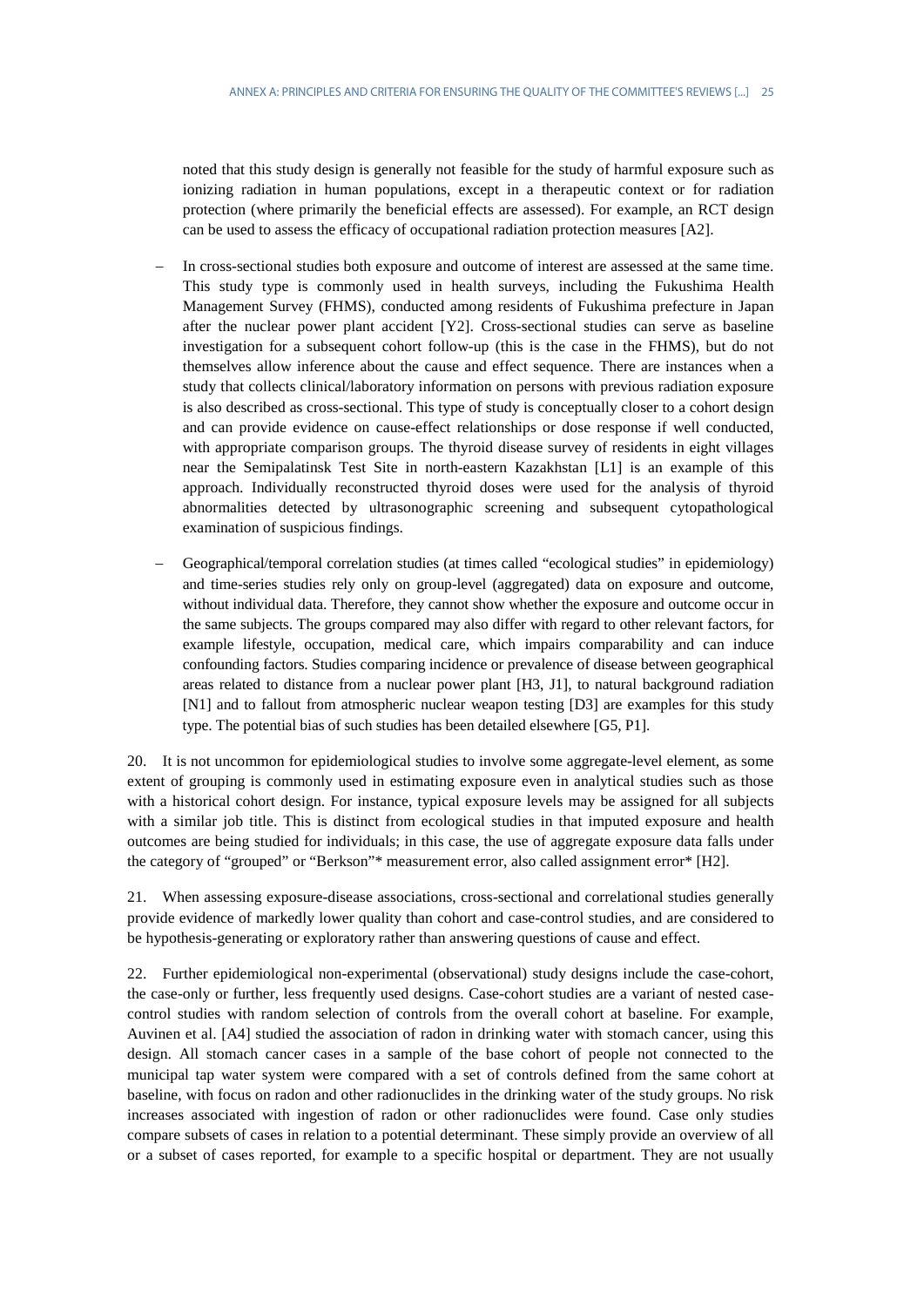regarded as epidemiological studies and, more specifically, cannot provide information on exposuredisease relationships.

23. For many of the study designs mentioned here, mortality or disease registries, including cancer registries, are a major source of information for outcomes. Population registers are also an important source of information, as epidemiological studies require definition and enumeration of the population from which the cases arise, and there is a need to accrue information about vital status and place of residence in their study populations.

24. Of particular relevance for evidence synthesis are systematic literature reviews, with or without quantitative meta-analysis.\* Systematic reviews are a key component of EBM. Well-conducted metaanalyses of randomized trials, if available, form the highest level of evidence in EBM or public health [S12]. Meta-analyses of non-randomized studies may also provide strong contributions to an overall evidence assessment and constitute the main method of pooling quantitative evidence for risk assessment. Comprehensive overviews of the scientific literature are also a cornerstone of many of the Committee's historical evaluations while meta-analyses of quantitative data have rarely been performed specifically in this regard. A systematic and comprehensive quality-oriented process of research synthesis is described in more detail in chapter IV.

# <span id="page-11-0"></span>III. MAIN FEATURES AFFECTING THE QUALITY OF EPIDEMIOLOGICAL STUDIES

25. Scientific assessment of research evidence needs to consider the quality of studies available. This chapter discusses the core features influencing study quality. All these issues are relevant when reviewing study quality, and should not be viewed separately. For studies of radiation health effects, however, radiation exposure assessment—i.e. a scientifically sound and validated approach to dosimetry—is a crucial issue when establishing how informative a single study is.

26. *Definition of study population.* Populations included in epidemiological studies (and also any exclusion criteria) need to be clearly defined with regard to age, sex, period of observation, exposure and other characteristics relevant for the particular study. For cohort studies, the data consists of person-years of observation and events (disease cases). Hence, the accumulated duration of follow-up is important, particularly as minimum latency\* between radiation exposure and effect (onset of risk elevation) is typically several years.

27. *Exposure assessment*. Exposure assessment is a critical component of any epidemiological study. For radiation epidemiology, absorbed dose\* to the relevant organ or tissue ("organ dose") is often considered the gold standard as an exposure indicator, in particular when exposure to an individual is a mixture of external and internal exposure. However, the choice of the most suitable exposure metric depends on the study question. For example, in cases where exposure measured by an instrument or device can be directly used for public health purposes, such as in radon decay products in homes, this exposure measure (e.g. long-term average Bq m<sup>−</sup><sup>3</sup> in air) may be the preferred indicator for epidemiological studies. The actual lung dose reconstruction requires information on breathing rate, equilibrium factor between radon and its decay products, inhaled particle size, deposition fraction, target cell location and other factors that may vary by individual and working conditions as well as over time. In practice, there are numerous constraints to the precise estimation of organ doses in the context of epidemiological studies including the fact that physical dose is not evenly distributed over large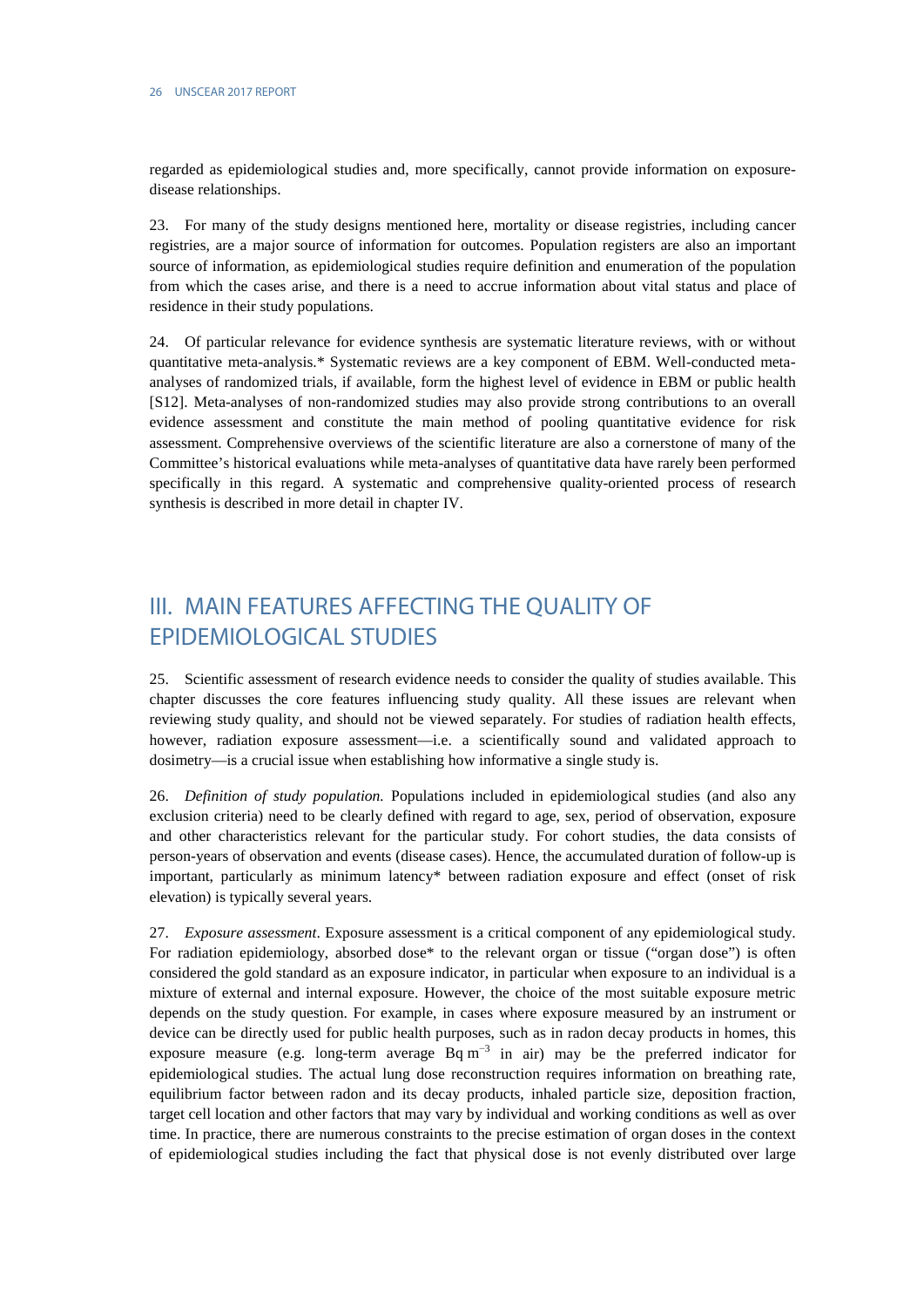organs/tissues such as lungs or skin. Nevertheless, useful and high quality exposure assessments can be conducted for epidemiological studies.

28. Dosimetry systems such as that developed for the Techa River cohort study provide organ dose estimates for external and internal doses, integrating information from different exposure situations and time dimensions and applying conversion factors, as described in detail in annex B. The equivalent dose to an organ or tissue is a radiation protection quantity and accounts for different radiation quality in terms of biological effectiveness. It is calculated using predefined factors for different types of radiation and thus represents a radiation-weighted absorbed dose. The radiation weighting factors used to calculate the quantity are not necessarily those to be used in a scientific study. This quantity cannot be measured directly [M2], which is the case also for other dose quantities—for example, for the absorbed dose received within the body from intakes of radionuclides. Effective dose, a derived dose quantity with application of predefined radiation and organ/tissue risk weighting factors, is not the preferred quantity for risk estimation. It is not a direct measure of dose, but a construct developed for radiation protection purposes [M2]. Further, changes over time, for example with regard to the tissue weighting factors, may limit the comparability of effective dose values from different periods.

29. Whole-body dose can be useful when the outcome is incidence of all cancers and the dose within the body is relatively uniform. Alternatively, colon or stomach dose has been used as an indicator of typical organ dose for several parts of the body, with the understanding that colon or stomach doses are representative of doses received deep within the body.

30. Epidemiological studies should be based on highly detailed and accurate dose data. Quantitative estimates of radiation doses are required because simple classification of the study population into exposed and non-exposed is inadequate for quantitative risk estimation. Ideally, radiation exposure should be assessed by measuring or recording the physical quantities at individual level, such as personal dosimetry of radiation workers or patient dosimetry [S9]. Regarding external irradiation, this is for example done using personal dosimetry of radiation workers or patient dosimetry. For environmental studies, because the individuals exposed are not expected to wear dosimeters during the period of exposure, external doses at individual or group level are derived from other measurements, when available, such as ambient dose rates\* at the locations of exposure in the Karunagappally and in the Yangjiang studies of natural background radiation [M6, N2], or deposition densities of  $^{137}Cs$  and other radionuclides in the localities contaminated as a result of the Chernobyl accident [M4]. When radiation measurements are not available during the period of exposure, reconstruction of the source term is used in the LSS studies to estimate ambient dose rates [C7] or environmental concentrations of radionuclides in the locations of interest affected by the early releases of  $^{131}I$  at Hanford [N4]. With respect to internal exposures, ideal situations, in which empirical data are available at the individual level, usually occur in occupational studies and medical studies of patients, but are rare in environmental studies, with notable exceptions such as the thyroid scans performed on all subjects of the studies of thyroid disease in Belarus and Ukraine [D8] or  $^{90}Sr$  body-burden measurements or in-vivo measurements of surface activity of anterior teeth in the Techa River study [D5].

31. Individual-based radiation measurements are not sufficient to determine the doses to specific organs and tissues. The steps involved in the derivation of the organ doses from the individual-based measurements vary according to the type of study and to the information available. Detailed information and reviews for a range of studies is provided in [T3]. Only two specific examples will be given in this annex. In the first example, related to personal dosimetry of radiation workers, care must first be taken that the recorded doses are available for each subject for the entire period of exposure and that the undetected and unmonitored doses are estimated in an appropriate manner. Undetected dose is defined as the dose received that was not measured by the dosimeter, because it fell below the minimum detectable response of the dosimeter. Since the undetected dose may in reality range from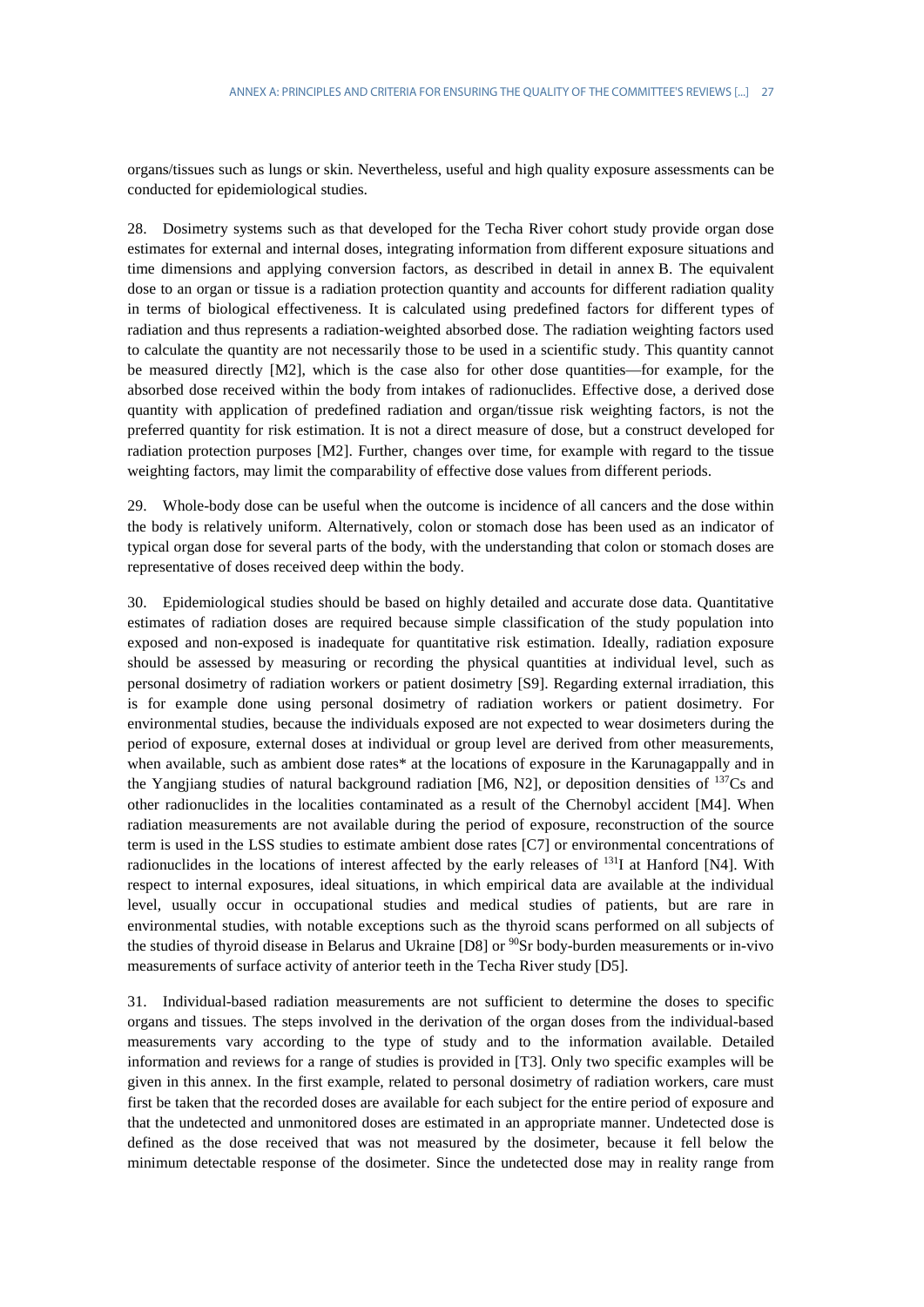zero to the minimum detectable, it is customary to assign some fraction of the minimum detectable dose (or some other clearly stated value) for each monitoring period in which the dosimeter read zero (i.e. less than the minimum detectable), although zeroes were customary in some historical occupational data. Unmonitored dose is that assumed to be received when a personal dosimeter was not worn, and often may be reconstructed from information about workplace activities or from co-worker data when others in the same location did wear dosimeters. Attention must also be paid to the fact that changes in technology may have affected the recorded dose values. Additional complications are: *(a)* the recorded doses may include a mixture of radiation types (e.g. photons and neutrons) or may have measured some radiation types poorly; *(b)* organs or tissues may be only partially irradiated, for example when medical personnel wear lead aprons; and *(c)* recorded doses must be collected from all facilities where the worker was exposed during her/his career. The main effort then consists in defining the exposure scenarios for the various tasks carried out by the workers in order to determine the irradiation geometry and the energy spectrum of the incident photons on the body. It is important to note that the relative geometrical relationship between the dosimeter's placement on the worker, the incident source direction, and the organ or tissue is needed to derive an organ dose from the recorded dose in a manner that is suitable for epidemiological purposes [B4].

32. In environmental studies, very different steps are taken to derive internal organ doses from individual-based measurements. In this second example, related to the derivation of internal thyroid doses derived from thyroid scans performed in Belarus following the Chernobyl accident, the exposure rate obtained from the radiation detector was first processed to subtract the background due to the contamination of body and clothes from the signal in order to obtain the exposure rate due to the  $^{131}I$ activity in the thyroid at the time of measurement. The variation of the thyroidal <sup>131</sup>I activity before and after the measurement was then estimated using environmental transport models adjusted according to information on lifestyle and dietary habits provided by the subjects during a personal interview. The thyroidal <sup>131</sup>I activity was integrated over the time of exposure and divided by the age- and regiondependent thyroid mass of the subject to yield the integrated <sup>131</sup>I concentration in the thyroid, which is proportional to the thyroid dose [D8].

33. Owing to the fact that the exposure assessment is limited to quantities that are only indirect (proxy) indicators of the true dose\* causing the effect, some uncertainty inevitably arises. When exposure is determined using ambient exposure measurement, but also in cases where a dosimeter is not placed close to the target organ or measurements from one person's dosimeter are extrapolated to a group, the magnitude of this uncertainty increases. Some examples of such situations include dosimeters worn on the chest for assessing eye lens doses [C2] and the epidemiological study of Chernobyl clean-up workers for whom shared dosimeters were used for exposure assessment [I6]. This error (called Berkson-type error) may result in too narrow confidence intervals of the dose-response relationship if standard statistical methodology is used. Epidemiological studies frequently need to reconstruct doses retrospectively, carefully identifying and evaluating all available dose exposure information. An example of such an approach is provided by nuclear worker studies where external doses in particular were reconstructed from dose monitoring registries and many other information sources. This approach is more difficult and less precise for neutrons and internal exposure occurring in some settings, and even the estimation of photon doses in early years was problematic in times [T2].

34. A crucial requirement is that to avoid information bias, the exposure assessment should be applied in a similar fashion regardless of outcome, i.e. whether a study participant develops the disease(s) of interest in the course of the study or not. For that reason, a standard algorithm applicable across exposure settings is preferred. Also, for combining data from several studies, comparability needs to be evaluated to ensure consistency as a requirement for meaningful pooling. Another requirement is to add the doses from external and internal irradiation, and to capture all sources of exposure, such as those from natural background and medical sources, particularly in low-dose studies.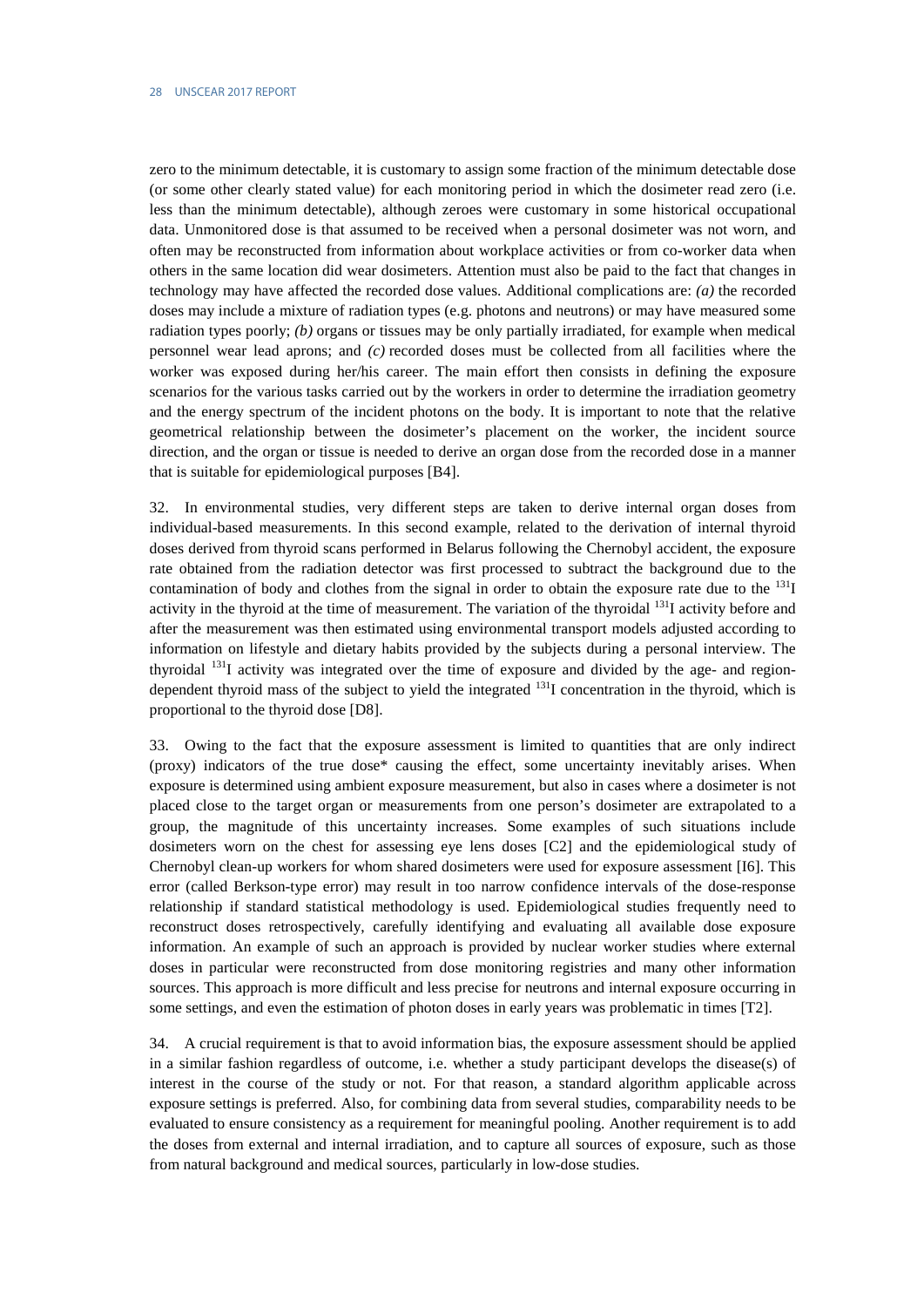35. The quality of the data is the main determinant of the precision and validity of the results. For instance, imprecise and non-specific data for exposure estimation result in inaccurate and uncertain dose estimates. Exposure measurement errors can bias dose-response relationships and the extent of bias depends on the amount of measurement error. Classical\* non-differential random error in exposure estimation tends to dilute the dose response (bias towards null). However, if individual values are replaced with group means (Berkson-type error), no bias is expected (if the group means are unbiased) though precision is lost as the loss of information reduces statistical power. Good quality studies in radiation epidemiology include a scientifically sound and transparent scientific approach to dosimetry or dose estimation, preferably at the level of the individual study participant. Examining possible systematic measurement errors in dosimetry (e.g. with regard to occupational doses over time) is needed in analysis of uncertainties. Uncertainty due to measurement or estimation error should be considered in the main analysis or in sensitivity analyses [U7]. The effect of measurement error (or uncertainty) can be dealt with by using statistical error mitigation tools such as regression calibration,\* Bayesian methods and simulations. Several such examples have been published [K5, L2, L6, S13]. Uncertainties are further discussed below.

36. Biodosimetry\* and electron paramagnetic resonance (EPR) dosimetry can be used to validate dosimetric information but, at present, it generally applies to individual exposure at dose levels above about 0.1 Gy. However, there are reports of lower detection limits for unstable chromosomal aberrations related to doses from low dose gamma rays of around 0.02 Gy [I8]. For EPR, a detection limit of around 0.03 Gy has been described [S10]. Unstable chromosomal aberrations (dicentrics in lymphocytes detected in metaphase scoring) are likely to be the most sensitive such indicators and also reasonably specific for radiation exposure but they are eliminated relatively soon after exposure (with a half-life of around three years). Stable chromosomal aberrations (translocations that are retained in cell division) are, therefore, more useful for longer-term exposure in the past. However, the detection threshold of this technique is limited by the variation in the background levels, which are dependent on age, sex and lifestyle factors. Furthermore, stable translocations are not radiation specific and can be affected by other environmental agents that can cause chromosome damage (mutagenic agents or clastogens). As indicated above, a limitation of these methods of biodosimetry is the rather high detection threshold, roughly 0.1 Gy [E2, L4, S14, T1]. However, efforts to validate the dose estimates using biodosimetry or other techniques is encouraged, whenever feasible. An example is the use of personal thermoluminescent dosimeters in the Karunagappally and the Yangjiang studies of natural background radiation to validate ambient dose rates [M6, N2].

37. *Outcome definition*. The health outcome (or disease end point) under study should be defined and described very clearly, with explicit diagnostic criteria and coding with international standards (e.g. international statistical classification of diseases and related health problems (ICD)) [W1]. Large groupings of disease entities (all cancer, all cardiovascular disease) may be used to provide an overview on average effect for a group of diseases but generally information on more specific disease entities is preferred. Otherwise, the results indicate that the average effect (weighted by frequency of outcomes) and the possibly different effect on specific diseases are difficult to disentangle. Causes of death are the most widely available outcome data for assessment of health effects although incidence data are preferable, particularly for chronic diseases such as cancer. However, the accuracy of death certificates is likely to vary between different diseases and can also be affected by other factors such as time period. According to the ICD coding guidelines, the underlying cause of death should be distinguished from immediate and contributory causes.

38. Adjudicating the various diseases that may be involved in the process leading to death may be complicated and error-prone, particularly when no autopsy has been carried out. A potential source of misclassification\* is a change in assigning and coding practices over time and, in some cases, across regions or institutions. In several industrialized countries, cancer registries provide comprehensive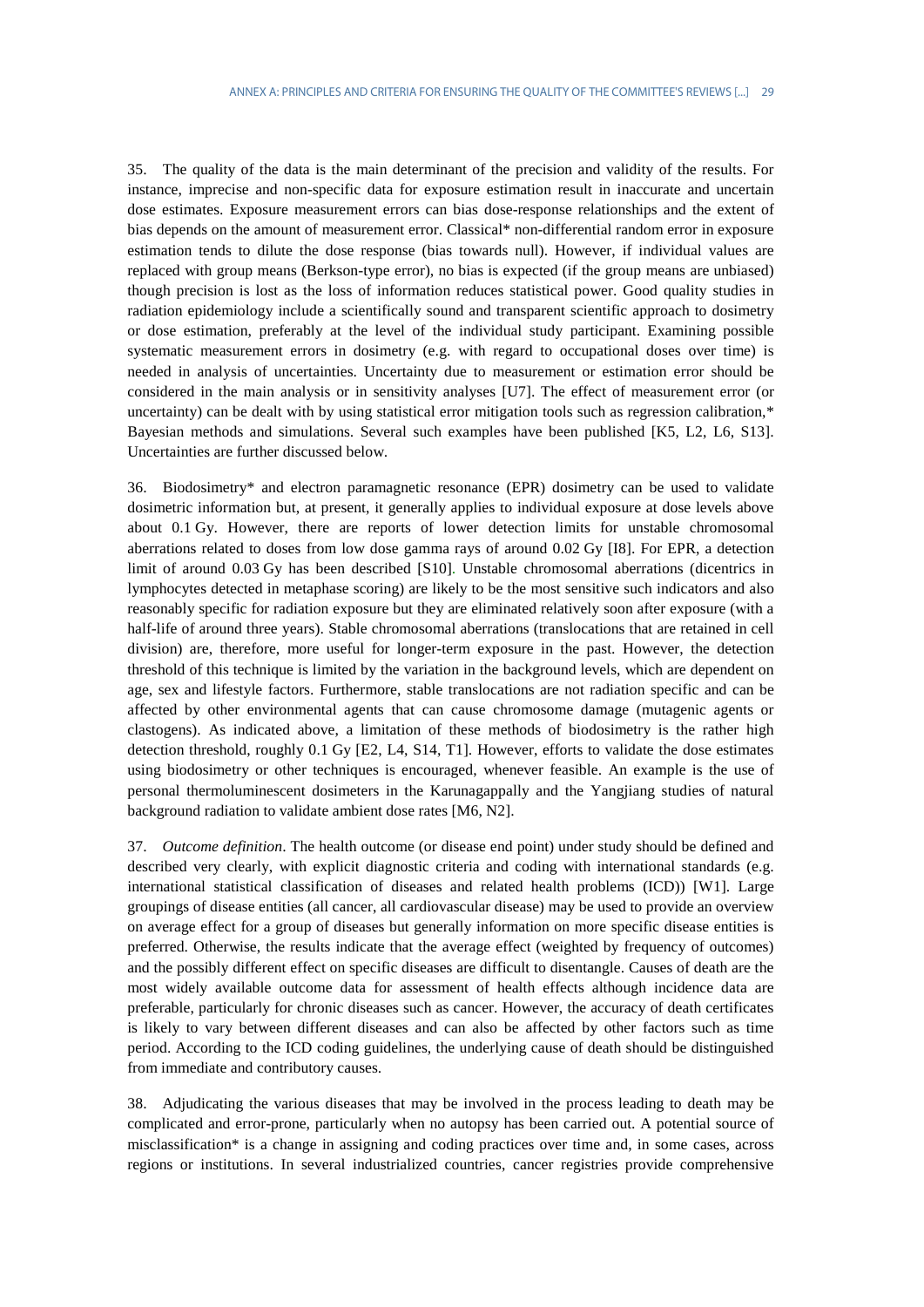high-quality incidence data on neoplastic disease. Quality parameters for cancer registries include the estimated completeness of ascertainment (e.g. Nordic countries: close to 100%), the percentage of cancer detected only retrospectively by death certificate (<2%), the percentage of cancer with unknown primary site (<5%), and the percentage with microscopic verification (>95%) [E6]. However, completeness varies between registries and, in some instances, over time or by type of malignancy (commonly less comprehensive for haematological malignancies). Medical records are a less ideal source of information as they are indicators of health-care use (not only disease risk), and often involve some variation in diagnostic criteria over time or between institutions and levels of health care. Medical examinations conducted systematically for research purposes can provide more standardized outcome data than medical records. For example, in the Adult Health Study such examinations were conducted periodically on the atomic bombing survivors in Japan [Y1]. Biomarkers of radiation effect are sometimes used in epidemiological studies. An example is thyroid nodules, which are correlated with radiation dose and are not a meaningful disease entity in themselves, but only when progressing to malignancy [A1].

39. *Bias*. As described in the UNSCEAR 2006 Report (annex A) [U3], bias is any process at any stage of study design and conduct that tends to produce results or conclusions that differ systematically from the true exposure-disease association. There are numerous types of bias, the major categories being selection and information bias. Publication bias is of particular relevance for evidence synthesis.

40. Selection bias occurs when the actual study group differs from the intended target group in a fashion that affects the results, i.e. study subjects differ from the target group in terms of exposure, disease risk or both. Different length of follow-up in cohort study can also result in selection bias. In case-control studies, participation among controls is often lower than among cases, and subjects who agree to participate as controls tend to be more motivated than non-participants—due to their interest in either the exposure or the outcome (being affected by these usually increases willingness to participate)—or, more generally, to have a higher level of education. Therefore, they may differ from the non-participating controls in terms of exposure or other determinants of disease risk. Particular care needs to be taken when controls are recruited in hospitals as they may represent a selected group with disease risk and exposure probabilities that differ from the general population.

41. In studies of occupational exposure, the exposed group is defined by a certain occupation, employer or tasks performed. Therefore, study participants have to be employed to be included in the exposed group. If the comparison group represents the entire population, including those outside employment due to existing health conditions, mortality rates tend to be lower in the employed group. This "healthy worker effect", often observed in studies with standardized mortality ratio (SMR: observed mortality in the exposed group compared with expected mortality estimated from the entire source population) as the effect measure, is a classic example of selection bias. As employed persons tend to be healthier than those who are outside the workforce (the latter include those who are unable to work for health reasons), their mortality rate is generally lower than that in the entire population. Furthermore, long duration of employment, including extended work with radiation, requires that the good health status is retained for long periods. Such additional selection may result in selection effects for the subgroup of workers with highest cumulative doses. This means that the disease incidence or mortality rates in the population are not appropriate indicators of the expected rate in the exposed group (do not represent what would have happened among them in the absence of exposure). Hence, the healthy worker effect typically underestimates risks in the exposed population, i.e. causes a downward bias in results.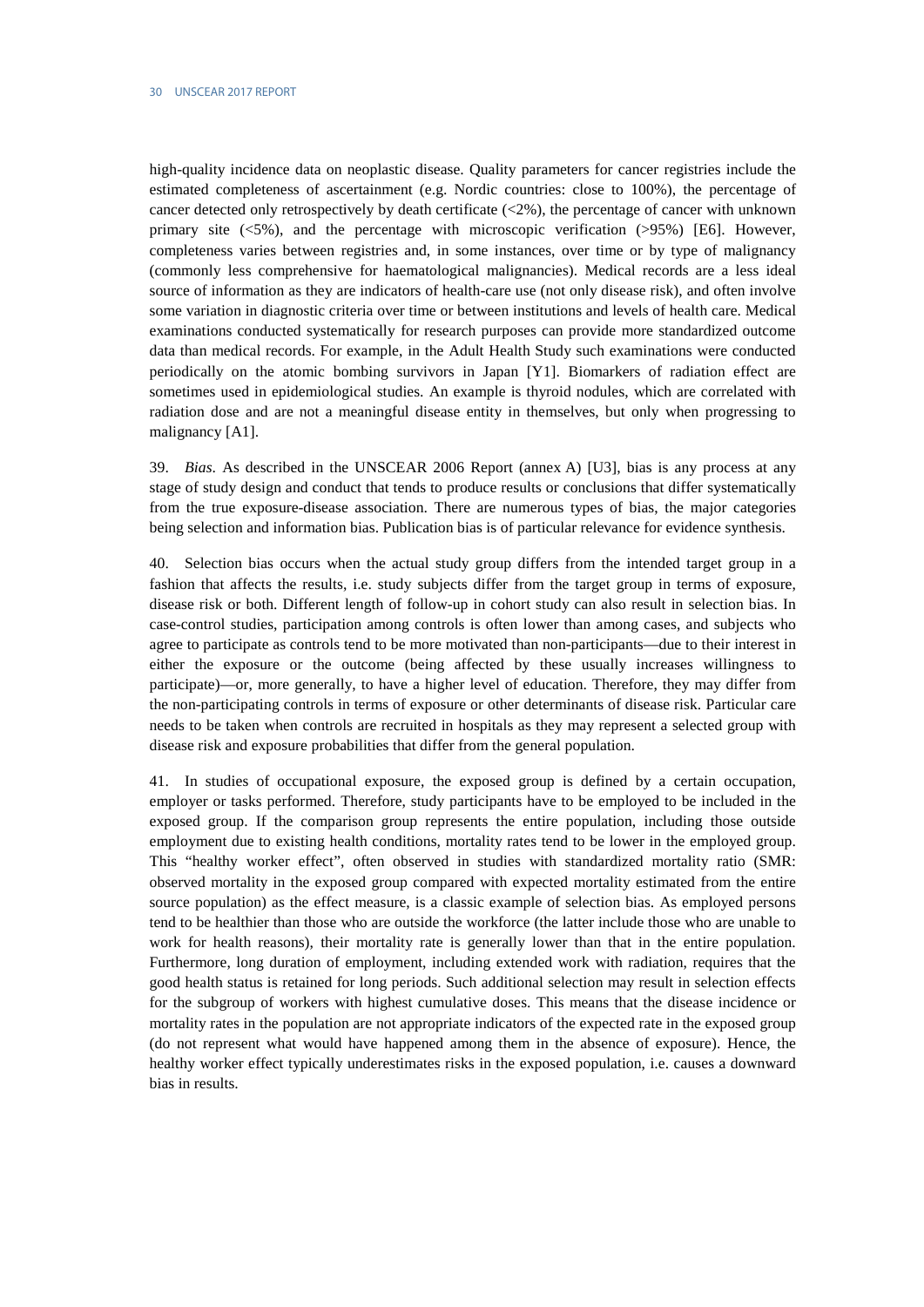42. Information bias occurs if there are systematic differences in information between the groups being compared. Perhaps the most classic example of information bias is recall bias in case-control studies, which is due to the fact that the cases are generally more motivated to provide full exposure information and therefore provide different, more complete exposure histories (and sometimes even over-report it), while controls do not have a similar interest and are more likely to under-report their exposure. For example, this may at least partly explain the reportedly increased risk of meningioma associated with dental X-rays (despite very low doses) [C3]. For instance, more comprehensive ascertainment and recording of disease may occur for a group with known radiation exposure. If completeness of coverage of cancer registries is different in high background radiation areas and reference areas (control population), this would result in distortion of results due to information bias (cancer rates would differ between the areas even if the true cancer risks were identical). Chernobyl liquidators are an example of an exposed population that has received special medical examinations because of a specific exposure. This may improve diagnosis and registration of any disease detected and the group is, thus, difficult to compare with the general population not undergoing such checks.

43. As a further example, thyroid screening with ultrasound is likely to increase detection of small thyroid carcinomas [E5, I7, J2]. This will result in earlier diagnosis of asymptomatic disease and some cases might not have developed into a symptomatic stage, but have remained latent or even regressed and, hence, can be regarded as over-diagnosis. This can result in information bias if screening is more intense in groups with higher exposure. Examples of bias due to thyroid screening were discussed in the UNSCEAR 2008 Report (annex D) [U4]. To ensure uniform and comparable assessment, blinding can be used to avoid the effect of exposure outcome assessment that involves any subjective component (i.e. any degree of subjective judgement or interpretation of information). Also, to ensure comparability and minimize the effect of variability\* between different assessors, the same people should conduct assessments in all study groups (with similar proportion of subjects in various exposure groups assigned to each assessor). Likewise, performing the assessments during the same period may be essential to avoid bias due to drift, i.e. change over time in assessment due to changes in equipment, calibration, reagents or procedures. Capturing records, for example by photography, may be a valuable approach to allow a standardized and systematic review at a later stage.

44. A specific type of bias related not to study design but to reporting of results is publication bias. It is a bias resulting from preferable publication of significant results. It can occur within a study with only positive results being reported. Publication bias can also affect the entire body of evidence, with results ending up completely unpublished, or only in the grey literature (e.g. conference abstracts). If an exploratory analysis is conducted, but only the significant findings are published, proper interpretation of the results is challenging as multiple testing can produce chance findings distorting statistical significance\* unless all other (negative) test results are also revealed. It distorts the published evidence as null or non-significant results remain unreported and thus not retrievable even by systematic literature search. A related issue is "winner's curse" due to very striking initial observations turning out much more modest in further research [I3].

45. *Confounding*. Confounding occurs when a third factor is associated with the exposure under study and also affects the outcome of interest, which leads to bias in the results pertaining to the exposuredisease association [U3]. Hence, it reflects the inability of the study to disentangle the effects of the exposure studied from the other determinants of disease risk. In principle, all known risk factors of the health outcome studied are potential confounders. They become actual confounders if they are also associated with the exposure of interest. This means that they can distort a radiation–disease association unless their effect is taken into account. An example of confounding in studies of high background radiation could be differences between high exposure and comparison areas in lifestyle, occupational or other environmental factors that affect the cancer risk. In such situations, the expected cancer rates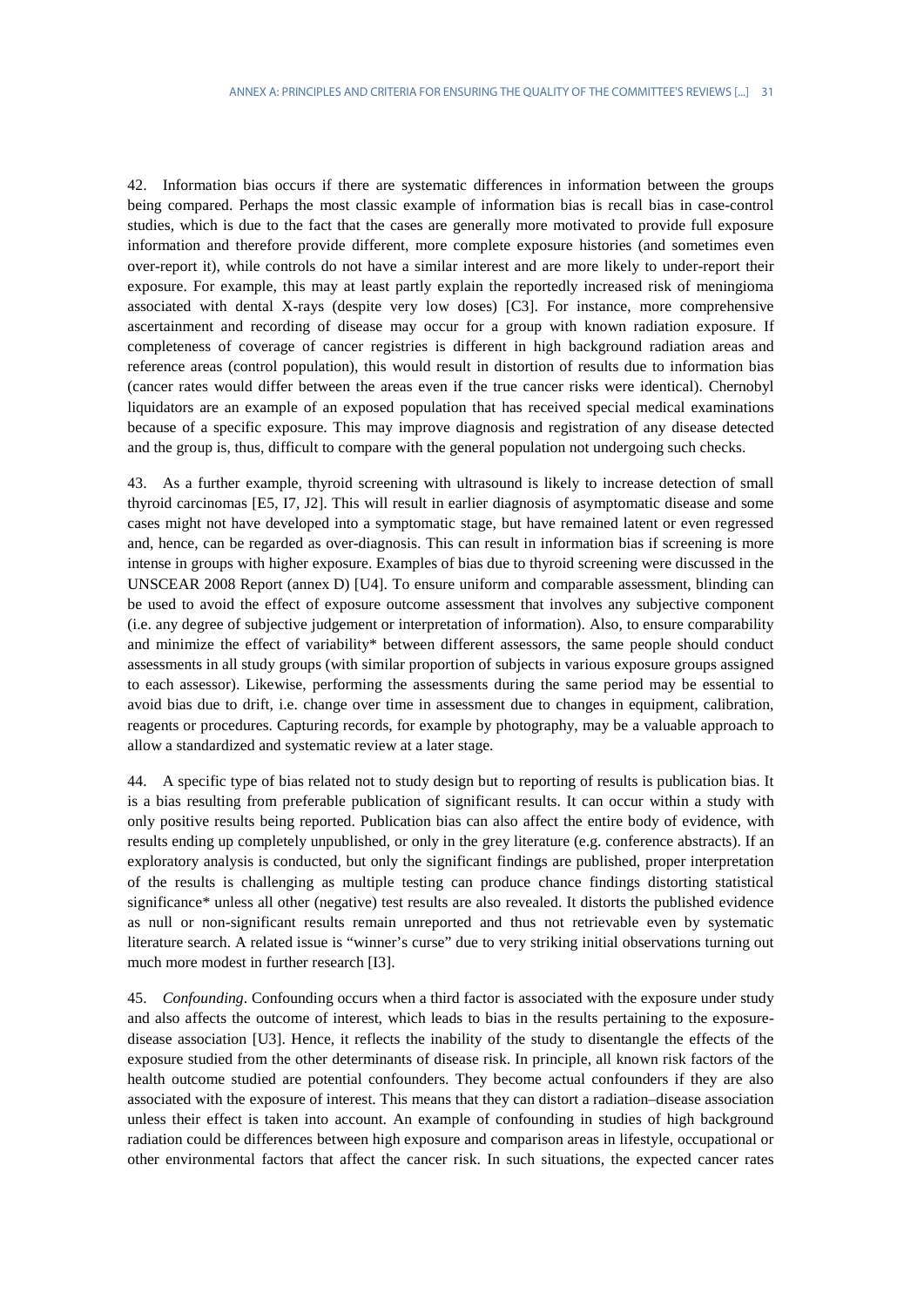would not be similar between the areas even if background radiation levels were identical due to differences in other cancer risk factors. As a further example, smoking was considered a strong confounder in studies of nuclear workers as it is related both to cumulative radiation exposure and to cancer as the health outcome of interest [C1]. Confounding needs to be differentiated from effect modification where the effect of the exposure under study on an outcome varies by the level of the modifying factor.

46. Several methods can be used to control confounding. At the design stage, matching (e.g. selecting similar controls for cases in terms of age, sex or other potential confounders) or restriction (only including a strictly selected subgroup, such as never-smokers, for better comparability) address confounding to some extent. However, matching may also induce bias and is now regarded as an approach mainly to increase study efficiency. The basic concept of confounder control at the analysis stage is stratification\* by the confounder. Beyond simple stratified analysis, adjustment\* in multivariate analysis is one of the most widely used methods. However, collection of information on confounders is needed to control for their effects, which makes it equally important to obtain such data as to obtain information on the exposure and outcome. Some confounders may not be known at all, so control is not possible in an observational design. If information on confounders is incomplete or inaccurate, adjustment does not necessarily remove all confounding, but some of it may remain (known as residual confounding). Such inaccuracies arise when the confounder is assessed imperfectly, with measurement error or missing data (which is always the case to some extent). This implies that only some of the effect of the confounder(s) is actually removed, but some of it remains in the results. If the outcome under study is a broad group of diseases (such as all cancers or cardiovascular diseases), then various confounders show different effects in subtypes of disease. This means that effective control of confounding is challenging.

47. In order to illustrate the effect of confounding by a confounding factor, a simple example is shown in table 1. The dose distribution in this table is constructed so that it is similar to that of the Karunagappally cohort study of cancer risk in a high natural background radiation area in India [N2] (for more details see annex B). An important risk factor for cancers of the upper digestive tract is smokeless tobacco (in India predominantly tobacco chewing), and it may act as confounder when analysing the radiation-related cancer risk. The RR for the potential confounder with regard to solid cancer is assumed to be 3 for this example. The prevalence of tobacco chewers in the 50 mGy and 200 mGy groups is given as 40%. However, in the lowest dose group, the prevalence is set to be 20%, i.e. half of that in the higher dose groups. For the total sample, the ERR estimate is 0.1438 per 100 mGy. When stratifying the total sample by the confounder tobacco chewing, the ERR estimate is 0.05 per 100 mGy among both tobacco chewers and non-chewers. In other words, tobacco chewing positively confounded the ERR estimate per unit dose in this example by a factor of almost 3, since the overall ERR per unit dose was much higher than the ERR in the individual strata of smokeless tobacco use. As shown in this example, confounding can be caused irrespective of whether the radiation dose is linearly related to the prevalence of a confounder or not.

48. *Analysis.* An appropriate analysis is based on an a priori study plan. A clear and transparent data description is necessary, and a comprehensible choice of effect measures. To improve transparency of research findings, making the original non-identifiable data publicly available is encouraged for example by the open science framework and medical journal editors. Confidentiality requirements have to be kept in mind when making study data available to the scientific community.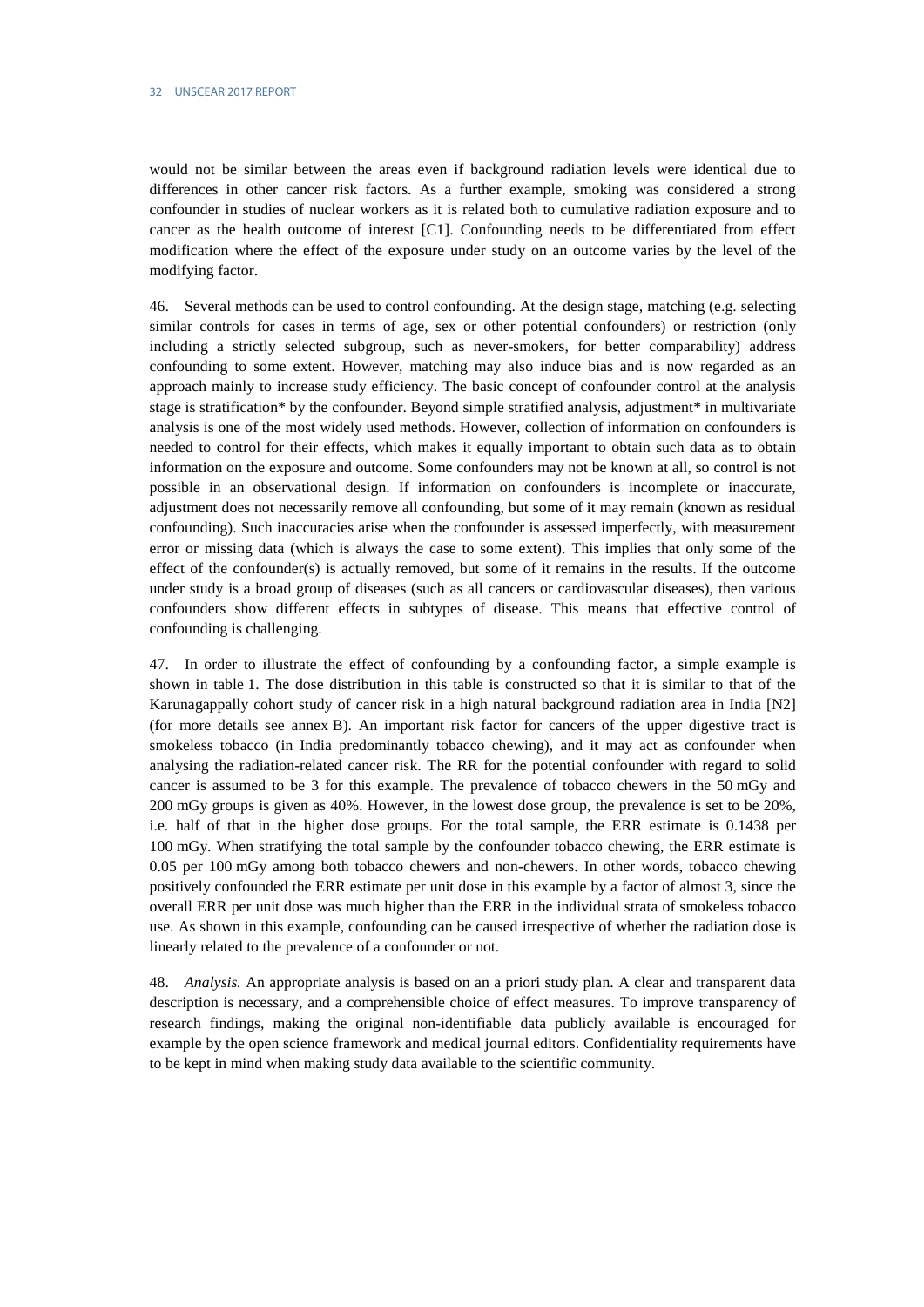| Mean dose   | Person-years                | Cancer incidence<br>Cancer cases<br>per 10 <sup>5</sup> |                        | <b>RR</b>      |  |  |  |
|-------------|-----------------------------|---------------------------------------------------------|------------------------|----------------|--|--|--|
| (mGy)       | <b>TOTAL</b>                |                                                         |                        |                |  |  |  |
| $\mathbf 0$ | 100 000                     | 140                                                     | 140                    | 1.0 (referent) |  |  |  |
| 50          | 400 000                     | 738                                                     | 184.5                  | 1.32           |  |  |  |
| 200         | 100 000                     | 198                                                     | 198                    | 1.36           |  |  |  |
|             |                             |                                                         | ERR=0.1438 per 100 mGy |                |  |  |  |
|             | <b>WITH TOBACCO CHEWING</b> |                                                         |                        |                |  |  |  |
| $\Omega$    | 20 000                      | 60                                                      | 300                    | 1 (referent)   |  |  |  |
| 50          | 160 000                     | 492                                                     | 307.5                  | 1.025          |  |  |  |
| 200         | 40 000                      | 132                                                     | 330                    | 1.1            |  |  |  |
|             |                             |                                                         | ERR=0.05 per 100 mGy   |                |  |  |  |
|             | WITHOUT TOBACCO CHEWING     |                                                         |                        |                |  |  |  |
| $\Omega$    | 80 000                      | 80                                                      | 100                    | 1 (referent)   |  |  |  |
| 50          | 240 000                     | 246                                                     | 102.5                  | 1.025          |  |  |  |
| 200         | 60 000                      | 66                                                      | 110                    | 1.1            |  |  |  |
|             |                             |                                                         | ERR=0.05 per 100 mGy   |                |  |  |  |
|             |                             |                                                         |                        |                |  |  |  |

#### Table 1. Illustration of confounding by tobacco chewing

ERRs estimated on theoretical cohort data, using model-based calculation software

49. In radiation epidemiology, the main purpose of the analysis is usually estimation of shape and slope of the dose response (particularly if the outcome is cancer), typically expressed as ERR per dose unit (sometimes as EAR per dose unit). As for cancer studies, for health effects of radiation other than cancer a quantitative risk estimate is desirable (besides statistical significance for hypothesis testing) as an obvious concern for application of well-established risks is radiation protection, including setting exposure limits. The confidence interval is a key feature reported beside the point estimate\* and indicates comparability with other risk estimates, precision of the estimation procedure and assessment of consistency with previous results. Typically, 95% confidence intervals are estimated when presenting epidemiological results, but 99% and 90% confidence intervals are also reported in the literature, representing either broader or narrower coverage probabilities with respect to the true effect size. Ideally, the confidence interval should also incorporate uncertainties associated with the dose measurement errors, which are further discussed later on in this section, but it usually accounts only for statistical errors. Also, biologically based or mechanistic models have been developed to integrate epidemiological data with the understanding of disease mechanisms. They can supplement traditional risk models and provide information about consistency between biological understanding and disease occurrence in humans [E5].

50. The main and supplementary analyses should be clearly specified. The main analysis should generally cover all or a very extensive section of the study subjects. Sometimes, a subset with the most valid data can be defined as the primary analysis, but this should be specified a priori. The cut-point defining the categorizations also needs to be selected a priori; not on the basis of results obtained. Otherwise, the reported analysis can be seriously biased. Sensitivity analyses involving different cutpoints can be informative for the interpretation of study results.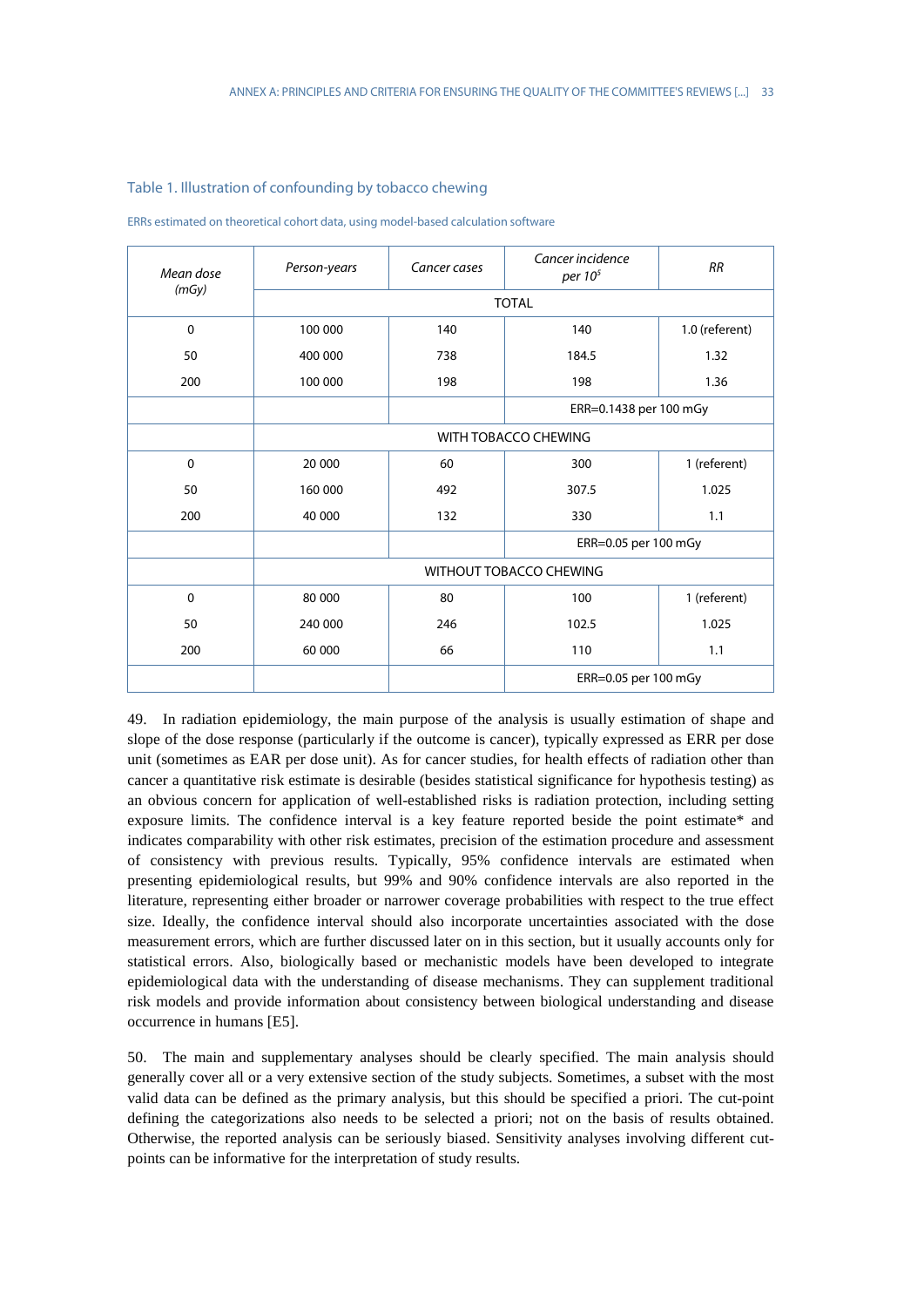51. Several temporal factors are relevant for analysis. Radiation effect may vary in relation to time since exposure. Adequate latency needs to be considered and is often dealt with by lagging exposure in analyses. Age at exposure and age at observation (age attained) may modify the risk.

52. Additional sensitivity analyses (sometimes called analyses of influence) are often used to evaluate the robustness of the results, i.e. the impact of sources of error or choices made in the analysis plan (assumptions or definitions). Such analyses model the impact of changes in some or all factors contributing to the final results. Their results may help to strengthen and differentiate the results of the primary analysis. An example of a study with such sensitivity analysis is the recent INWORKS report [R1] where different lag times for cumulative doses, a restriction to lower dose ranges and the exclusion of women and workers with suspected or documented internal contamination were assessed in sensitivity analyses.

53. Adjustment for well-established risk factors to minimize confounding can be easily justified, but adjustment for factors not known as risk factors for the disease under study can also induce bias (adjustment does not always and necessarily reduce bias) [S3]. If several alternative measures or groupings of exposure/outcome are used, findings may arise just by chance. Multiple comparisons are sometimes dealt with by using significance level adjusted for the number of tests performed. It is preferable, however, to specify the main analyses beforehand.

54. Subgroup analyses can be used to address heterogeneity of effect (effect modification or effect measure modification) such as differences in risk by age at exposure or other features of specific subgroups. It is important to note that the criterion for presence of effect modification is the statistical significance of the interaction term. Such differences in effect may reflect susceptibility and subgroup analyses are then a secondary outcome worth evaluating and reporting, provided that the statistical power is sufficient. Other research questions involving effect modification include, for instance, joint effects of radiation and other exposure. Research focusing on joint effects is challenging as detailed information of good quality on all exposure considered in the respective analyses is necessary, and subgroups jointly exposed may be small. Nevertheless, evidence on joint effects may be highly informative for risk assessment and as guidance for future targeted studies.

55. *Dealing with uncertainties*. The evaluation of uncertainties begins by identifying the sources of uncertainty that are likely to have substantial impacts on conclusions of a single study or a systematic review. This depends on the topic and objective of the study/review as the following two examples illustrate:

*(a)* Certain types of shared dosimetry errors such as those resulting from uncertainty in a source term, could result in substantial bias in estimates of excess cancer risk associated with radiation, but would have no effect on calculations for testing whether the excess risk equals 0;

*(b)* Model uncertainty\* regarding the choice and functional form used for effect modifiers is important regarding estimates of excess rates for parameter values outside the centre of the data, for example for doses lower that the average dose, specific age groups above or below the average age of the cohort, shorter or longer times after exposure than the average cohort value.

56. The various sources and types of uncertainties for observational studies were discussed in the UNSCEAR 2012 Report (annex B) [U7]. These include sources or uncertainty that result in random and/or systematic error in estimates of relative or excess risk:

*(a)* Random error is a major issue especially for small studies (particularly those with a limited number of cases by dose range) and studies of low doses. Two measures of the amount of information in a study that is affected by random error are statistical power and the precision of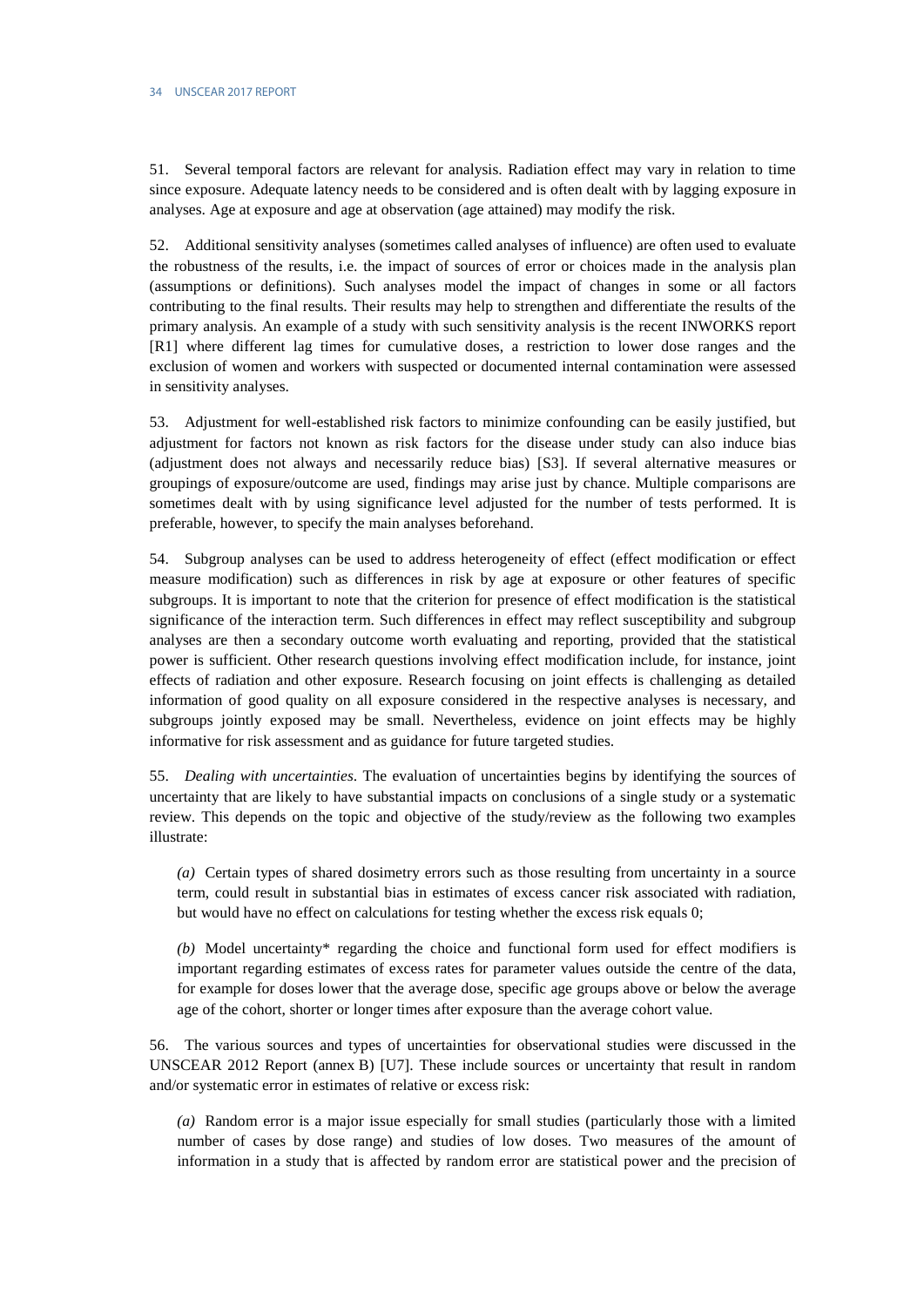relevant estimates of risk. Statistical power can be defined as the probability of the study being able to detect an association or effect of a given size if one exists [P2]. Precision is closely related and refers to how close an estimate might be expected to be to the target quantity if potential sources of systematic error could be properly adjusted for, and is indicated, for example by the width of confidence intervals. For cohort studies, both power and precision depend on the number of cases of the disease of interest, the functional relationship between the proportion of excess cancer cases (ERR) and dose, and the distribution of dose within the study population. The number of background (unexposed) cases is, of course, the product of the cancer background rate and the person-years at risk, which is closely related to the years of follow-up. For a linear dose response, the required study size to attain adequate statistical power is roughly inversely proportional to both (i) the square of the slope of the dose response, and (ii) the variance of the dose distribution. For simple comparisons between a large unexposed group and an exposed group, the required sample size to detect an effect in an exposed group is inversely proportional to the square of the mean effect. If the ERR is proportional to dose, it follows that the sample size will also be inversely proportional to the square of the mean dose. For example, it has been pointed out that, assuming an ERR proportional to dose, the sample size needed to detect an effect for a population-mean organ dose of 50 mGy would be about 16 times greater than that needed to detect an effect for 200 mGy [N3].

*(b)* Selection bias, information bias, confounding, the healthy worker effect, survivor bias,\* diagnostic inaccuracy, follow-up losses, and some types of dosimetry error are among the potential sources of epidemiologic uncertainties that may lead to systematic error or bias in estimates of excess risk. Methods for adjusting estimates of excess risk for some potential sources of bias, such as classical non-differential dosimetry error for relatively simple situations, are well-developed. However, systematic error in effect estimates arising from many sources of uncertainties are especially difficult to quantify. Examples include biases associated with (i) residual confounding; (ii) differential dosimetry error in occupational studies where measurements may not have been performed in accordance with protocols (e.g. misplaced badge dosimeters); (iii) shared dosimetry error for exposure from internal emitters based on complicated biokinetic models of uncertain functional form, unrecorded intakes, and sparse bioassay data; and (iv) motivated personal recall bias in dose reconstructions for case-control studies. Furthermore, the amount and existence of bias depends on the risk metric used. Nevertheless, approaches have been proposed for estimating the bias in effect estimates. Typically, these involve a series of sensitivity analyses applied serially for each source of bias (as described by Lash et al. [L3]). A problem with this approach is that it does not account for the joint effect of multiple sources of bias. More complex methods are based on an expansion of models for the data likelihood\* to include parameters that explicitly account for sources of bias. An example of this is a multiple-bias modelling approach outlined by Greenland [G6], which incorporates ideas from Bayesian inference. However, the underlying methodology requires a high degree of statistical sophistication to be properly implemented, and concerns have been raised about its applicability.

57. Special care is warranted when making inferences from small underpowered studies. In such studies, there is a high probability that even sizeable radiogenic health effects will not be detected, and negative results are at best weak indicators of null or negligible effects. Risk estimates associated with positive findings from small studies can also be misleading. Such estimates are likely to be gross overestimates of risk, as explained by the following example adapted from a recent NCRP report [N3]: suppose there are several underpowered studies, for which the expected ERR associated with the mean dose is about 0.2. However, suppose for each study, a statistically significant finding would require an estimate of ERR of at least 2. If there are enough such studies, one is likely to yield a significant result, based on an estimate of ERR which is at least 10 times greater than the "true" value.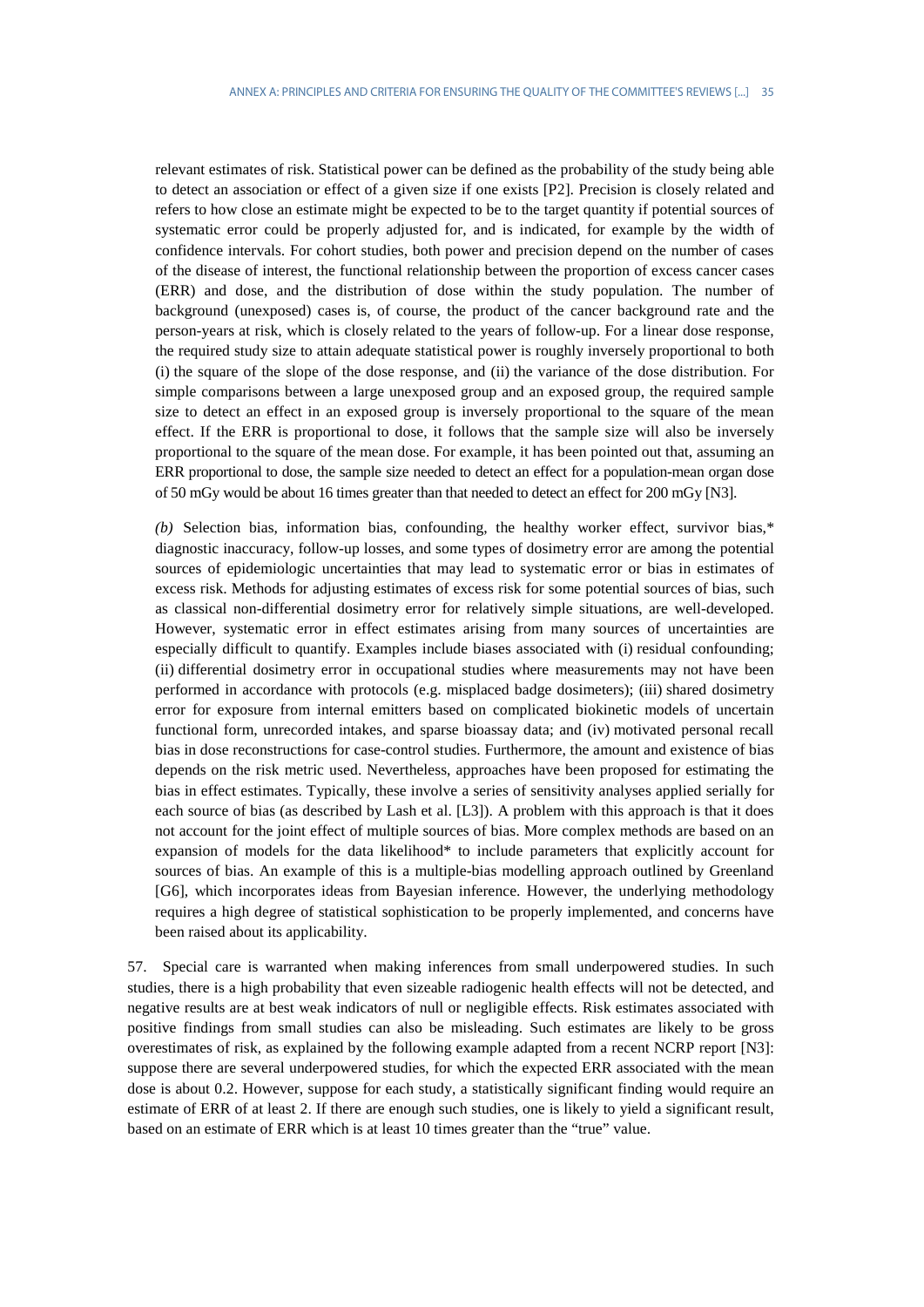58. Even large studies are often underpowered for making inferences about risks for specific categories of health effects or population subgroups. For example, a recent analysis by Ozasa et al. [O1] of solid cancer mortality in the Life Span Study (LSS) of the Japanese atomic bombing survivors yielded an estimate of 0.42 with 95% confidence interval for the sex-averaged ERR per Gy of (0.32, 0.53) at age 70 years and age at exposure 30 years. For specific cancers, random error is greater, and confidence intervals are noticeably wider, for example (0.21, 3.8) for bladder cancer, for which a relatively small number of 183 deaths had been observed and random error is especially large. For this cancer, the LSS is effectively a small study and the central (maximum likelihood) estimate of ERR per Gy of 1.5 is potentially a large overestimate of the "true" ERR, in addition to the lack of precision of the estimate noted above. Sample size requirements are, in general, even greater for making reliable inferences on how site-specific risks depend on effect modifiers such as age, sex and other factors such as tobacco use.

59. Measurement error in exposure assessment is an important source of both random and systematic error for estimates of dose and ultimately excess risk. Such error stems from both inaccuracies in measures of the specific exposure and doses received from other sources (e.g. environmental and medical exposure). Measurement error is often classified as differential (varying between groups) or non-differential (not varying), shared or unshared, and Berkson-type or classical. For some types of non-differential measurement error, standard methods for testing hypotheses of no effect are still valid and methods for adjusting for bias in estimates of excess risk are well established. However, differential dosimetry error is a major concern in epidemiological studies. While it may be possible to assess whether dose estimates have been underestimated—or overestimated—as a consequence of differential errors, quantifying the impact on the dose response is almost impossible without a detailed understanding of the structure and magnitude of such errors [U7]. Comprehensive data on all sources of radiation exposure is rarely available for epidemiological studies. Ignoring some sources of exposure causes non-differential misclassification if it is not correlated with the exposure of interest, or differential misclassification and bias if it differs between groups that are compared (e.g. across dose levels). The impact of dosimetry uncertainties on dose-response analyses is discussed by Gilbert [G2].

60. Some studies include complex correction approaches for non-differential measurement error that build on plausible assumptions about the distribution of the error. In the pooled European study of lung cancer and indoor radon [D2], such an approach was applied, leading to a substantial increase in the estimated lung cancer risk per 100 Bq m<sup>-3</sup>. Medical doses were not included in the exposure estimation in this study but they were not likely to play a substantial role for lung doses. As described in annex B, studies in high background natural radiation areas such as the Karunagappally study [N2] do not include any information on medical exposure, and it is not easy to determine if this leads to differential or non-differential misclassification of exposure.

61. Assessment of outcome is also prone to measurement error, as in cohort studies there is typically some loss to follow-up (information on possible outcomes is not available due to emigration or other factors). Censoring (exit from follow-up) also occurs through death or withdrawal from study by persons originally included (loss to follow-up). Informative censoring indicates death (the deceased are no longer at risk of outcome), while non-informative censoring refers to loss to follow-up since the subjects remain at risk of the outcome but information on its occurrence is not available anymore. If the exposure studied is associated with the risk of other causes of death than the outcome of interest, such competing risks may need to be taken into account in the analysis. Misclassification of the type of outcome (exact diagnosis or cause of death) also has effects on study results similar to measurement error. As mentioned earlier, such measurement error adds to uncertainty in the results, as do missing data on the outcomes, exposure or confounder. Selective loss from follow-up (attrition) or selective participation (e.g. in medical examination or autopsy for establishing a diagnosis) can also cause bias.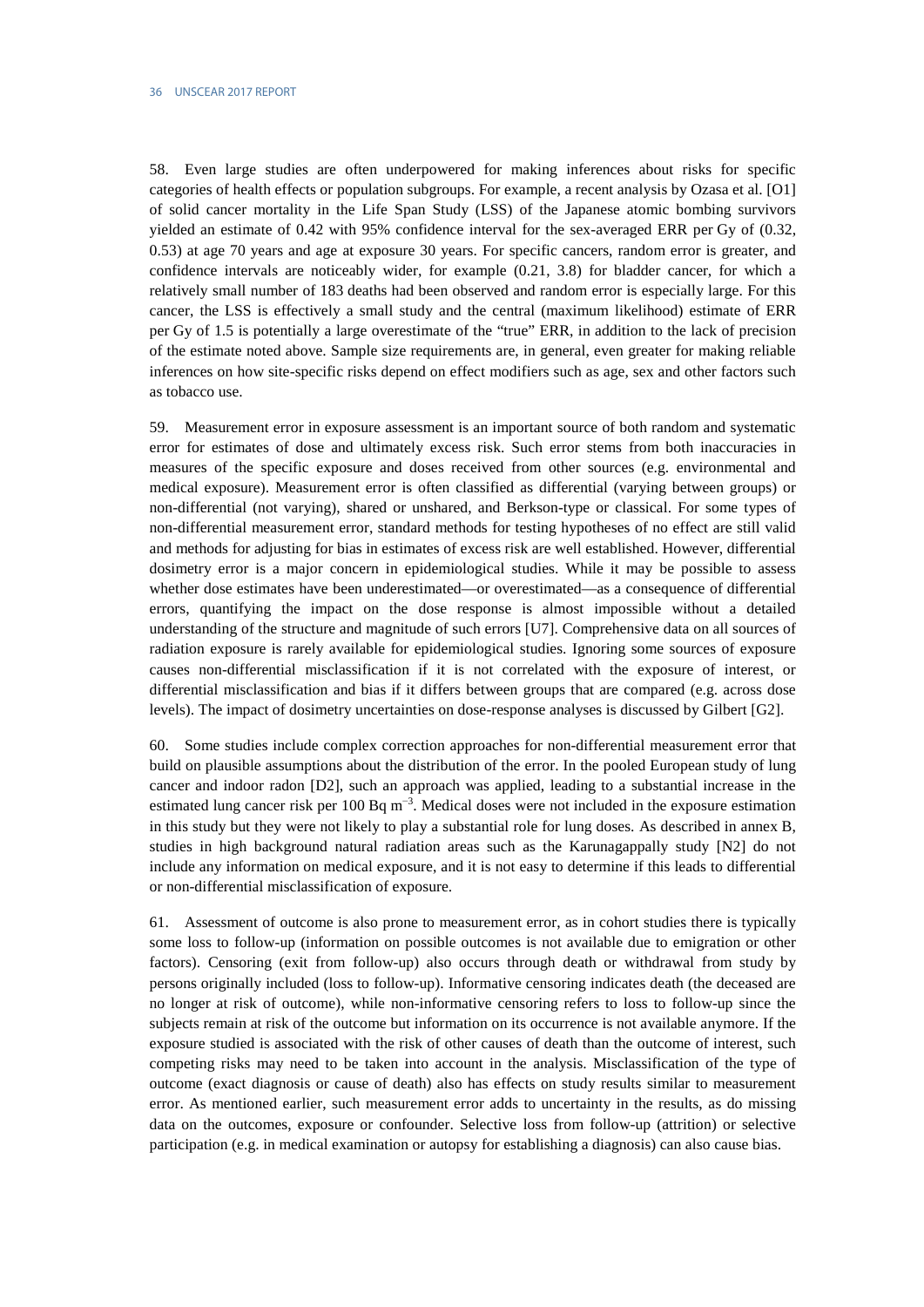62. Model uncertainty refers to the fact that models are approximations to reality based on assumptions on how dose and other factors impact risk. In general, model uncertainty can be reduced in well-designed studies with sufficiently rich information to evaluate underlying assumptions. For analysis of dose response, the exposure distribution is crucial: the dose response can be estimated only within the dose range covered with sufficient amount of observations. More information can be obtained from studies with a wide and even dose distribution (with subjects and cases along a range of exposure, though typically most study populations are skewed towards low exposure). An even distribution will facilitate, for example, evaluation as to whether a linear or linear-quadratic function provides an adequate description of the true dose response. Similarly, model assumptions for effect modifiers such as age-at-exposure can be evaluated only within ranges sufficiently covered by the data. Errors in the dose measurement (or other independent variables) also affect the modelling and can lead to biased results or confidence intervals that are too narrow. Model uncertainty is, in general, difficult to quantify although methods such as multimodel inference\* have been developed [U7].

63. Evaluations of uncertainties should consider how results from individual studies might be incorporated within the review. For example, pitfalls in making inferences from a small study (with large sampling errors) might be mitigated if results from the study and others can be combined through a meta-analysis of published data from different studies or if original data from the study and others could be combined for a pooled analysis\* (see also the section on synthesis of studies).

64. *Reporting*. While a study may have been conducted with great accuracy and care, the written report may not necessarily be of the same quality due to using selective reports or omitting details of the study plan and procedures). Reporting standards for observational studies in epidemiology (STROBE), systematic reviews (PRISMA) and non-randomized evaluations of interventions (TREND) provide guidelines for this stage of research [E8]. Most of the 22 items of the STROBE checklist are common to cohort, case-control and cross-sectional studies, while some are study design-specific. Improved study reporting following STROBE can facilitate critical appraisal and interpretation of studies.

65. The key items in STROBE include proper description of the setting, eligibility criteria, defining exposure, outcome and confounding variables, sources of information and methods of assessment, and also description of statistical methods and ways the investigators dealt with any missing information. Furthermore, the study subjects (including non-participants) and their key characteristics, and also numbers of outcome events should be described. The results section should cover the effects of adjustments and any subgroup and sensitivity analyses besides the main results. In the interpretation of the findings, the limitations of the study (such as biases and imprecision), and also generalizability and previous findings should be adequately reflected.

66. Similarly, PRISMA guidelines support transparent and comprehensive reporting of systematic reviews and meta-analyses. While the focus of PRISMA is on healthcare interventions, the checklist items can be applied with minor adaptation to systematic reviews of observational epidemiological studies [M5].

67. TREND guidelines promote transparent reporting of evaluations of behavioural and public health intervention studies with non-randomized designs. Similar to STROBE, the guideline includes 22 items in a checklist for standardized reporting [D6].

68. Beyond reporting, separate guidance has been developed to focus on the methodological quality of systematic reviews. For example, the AMSTAR checklist consists of a valid and reliable eleven-item scale for methodological quality assessment of systematic reviews [S6, S7].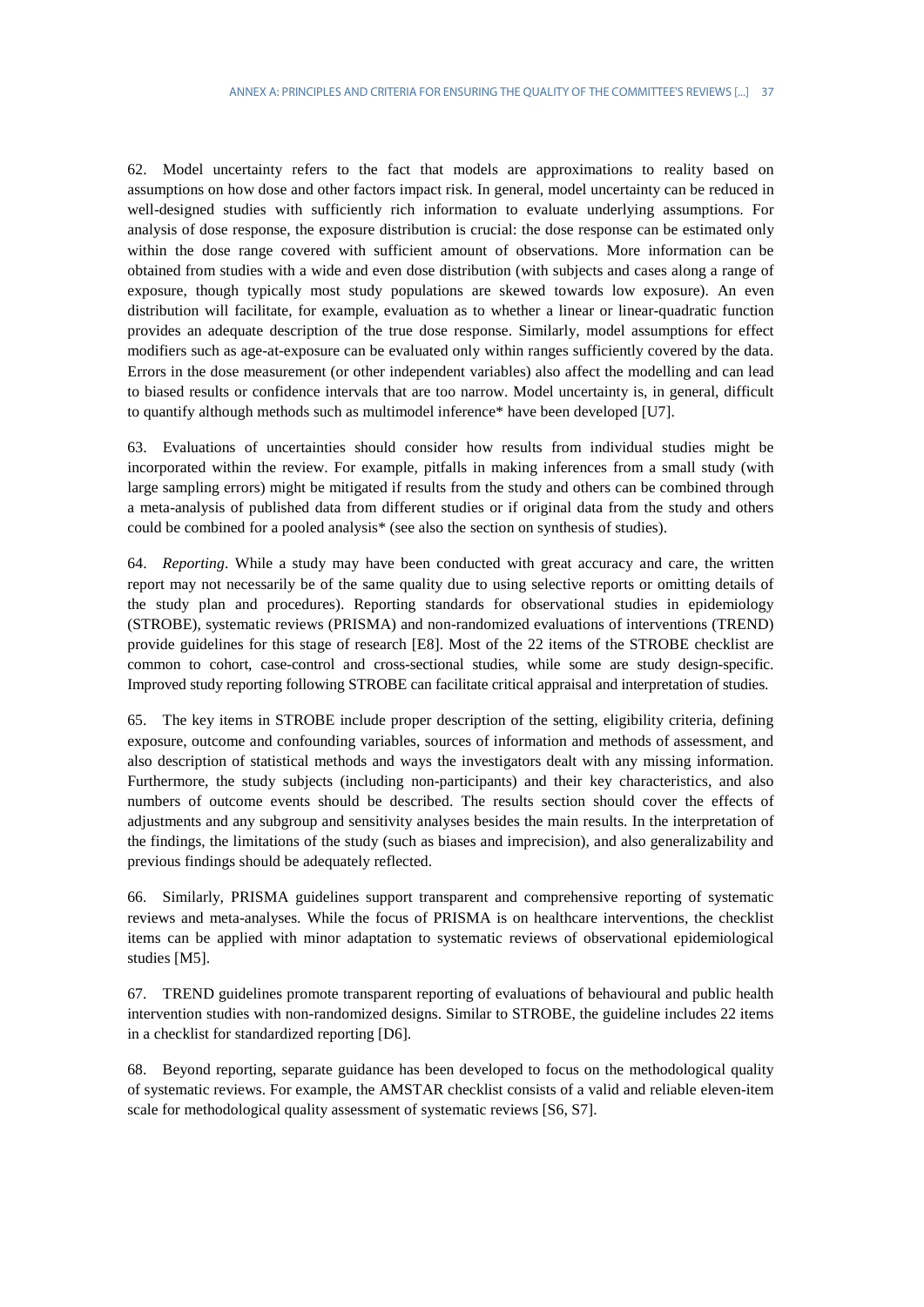# <span id="page-23-0"></span>IV. PROCESS OF SYNTHESIS OF RESEARCH RESULTS

69. For radiation risk assessment (as for other risks), epidemiological studies are instrumental as they provide the most directly applicable evidence, i.e. quantitative evidence on frequencies and determinants of disease and effects of interventions for human populations in real-life conditions. For traditional narrative reviews, no rigorous methodological standards have been established. They aim to provide assessment of weight or strength of evidence, i.e. judgement of value or contribution of studies commonly reporting (seemingly) contradictory results. However, the degree of credibility assigned to each study and formulation of summary measures does not tend to follow formal procedures. Hence, the appraisal of the balance of evidence is heuristic<sup>[3](#page-23-1)</sup> and generally based on ad hoc criteria. This methodological "softness" makes such reviews susceptible to judgemental bias, however not intentionally.

70. For literature synthesis and evidence assessment, which are both essential components for the Committee's evaluation of epidemiological studies, appraising their quality of evidence is a key task. Two levels of quality are to be considered. The first is the quality of any individual study used for the topic at hand. As outlined in chapter III, several core aspects affect the quality of observational studies in radiation epidemiology: notably appropriate measurement of exposure and of outcomes, confounder control, and other design and analysis issues. Quality limitations influence the risk of bias, which may differ for the various outcomes considered. Guidelines for assessing risk of bias have been developed, focusing mainly on randomized controlled studies on treatment and diagnosis but also applicable to some extent for other study types [H4]. Furthermore, tools and guidelines to assess non-randomized studies are available elsewhere [M7, S11]. So far, there is limited consensus on the elements and details of quality assessment guidelines for observational epidemiological studies. Nevertheless, a common set of topics requiring consideration has emerged, and these are also applicable—with some modifications—to radiation epidemiology (see section IV.C).

71. The next step in the assessment of quality pertains to the totality of the evidence, i.e. all studies used for reporting on the topic of interest for the respective evaluation by the Committee. In the overall assessment of the available evidence, low-quality studies should be assigned less weight than highquality studies, or even excluded if the quality limitations are critical. A qualitative categorization of quality is preferred over quantitative and semi-quantitative numerical scoring approaches because the relative weighting of bias related to individual quality items requires questionable assumptions [G8].

72. For a scientific evaluation of a defined research topic according to established scientific procedures and values (thus following Governing Principles<sup>[2](#page-6-2)</sup> of the Committee), a systematic approach is recommended, including the following steps:

- Step 1: Transparent and systematic collection of information, based on a protocol;
- Step 2: Abstraction of relevant data from selected studies or other sources of information;
- Step 3: Assessment of individual study quality following unambiguous and consistent standards;
- Step 4: Synthesis of information;
- Step 5: Drawing of conclusions.

-

<span id="page-23-1"></span><sup>&</sup>lt;sup>3</sup> Any approach to problem solving that uses practical methods not guaranteed to be optimal or perfect, but sufficient for the immediate goals. It is not formally derived.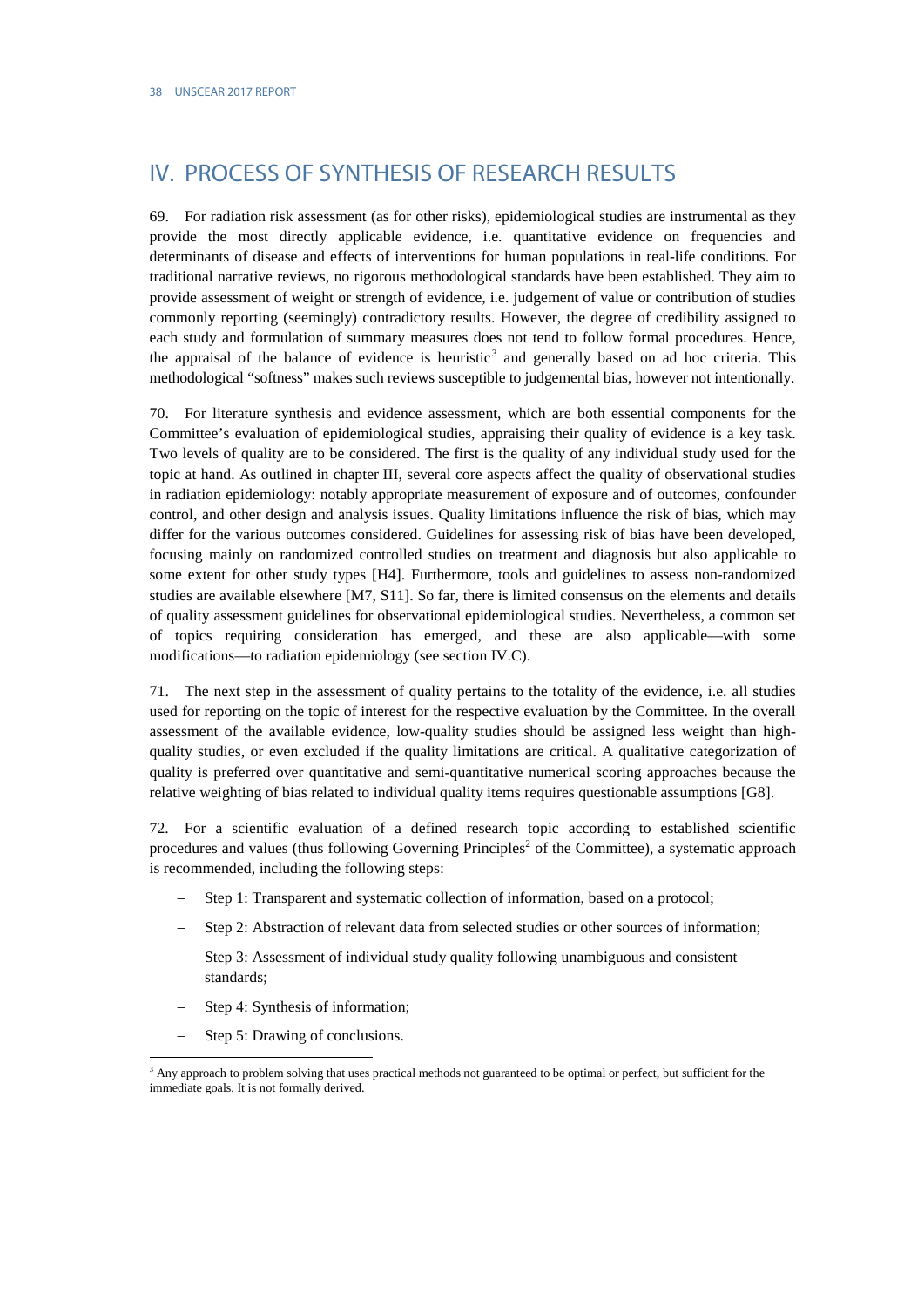73. This structured approach is being used in high-quality systematic reviews of radiation epidemiological studies. For example, the review by Little et al. [L5, L7] aimed to investigate a possible causal association between low-level ionizing radiation exposure and circulatory disease in a general unselected population. Clear descriptions of the information search and abstraction of data, quality assessment of included studies using clearly defined criteria and qualitative and quantitative synthesis in several meta-analyses led to evidence based conclusions provided in the review.

74. Well-conducted and reported studies should always form the main input into a scientific report (otherwise no informative conclusions can be drawn). Lower quality studies can and should be identified and evaluated with a transparent decision either to exclude them or to include them with a lower weight assigned to their results. Conclusions and summary quantitative risk assessments should rest primarily on the best quality studies. The low quality studies can assessed as to whether their results are generally consistent with or strongly deviate from the summary results.

75. The different steps in the process of research synthesis, including the definition of the study question (topic), systematic evidence search, study identification, quality assessment, synthesis and derivation of conclusions have been described [C5, H4, W2]. The following sections give an overview of the overall process.

# <span id="page-24-0"></span>A. Definition of the topic for which evidence is required

76. A crucial issue at the planning stage of a scientific evaluation is a clear and precise definition of the question or topic the evaluation seeks to cover. The scope of the planned work should be clearly outlined in a document plan, ideally with precise and answerable study questions organized using the population, intervention (exposure), comparison, and outcome (PICO or PECO) framework. For a review of epidemiological studies on cardiovascular diseases, such a question could be: is low dose and low-dose-rate exposure to ionizing radiation associated with increases in incidence and mortality from cardiovascular diseases in human populations? A protocol giving a clear definition and description of exposure, including dose levels of interest and further exposure details, should be produced. Likewise, the outcomes of interest need to be specified in advance, and eligible study designs and outcome measures outlined. Identification of relevant confounding factors that should be addressed in studies is also important. For example, in studies on ionizing radiation and cardiovascular risk, classical cardiovascular risk factors such as smoking, hyperlipidaemia and diabetes should be included as potential confounders, and confounder-adjusted regression analyses conducted. This preparatory work should result in a thorough and detailed work plan. Changes to the protocol and to the agreed scope/direction of the report should be avoided. Any necessary changes should be clearly documented and endorsed by the Committee or the scientific experts charged with an evaluation by the Committee.

## <span id="page-24-1"></span>B. Collection of information: searching the literature

77. Systematic reviews address a clearly defined objective, use transparent and reproducible methodology and include a systematic literature search for all studies that meet predefined eligibility criteria. The systematic literature search results in a set of research reports consequently used for the overall evidence assessment and research synthesis.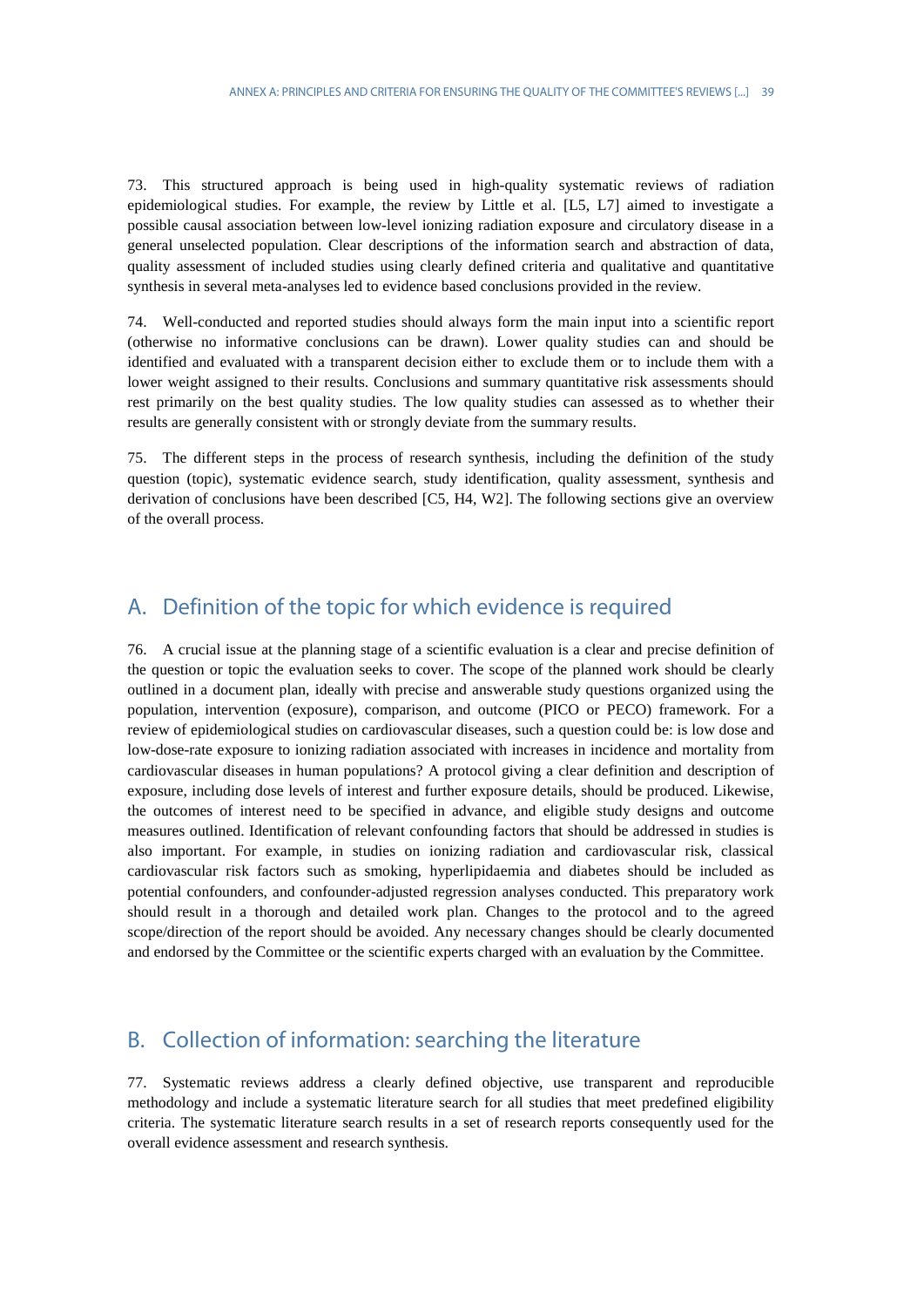78. The substantial growth of new journals, particularly those with an open-access model, over recent years has changed the scientific publishing landscape. There are many (online) journals with nontransparent quality control measures that nevertheless claim to be peer-reviewed and reputable. This development makes research synthesis more difficult and calls for even more emphasis on strict quality assessment of publications that are to be included in evidence synthesis.

79. There are many ways to find relevant literature. A systematic search of at least two electronic databases for specified key words provides a way to ensure completeness of information and extend the knowledge base, minimizing the possibility of selective inclusion of research reports. Nowadays, several databases of scientific literature are used, such as Medline/PubMed, Scopus or EMBASE. These can provide a good coverage of the published literature, but augmentation by expert databases and expert knowledge of the respective literature is often warranted particularly for very specific topics that may not be identified through keyword searches. A standard procedure is to also cover the reference lists of included publications and of related research overviews. Through its revision and discussion process, the Committee additionally ensures that further literature contained only in expert databases can be screened for relevance and inclusion. Unpublished research ("grey literature") is more difficult to find, and while EBM systematic reviews nowadays do include unpublished research, the Committee usually does not use unpublished literature. However, reference lists of unpublished work may hint to further published research, and at times such work may be useful for hypothesis generation or for highlighting previously unconsidered facts. Even if English is the predominant language in scientific publishing, studies published in other languages can also contribute to the knowledge base and should, as a rule, be identified and evaluated. Expert groups often comprise members from several different countries and can thus potentially provide for expertise in different languages.

80. For searches in electronic databases, a translation of the review topic into the language of the database (e.g. in terms of specific keywords) is required, and also a clear and concise use of search terms for the population(s) and exposure(s) of interest, for the comparisons (e.g. disease rates according to different dose levels) and the outcomes (e.g. specific cancer types, ischaemic heart disease, lens cataract). Searches may be limited to particular designs or publication types such as cohort studies, using index terms. Spelling variants and natural language variants of text terms should be considered [E7]. Overlap between publications because of several publications deriving from the same material needs to be identified and taken into account.

81. A documentation of the literature search and selection process is needed so that the search can be repeated or updated at a later stage. Methods used for retrieval of information and data in the report should be described, including evidence abstraction (e.g. was it based on titles and abstracts, review of full texts?), criteria for inclusion, and quality assessment. This part is not necessarily to be published in an UNSCEAR report, but should be made available to reviewers upon request and archived at the secretariat. An information flow chart is recommended by PRISMA [M5] as a useful tool to provide an overview of the process, which could be included in an UNSCEAR report, as supplementary information or attachments. An example of a flow diagram from a systematic review on cataracts and low doses of ionizing radiation using an adaptation of the PRISMA template is given below in figures II and III [H1]. The Committee has applied this approach—with some modification—in its evaluation on the Fukushima accident and its follow-up white papers [U5, U6, U8]. In general, updates of systematic reviews may be necessary when new evidence and new methods become available. Frameworks for decisions on updating systematic reviews are available [G1].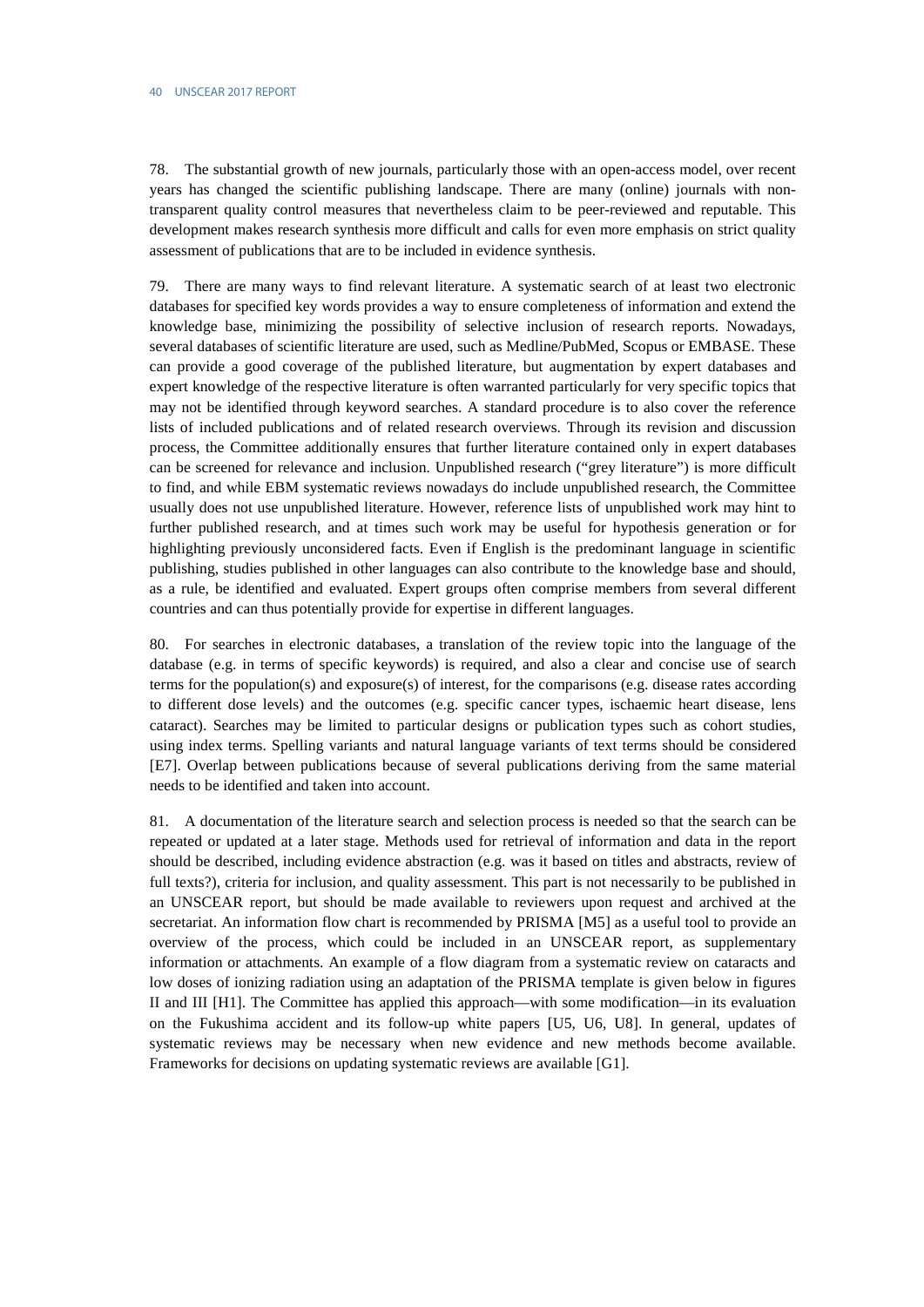

Figure II. Information flow chart for systematic reviews [M5]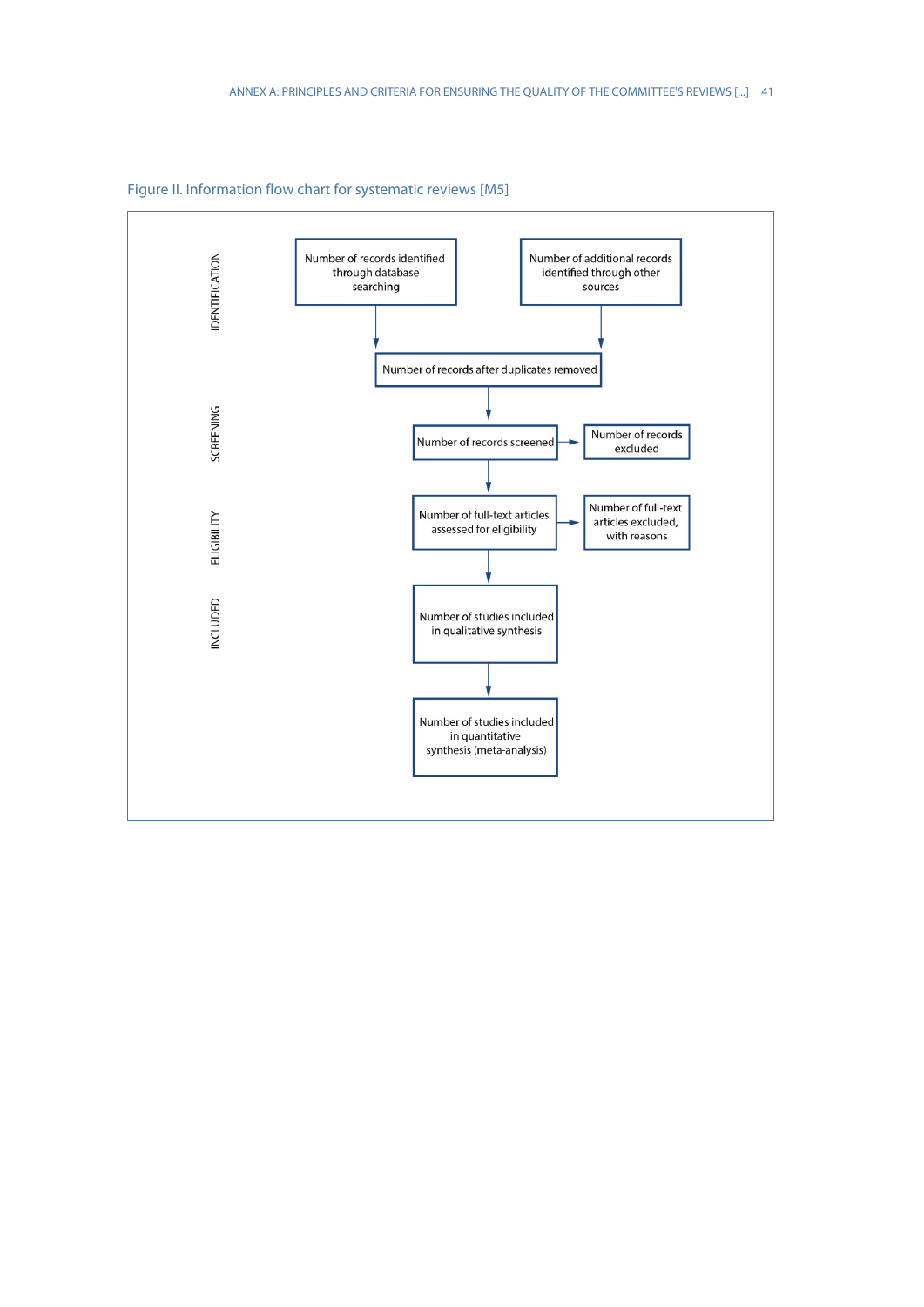

Figure III. Flow chart based on PRISMA from a systematic review on cataract development and low doses of ionizing radiation [H1]

# <span id="page-27-0"></span>C. Assessment of study quality

82. Once the studies to be included have been identified, core features are abstracted for further assessment, for example in tabular form as presented in table 2. These features usually include study identifier (e.g. author, year), study design, characteristics of the population studied and duration of follow-up (for cohort studies), type of exposure, exposure assessment methods, dose distribution, core results such as ERR/unit dose or EAR/unit dose per outcome (with confidence interval), and main confounding variables included in the analysis. Further comments or details relevant to the respective study can be added. Next, study quality and relevance are assessed. Study quality assessment aims to provide a transparent judgement on the risk of bias and other methodological issues of the study at hand. Study quality assessment forms an integral part of evidence synthesis, and must be performed in a transparent and reproducible fashion. There are numerous tools available to assess individual study quality, and they are frequently designed for specific study types [S2].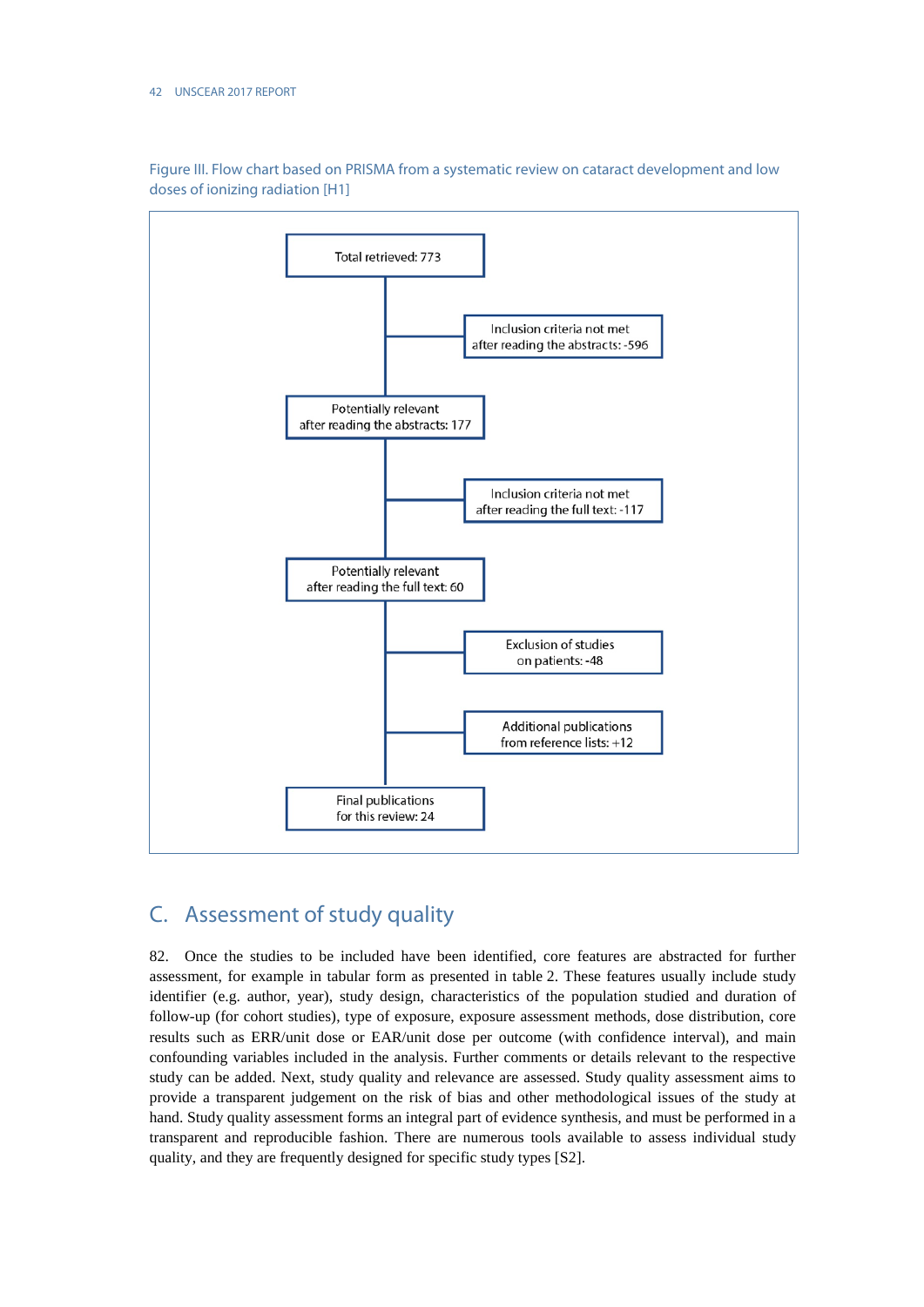83. Risk of bias or quality assessments are focused on the methodological quality of the study, and not on issues such as magnitude of effect or applicability of results. It should be noted that study size or statistical power to identify effects (if existing) are not included in the quality assessment, but need to be considered in the overall assessment of the evidence. Several core domains addressed in quality assessment have been described while for the Committee's work, the following domains should be addressed:

- *(a)* Method of selection of study participants;
- *(b)* Methods for assessing exposure;
- *(c)* Methods for measuring outcome;
- *(d)* Sources of bias specific to the study design;
- *(e)* Methods to control for confounding;
- *(f)* Statistical methods;
- *(g)* Study reporting;
- *(h)* Statement on conflict of interest of authors.

84. For the quality assessment, these domains are reviewed and appraised individually. The appraisal results in a domain being judged as having low, moderate, serious or critical risk of bias (or no information for judging risk of bias). A critical risk of bias judgement would be evident if a study is considered too problematic in the respective domain to provide any useful information. From the judgement on bias risk in the individual domains, an overall risk of bias—the overall quality assessment for the specific study—is derived, using the same categories. As indicated earlier, there is a critical discussion on the use of numerical summary scores as these involve some weighting of components and this may be not justified or applicable across studies [S2].

85. For the appraisal of these domains in radiation epidemiological studies, the following quality issues—framed as questions—are of particular importance, as explained in chapter III. To provide linkage to concepts used by the Cochrane Collaboration [H4], biases addressed using the Cochrane terminology are given in brackets. It should be noted, however, that each study requires its own critical assessment, taking account of specific study objectives, design and methods, and available data:

- *(a)* Study participants (selection bias)
	- − For cohort studies: was the selection of participants unrelated to outcome? Do start of follow-up and start of exposure coincide for most study subjects?
	- − For case-control studies: was the selection of cases and controls unrelated to exposure?
	- − All study types: is there a clear description of inclusion and exclusion criteria? Is the degree of participation (response proportion) specified? How high is it?
	- − All study types: are the comparison groups appropriate?
- *(b)* Exposure (performance bias)
	- − Are individual organ doses available and used for risk estimation?
	- − How extensive is the problem of missing exposure data? Were reasonable steps taken to address this problem?
	- − Were temporal changes in technology, frequency of measurement, and reporting procedures of yearly doses considered while preparing the dose estimates—if applicable?
	- − Were dose estimation uncertainties taken into account appropriately? Are the uncertainties substantial? How much could they affect the results?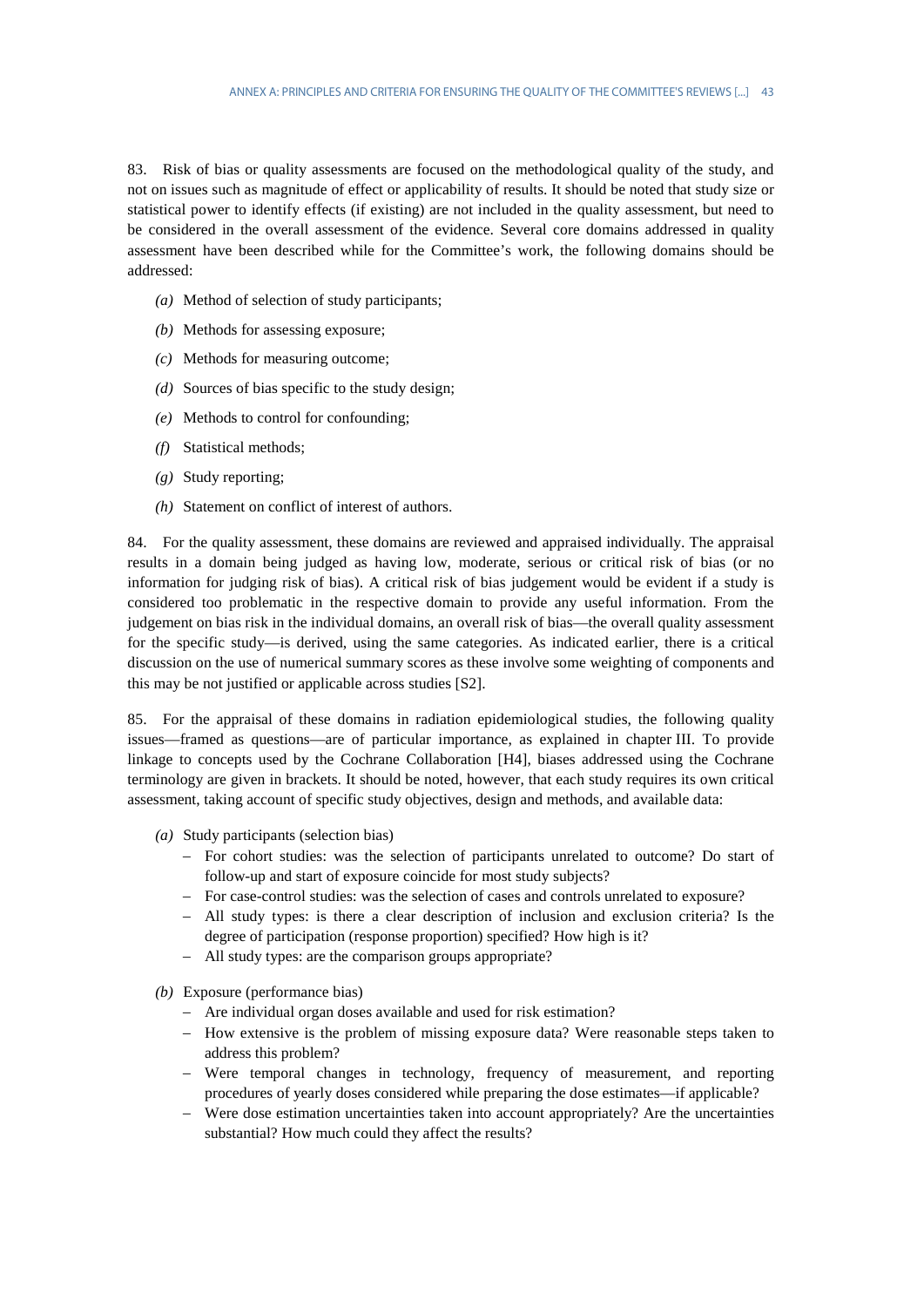- *(c)* Outcomes (detection bias)
	- − Was there an objective measure of outcome, such as mortality, cancer incidence from registries or reliable medical sources?
	- − How were changes in disease classification (ICD coding) handled over time?
	- − Are the outcomes appropriately justified and selected, i.e. specific entities rather than large groupings of outcomes that provide only averaged overviews?
	- − Were methods of outcome assessment identical across all exposure groups? Was the same effort expended on case identification in (suspected) high versus low or non-exposed groups?
	- Were there any systematic outcome measurement errors?
- *(d)* Design-specific bias (attrition bias, other biases)
	- − Cohort study: is the follow-up reasonably complete? Is follow-up related to exposure or outcome?
	- − Case-control study: does case recruitment focus on incident cases? Do controls represent the reference population, i.e. the source population from which the cases arise? Is there potential for recall bias? Is the study nested in a cohort?
- *(e)* Confounder control (other biases)
	- Are all important confounders assessed in the study? For example, in cancer studies are other carcinogens considered that can be associated with radiation exposure. However, some confounders may not be known.
	- − How likely is residual confounding?
- *(f)* Statistical methods (other biases)
	- − Was there a pre-specified main analysis?
	- − Are the statistical methods appropriate for the available data (e.g. regression models for cohort (longitudinal) data or conditional logistic regression for matched case-control data)?
	- − Are confounder-adjusted or stratified analyses available?
	- − Does the study provide dose-response analyses and measures such as ERR or EAR per unit dose?
	- − Are sensitivity analyses and analyses incorporating uncertainty available?
- *(g)* Reporting (other biases)
	- − Is the reporting of the study complete and unbiased, as assessed for example via STROBE guidelines?
	- − Are the reported results unlikely to be selected from different multiple outcome measures, multiple subgroups, multiple analyses?
- *(h)* Conflict of interest

-

- − Have all contributors provided conflict of interest statements in line with international recommendations?<sup>[4](#page-29-0)</sup>
- − Is any potential influence of conflict of interest appropriately dealt with?

86. The Cochrane Collaboration provides a risk of bias tool for randomized clinical trials [H4] and a separate tool for non-randomized studies (ACROBAT-NRSI, now called ROBINS-I) [S11]. This later tool is being developed to provide a consistent approach for assessing risk of bias in non-randomized studies of interventions. It can also be applied to observational studies of exposure-disease associations [S11] including radiation epidemiological studies. However, given the specific issues that need to be

<span id="page-29-0"></span><sup>4</sup> For example: International Committee of Medical Journal Editors (www.icjme.org).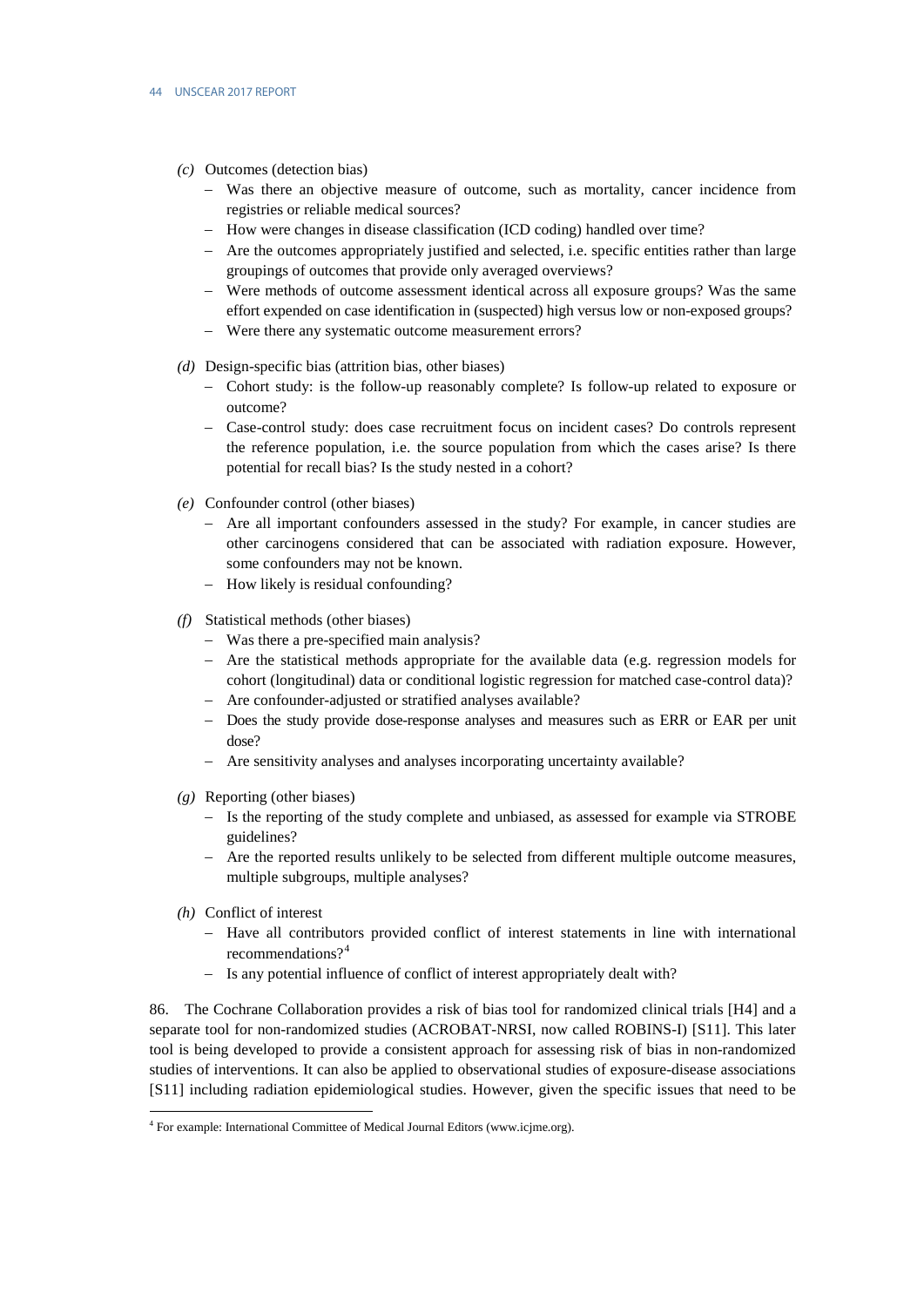taken account of in these studies, adapted tools and approaches are useful in this context. Therefore, the Committee recommends working with the study domain approach for quality assessment as outlined here, individually addressing the domains *(a)–(h)* (see above).

87. A risk of bias assessment of radiation epidemiological studies can also be based on quality assessment instruments, tools or approaches such as Newcastle-Ottawa Scale but they generally cover similar aspects as the ROBINS-I and the related approach applied by the Committee. Generally, assessment of bias is an area of ongoing development. Monitoring of initiatives such as the Cochrane Collaboration for assessment of the risk of bias in non‐randomized studies of exposure (ROBINS‐E) is recommended. A practical way to provide an overview of study quality is the use of study-specific tables noting strengths and limitations, as applied by the Committee [U3]. These tables can be organized according to the general domains described above, noting all issues that contribute to low risk of bias (i.e. high quality = strength) and moderate or (very) serious risk of bias (moderate to very low quality = limitation) [U3]. Annex B on epidemiological studies of cancer risk due to low-dose-rate radiation from environmental sources provides an overview of study quality arranged according to the study-specific domains. The specific aspects of study quality in radiation epidemiology are also summarized in table 3.

88. In addition, a setting-specific description of key quality features is provided. Some of these features for setting-specific studies can be used for the risk of bias assessment as described above. The overall assessment of study quality is then based on the quality assessment across domains, by using the quality categories:

- High;
- Moderate;
- Low:
- Very low.

89. Observational epidemiological studies can be of high quality if no or very few limitations, none of them serious, are noted in the quality assessment. Vice versa, if there are serious or very serious quality limitations in one or more domains, the overall study quality is judged as low or very low. Most studies will fall in between. A transparent domain-specific assessment and overall judgement allows for discussion and justification of further (non-) use of the study and its results.

90. The result of the quality assessment for each study is documented, and the review should then describe how the quality rating approach is used in the further steps of the review. There is little use in assessing quality without utilizing its results. Studies with critical risk of bias or no information on risk of bias from the evidence synthesis should generally be excluded. This also pertains to studies with seriously inadequate dosimetry or outcome assessment. Sensitivity analyses in quantitative meta-analyses are used to investigate results in pre-specified subgroups of studies, for example those with a similar design or those with high quality. The results of these sensitivity analyses can provide a perspective on the interpretation of the main results whether results are robust across carefully selected subgroups.

91. Applying the approach recommended by the Committee will ensure that research overviews will be more informative as they identify and summarize the best and most relevant studies on a given topic and put less or no weight on flawed or non-relevant investigations. Providing transparency in quality assessment as outlined here will form a good scientific basis for the Committee's discussions on the merits of study-specific scientific evidence used for the Committee's evaluations.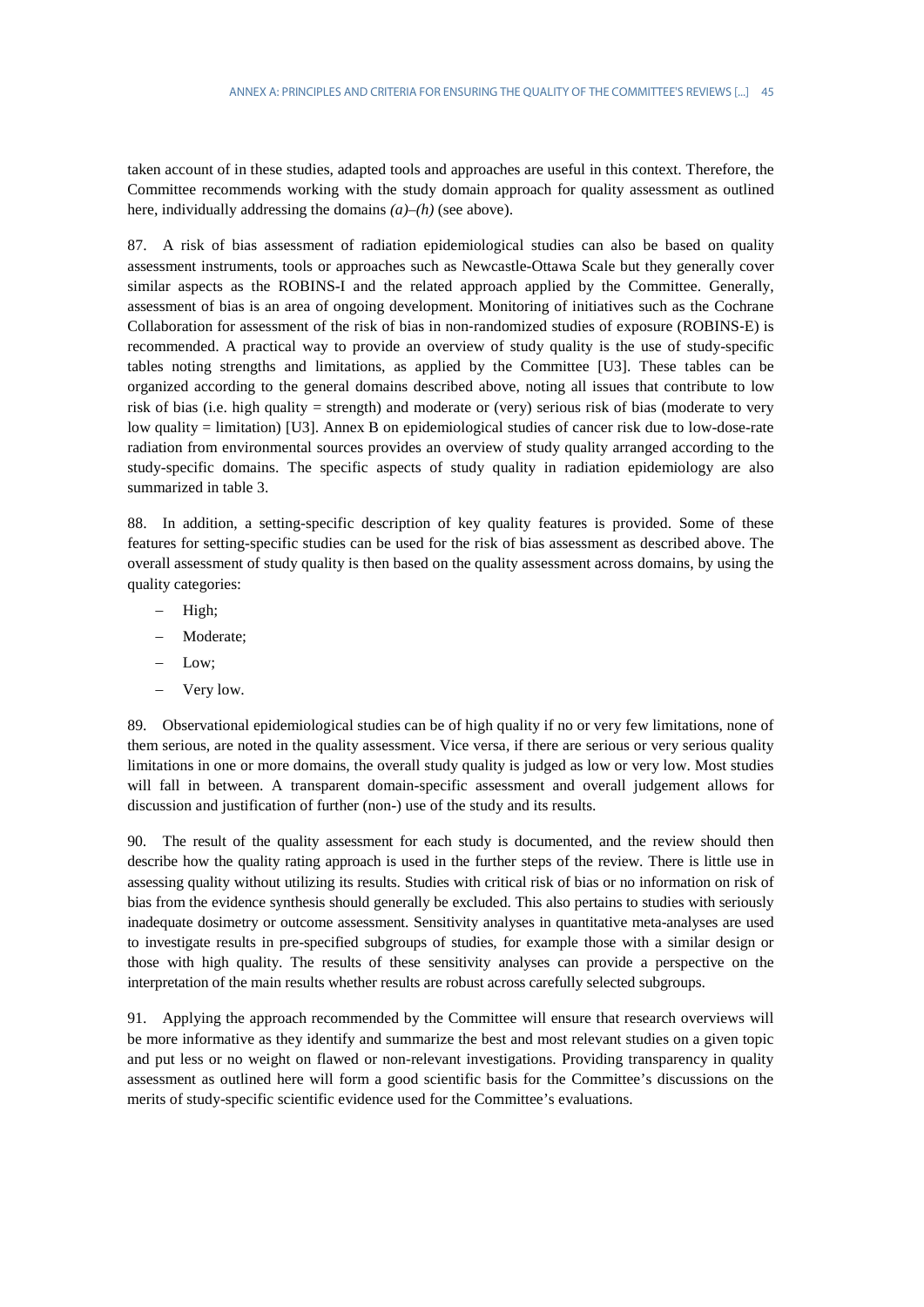| Study                                             | Type of study,<br>end point                                                                                 | Population studied                                                                     |                      | Follow-up               | Total                     |                                               | Type of dosimetry                                                                                                 | Cancers studied                                              |
|---------------------------------------------------|-------------------------------------------------------------------------------------------------------------|----------------------------------------------------------------------------------------|----------------------|-------------------------|---------------------------|-----------------------------------------------|-------------------------------------------------------------------------------------------------------------------|--------------------------------------------------------------|
|                                                   |                                                                                                             | Characteristics                                                                        | National origin      | (years)                 | person-years <sup>a</sup> | Type of exposure                              |                                                                                                                   |                                                              |
| EXTERNAL HIGH-DOSE-RATE EXPOSURE                  |                                                                                                             |                                                                                        |                      |                         |                           |                                               |                                                                                                                   |                                                              |
|                                                   |                                                                                                             |                                                                                        |                      | Diagnostic examinations |                           |                                               |                                                                                                                   |                                                              |
| TB fluoroscopy:<br>Massachusetts<br>[B2, S8]      | Cohort, incidence                                                                                           | 2 367 exposed women<br>2427 unexposed women<br>Age: 12-50 (26)                         | <b>United States</b> | $0 - > 50$              | 54 609<br>(11.4)          | Multiple X-ray<br>chest<br>fluoroscopies      | Individual exposure from<br>medical records and<br>doses from phantom<br>measurements and<br>computer simulations | Breast, skin                                                 |
| TB fluoroscopy:<br>Massachusetts [D4]             | Cohort, mortality                                                                                           | 6 285 exposed persons<br>7 100 unexposed persons<br>49% females<br>Age: 12-50 (26)     | <b>United States</b> | $0 - > 50$              | 331 206<br>(24.7)         | Multiple X-ray<br>chest<br>fluoroscopies      | Individual exposure from<br>medical records and<br>doses from phantom<br>measurements and<br>computer simulations | Breast, oesophagus,<br>lung, leukaemia                       |
| TB fluoroscopy<br>[H6, H7]                        | Cohort, mortality                                                                                           | 25 007 exposed persons<br>39 165 unexposed persons<br>50% females<br>Age: <20->35 (28) | Canada               | $0 - 57$                | 1608491<br>(25.1)         | Multiple X-ray<br>chest<br>fluoroscopies      | Individual exposure from<br>medical records and<br>doses from phantom<br>measurements                             | Lung, breast                                                 |
| Diagnostic X-rays<br>(U.S. health plans)<br>[B1]  | Case-control<br>565 leukaemia<br>318 non-Hodgkin's<br>lymphoma<br>208 multiple<br>myeloma<br>1 390 controls | 2 203 exposed persons<br>278 unexposed persons<br>39% females<br>Age: 15->50           | <b>United States</b> | n.a.                    | n.a.                      | Diagnostic<br>X-rays                          | Average dose based on<br>number and type of<br>procedures and<br>estimated doses from<br>published literature     | Leukaemia,<br>non-Hodgkin's<br>lymphoma,<br>multiple myeloma |
| Medical and dental<br>X-rays: Los Angeles<br>[P3] | Case-control<br>408 cases<br>408 controls                                                                   | 62% females                                                                            | <b>United States</b> | $2 - 64$                | n.a.                      | Medical and<br>dental<br>diagnostic<br>X-rays | Average dose based on<br>number and type of<br>procedures and<br>estimated doses from<br>published literature     | Parotid gland                                                |
| Diagnostic X-rays:<br>Los Angeles [P4]            | Case-control<br>130 cases<br>130 controls                                                                   | 39% females                                                                            | <b>United States</b> | $3 - 20$                | n.a.                      | Diagnostic<br>X-rays                          | Average dose based on<br>number and type of<br>procedures and<br>estimated doses from<br>published literature     | Chronic myeloid<br>leukaemia                                 |

#### Table 2. Example of an extraction table of epidemiological studies dealing with diagnostic exposure (based on table 15, annex A [U3])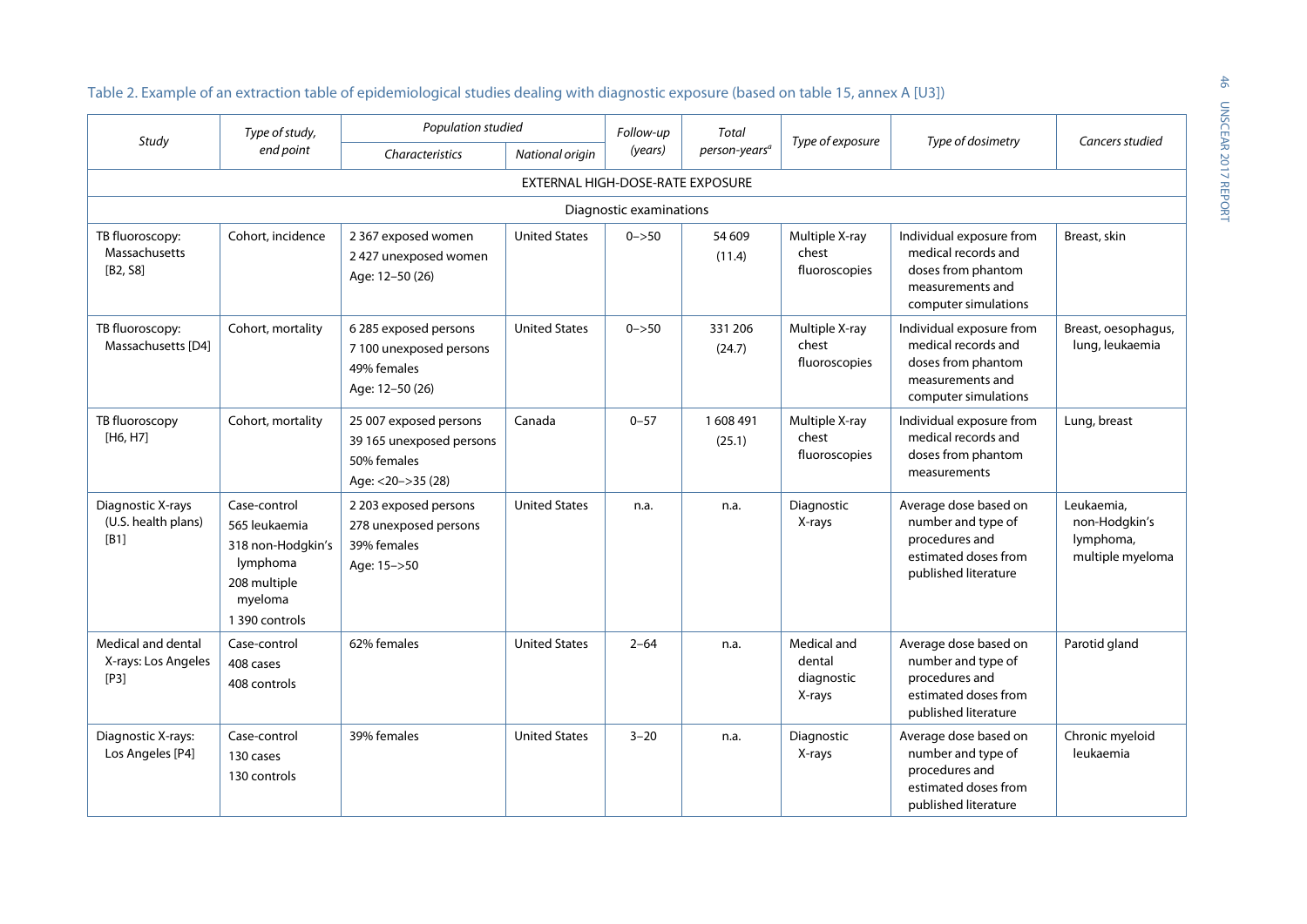| Study                                                     | Type of study,<br>end point               | Population studied                                                          |                      | Follow-up  | Total                     | Type of exposure     | Type of dosimetry                                                                                             | Cancers studied |
|-----------------------------------------------------------|-------------------------------------------|-----------------------------------------------------------------------------|----------------------|------------|---------------------------|----------------------|---------------------------------------------------------------------------------------------------------------|-----------------|
|                                                           |                                           | <b>Characteristics</b>                                                      | National origin      | (years)    | person-years <sup>a</sup> |                      |                                                                                                               |                 |
| Diagnostic X-rays:<br>Sweden [12]                         | Case-control<br>484 cases<br>484 controls | 736 exposed persons<br>232 unexposed persons<br>77% females<br>Age: <20->60 | Sweden               | $5 - > 50$ | n.a.                      | Diagnostic<br>X-rays | Average dose based on<br>number and type of<br>procedures and<br>estimated doses from<br>published literature | Thyroid         |
| Scoliosis (U.S.<br><b>Scoliosis Cohort</b><br>Study) [D7] | Cohort, mortality                         | 4822 exposed women<br>644 unexposed women<br>Age: $<$ 3 $ \geq$ 10 (10.6)   | <b>United States</b> | $3 - > 60$ | 218 976<br>(40.1)         | Diagnostic<br>X-rays | Average dose based on<br>number of treatments<br>and estimated doses<br>from published literature             | <b>Breast</b>   |

*<sup>a</sup> Mean per person in parentheses.*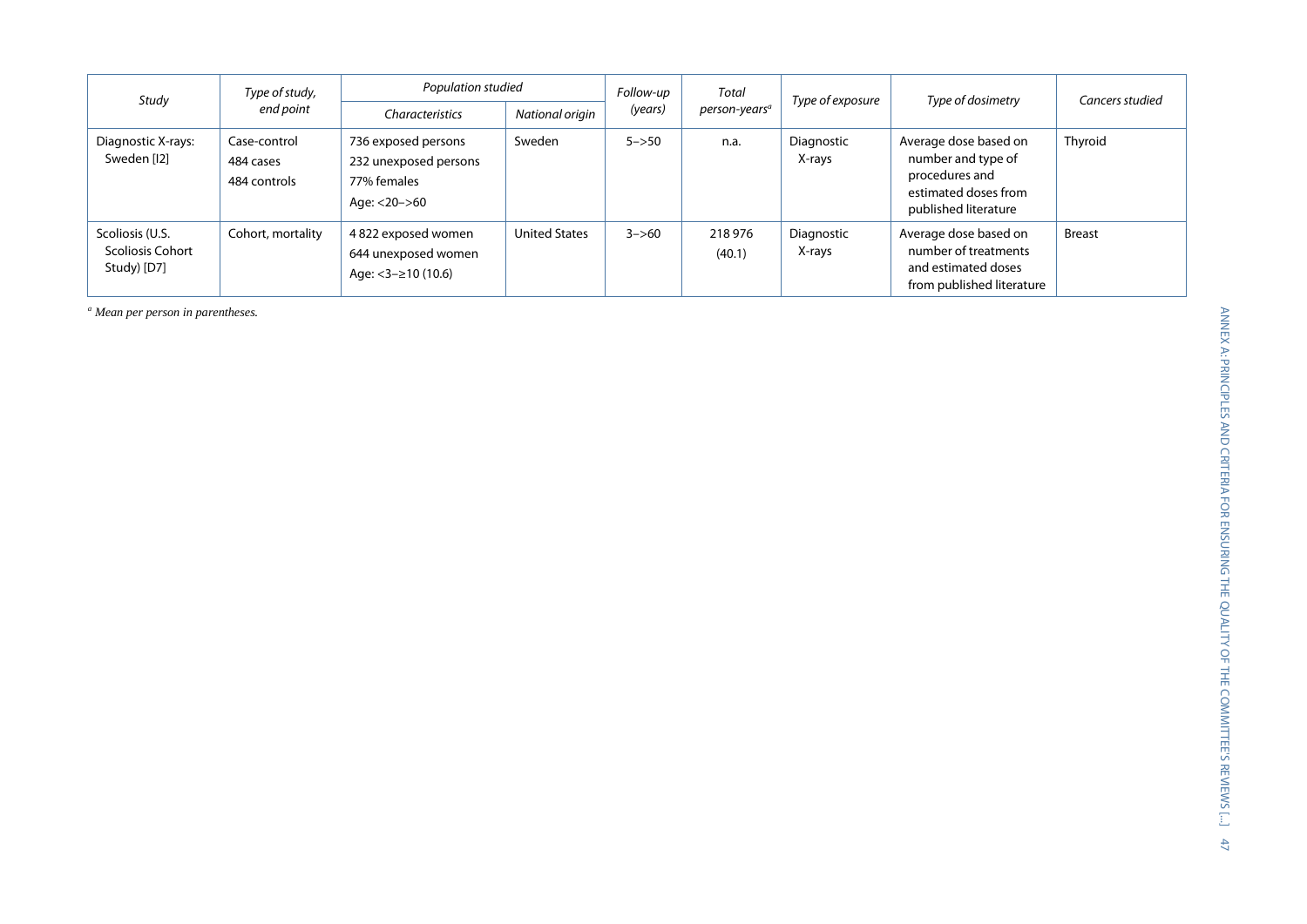## Table 3. Overview of specific aspects of study quality in radiation epidemiology, based on selected domains

| Positive                                                                                                                               | Negative/Questionable                                                                                                                                   |  |  |  |  |
|----------------------------------------------------------------------------------------------------------------------------------------|---------------------------------------------------------------------------------------------------------------------------------------------------------|--|--|--|--|
| 1. STUDY POPULATION/PARTICIPANTS                                                                                                       |                                                                                                                                                         |  |  |  |  |
| Individual level data                                                                                                                  | Only aggregate level data (ecological or geographical/temporal correlation study)                                                                       |  |  |  |  |
| Comprehensive identification of the subjects                                                                                           | Poorly defined study population                                                                                                                         |  |  |  |  |
| Wide range of ages at exposure                                                                                                         | Age at exposure not specified, or very narrow age-range (unless this age group is the target group, e.g.<br>children)                                   |  |  |  |  |
| In case-control studies, controls representative of exposure in source population                                                      | Inadequately-defined or absent control group; in case-control studies hospital-based controls with<br>more potential for bias                           |  |  |  |  |
| In cohort studies, non-exposed reference group representative of disease risk in absence of<br>exposure                                | Inadequately-defined, unsuitable or absent control group                                                                                                |  |  |  |  |
| In cohort studies, completeness of participant selection (or the selection sampling frame)<br>comparable across the dose range         | Indications of differential completeness of participant selection according to level of dose (e.g. higher<br>completeness in high dose/exposure groups) |  |  |  |  |
|                                                                                                                                        | 2. EXPOSURE                                                                                                                                             |  |  |  |  |
| Individual dosimetry, assessed for accuracy                                                                                            | Exposure indicator not organ dose, but indirect proxy indicator, e.g. in diagnostic exposure<br>administered amount of activity, number of examinations |  |  |  |  |
| Organ doses calculated                                                                                                                 | Inaccuracy in dose estimation due to, e.g. lack of detailed information                                                                                 |  |  |  |  |
| Exposure assessment comprehensive, includes all relevant radiation exposure sources                                                    | Assessment does not cover all sources or periods of radiation exposure                                                                                  |  |  |  |  |
| Detailed dose data, e.g. for relevant organ or tissue compartment such as red bone marrow<br>for leukaemia                             | Self-reported exposure data, e.g. number of X-ray examinations, food consumption data for estimating<br>intake                                          |  |  |  |  |
| Wide range of doses                                                                                                                    | Narrow and crude dose range description, e.g. high in radiotherapy, low in environmental exposure                                                       |  |  |  |  |
| Detailed documentation of exposure features                                                                                            | Only mean level of exposure assessed (e.g. from a sample of the exposed subjects)                                                                       |  |  |  |  |
| Comprehensive, individual dose monitoring, with proper assessment and treatment of<br>potential deficiencies                           | Retrospective dose reconstruction with uncertain data                                                                                                   |  |  |  |  |
| Other relevant exposure sources considered, e.g. medical radiation                                                                     | No or unreliable information of other radiation exposure                                                                                                |  |  |  |  |
| 3. OUTCOME                                                                                                                             |                                                                                                                                                         |  |  |  |  |
| Comprehensive and uniform disease ascertainment not varying by exposure, e.g. through<br>high-quality population-based cancer registry | Self-reported outcome through active follow-up, without verification; different outcome assessment<br>for different exposure groups                     |  |  |  |  |
| Pathological review of cases for diagnostic verification                                                                               | Abstraction of data from non-comprehensive medical records                                                                                              |  |  |  |  |
| Disease incidence, plus mortality                                                                                                      | Mortality only                                                                                                                                          |  |  |  |  |
| Large number of cases with specific disease                                                                                            | Unclear or heterogeneous diagnostic criteria                                                                                                            |  |  |  |  |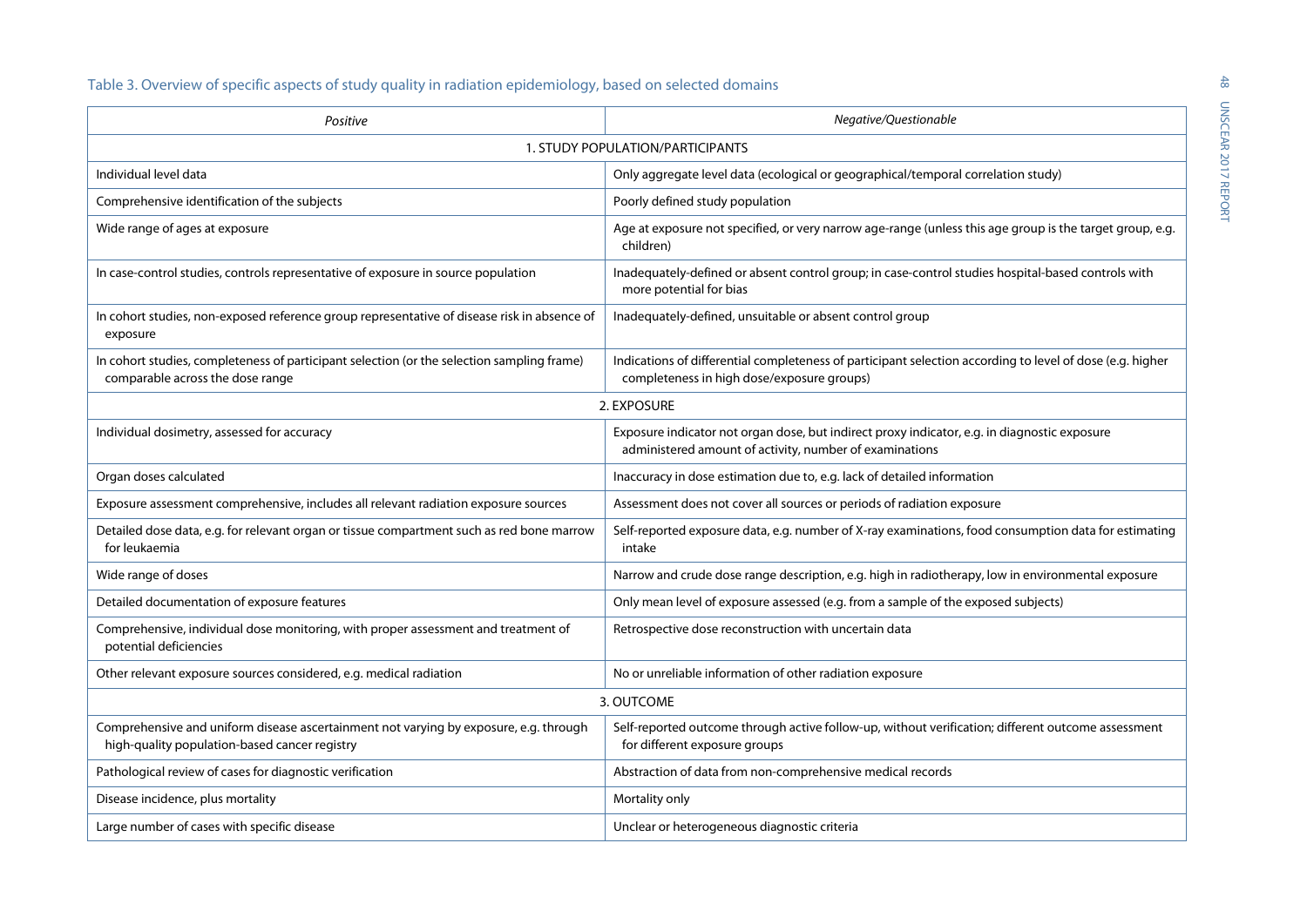| Positive                                                                                                                                               | Negative/Questionable                                                                                                                                                             |  |  |  |  |  |
|--------------------------------------------------------------------------------------------------------------------------------------------------------|-----------------------------------------------------------------------------------------------------------------------------------------------------------------------------------|--|--|--|--|--|
| Long-term follow-up                                                                                                                                    | Potential for confounding by indication or reverse causality in diagnostic medical exposure                                                                                       |  |  |  |  |  |
| High percentage of histologically verified cancer diagnoses                                                                                            | Disease ascertainment or screening varies by exposure                                                                                                                             |  |  |  |  |  |
| 4. BIAS AND 5. CONFOUNDING                                                                                                                             |                                                                                                                                                                                   |  |  |  |  |  |
| Detailed information on confounders                                                                                                                    | Missing data on key confounders, e.g. smoking or other behavioural factors                                                                                                        |  |  |  |  |  |
| Attempts made to indirectly assess confounding potential, e.g. through adjustments for<br>sociodemographic variables, job type, duration of employment | Indications of uncontrolled or residual confounding                                                                                                                               |  |  |  |  |  |
| Low likelihood of important unknown confounders                                                                                                        | Exposure associated with other disease risk factors, e.g. both radiation and chemotherapy in studies of<br>second cancers, co-exposure to chemical agents in occupational studies |  |  |  |  |  |
| Risk factors similar across exposure levels                                                                                                            | Potential for recall and other information bias in exposure assessment                                                                                                            |  |  |  |  |  |
| Systematic and unbiased exposure assessment                                                                                                            | Low/differential participation in groups being compared                                                                                                                           |  |  |  |  |  |
| Selection bias minimized                                                                                                                               | No consideration of potential selection bias, inclusion of (highly) selected study participants; effect of<br>migration not considered                                            |  |  |  |  |  |
|                                                                                                                                                        | 6. STATISTICAL METHODS/ANALYSIS                                                                                                                                                   |  |  |  |  |  |
| Sample size/power calculations presented and discussed                                                                                                 | No consideration of study size and power                                                                                                                                          |  |  |  |  |  |
| Adjustment for confounders                                                                                                                             | Comparison to disease occurrence in general population only (SMR, SIR)                                                                                                            |  |  |  |  |  |
| Attempts to indirectly assess confounding potential, e.g. through adjustments for<br>sociodemographic variables, job-type, duration of employment      | No or very limited assessment potential for confounding through indirect approaches                                                                                               |  |  |  |  |  |
| Analysis of several dose-response models, including linear, linear-quadratic and quadratic,<br>and non-parametric dose-response curves                 | Analysis limited to one model, or no dose-response considerations; insufficient number of categories<br>to allow dose-response assessment                                         |  |  |  |  |  |
| Use of pre-specified cut-points in Poisson regression                                                                                                  | Opportunistic or post-hoc cut points                                                                                                                                              |  |  |  |  |  |
| Sensitivity analyses                                                                                                                                   | No sensitivity analyses reported                                                                                                                                                  |  |  |  |  |  |
| Pre-specified analysis plan                                                                                                                            | Unclear if analysis plan existed                                                                                                                                                  |  |  |  |  |  |
|                                                                                                                                                        | 7. REPORTING                                                                                                                                                                      |  |  |  |  |  |
| Complete, clear and impartial study reporting                                                                                                          | Incomplete report, report outside range of reputable peer-reviewed journals                                                                                                       |  |  |  |  |  |
| Conscientious search for unidentified bias or confounding, non-selective outcome reporting                                                             | Suspicion of selective reporting                                                                                                                                                  |  |  |  |  |  |
| Adherence to reporting guidelines, e.g. STROBE                                                                                                         | Omission of important sections or issues in the report                                                                                                                            |  |  |  |  |  |
| 8. CONFLICT OF INTEREST                                                                                                                                |                                                                                                                                                                                   |  |  |  |  |  |
| Statement is included                                                                                                                                  | No statement                                                                                                                                                                      |  |  |  |  |  |
| No conflict is reported                                                                                                                                | Significant conflict reported or likely                                                                                                                                           |  |  |  |  |  |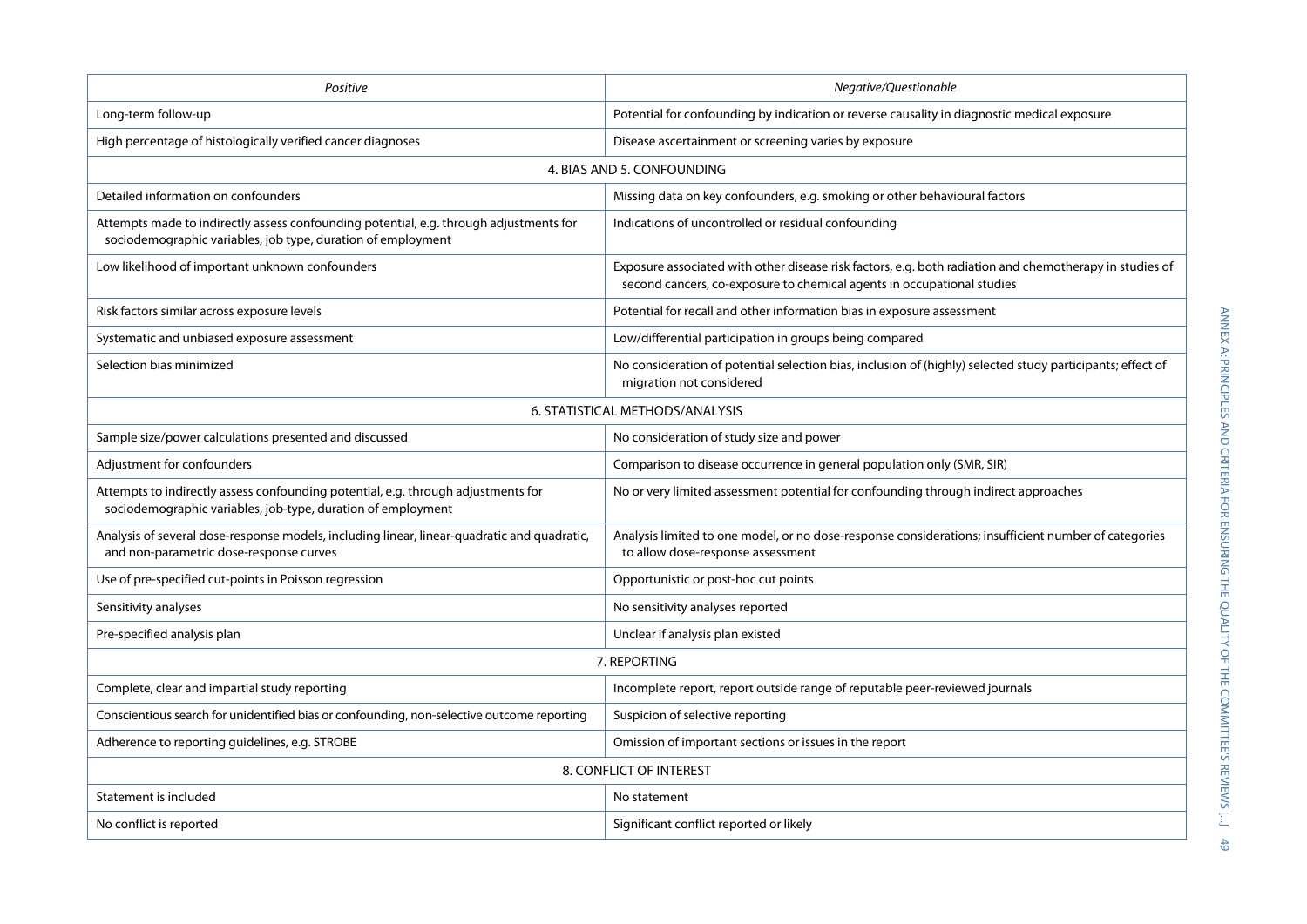# <span id="page-35-0"></span>D. Synthesis of studies: meta-analysis and narrative approaches

92. The subsequent step of the literature review process is the actual study synthesis and interpretation. Narrative synthesis involves description and summary of the core findings from the included studies of varying structure and method. This involves grouping of the studies, for example according to study design, population or outcome, and providing a verbal account of the body of evidence relevant for the review question. On the basis of focused description of the individual studies, the evidence across the different studies is summarized and jointly assessed. When few studies are available or are very diverse in terms of important characteristics, a narrative review may be more appropriate than meta-analysis of data that are not truly compatible. An example of a table describing study results in a narrative approach is given in table 4. The issues described here correspond closely to those described in table 2.

93. An important concern is the potential for publication bias, i.e. the selective reporting of studies, often those with statistically significant findings. Publication bias can seriously affect the synthesis of evidence, and several methods to detect and evaluate publication bias have been developed for use in meta-analyses [E3, J3].

94. A meta-analysis involves a formal statistical analysis of pooled results from at least two studies, yielding a joint effect estimate for the outcome. There are numerous meta-analytic techniques, and the approach chosen depends on aspects such as the study designs and the outcomes/effects to be analysed. Guidance can be found in the Cochrane handbook for systematic reviews [H4], and in textbooks for example by Borenstein et al. and Egger et al. [B3, E4]. Briefly, the minimum requirement for metaanalysis is abstraction of point estimates for the effect measures (e.g. rate ratios or hazard ratios) and their confidence intervals from each study. Study design and procedures can also contribute useful information. In pooling the results for meta-analysis, the summary estimate is generally obtained as weighted average, with inverse variance weighting. This technique assigns more weight to studies with more information, as indicated by the standard errors or confidence intervals of the effect estimates. It may be useful to examine the weight of studies as only a small number of studies may drive the overall result. Influential studies can be identified in sensitivity analyses that omit single or several studies [H4]. Meta-analyses of individual study data require that researchers obtain raw data from all studies to be included, which are subsequently analysed jointly. This approach (also called pooled analysis) allows more analytic consistency and provides flexibility for the analysis (e.g. in studying dose response across the combined data set). It is best performed as a prospectively planned pooled analysis, since retrospectively obtaining study data from many researchers may be cumbersome.

95. Assessment of consistency of the results is needed (analysis of heterogeneity). If the consistency of results is adequate, the studies can be taken to estimate a single entity i.e. their estimates are compatible and can be interpreted in a similar fashion. Alternatively, significant differences between study results indicate that their study setting, participants, measurements or other methodological issues differ to the extent that they may affect the findings. The factors underlying the differences should be explored to assess what causes the heterogeneity. Two types of statistical methods can be applied in the analysis. In the absence of major heterogeneity, a fixed effect model can be used, while heterogeneous study results require application of a random effect model. Fixed effect models are appropriate when a common effect estimate is assumed across the different studies. A random effect model is applicable when the effect estimate is considered to vary across studies, i.e. there is statistical heterogeneity of the effect estimate [B3], which is usually assessed by the Der Simonian & Laird Q statistic and the  $I^2$  – statistic quantifying the percentage of variation across the included studies that is due to heterogeneity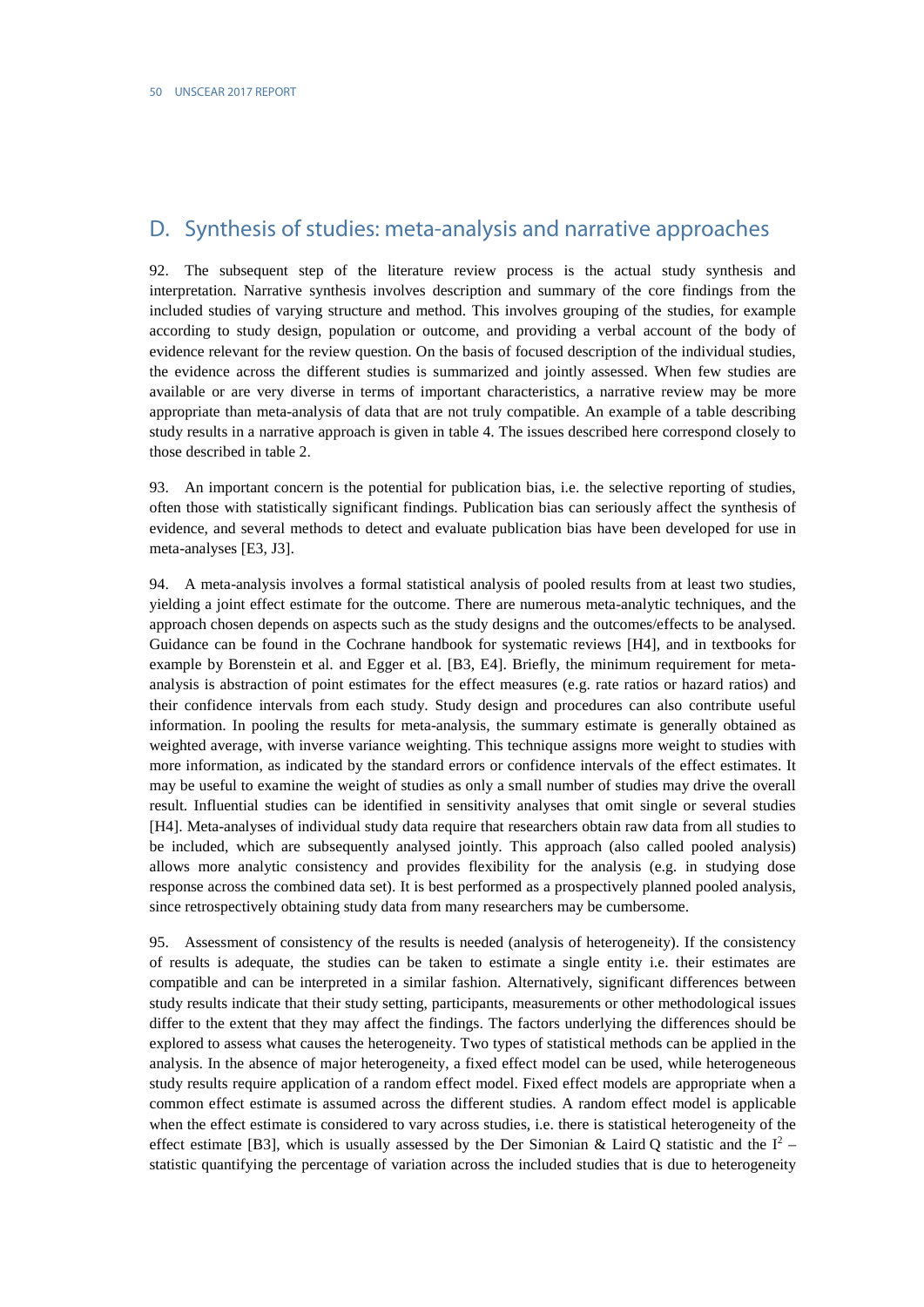rather than chance. Both statistics have limitations and alternatives have been proposed [C4, C6]. Reports on meta-analyses of several outcomes may include both models, depending on the heterogeneity between studies on the respective outcomes. For example, Little et al. in their metaanalysis of circulatory disease and exposure to low-level ionizing radiation applied both fixed and random-effect models for the computation of common effect estimates [L5].

96. The advantage of the joint estimate is an increased precision of the central estimate, i.e. improved stability and reduced random error by virtue of combining data from several studies. So far, metaanalyses have rarely been conducted specifically for the Committee's evaluations. This approach requires specific statistical and methodological expertise, and is not feasible or recommended in cases of substantial heterogeneity between studies in terms of scope (exposure or outcome) or procedures, or for studies of low quality.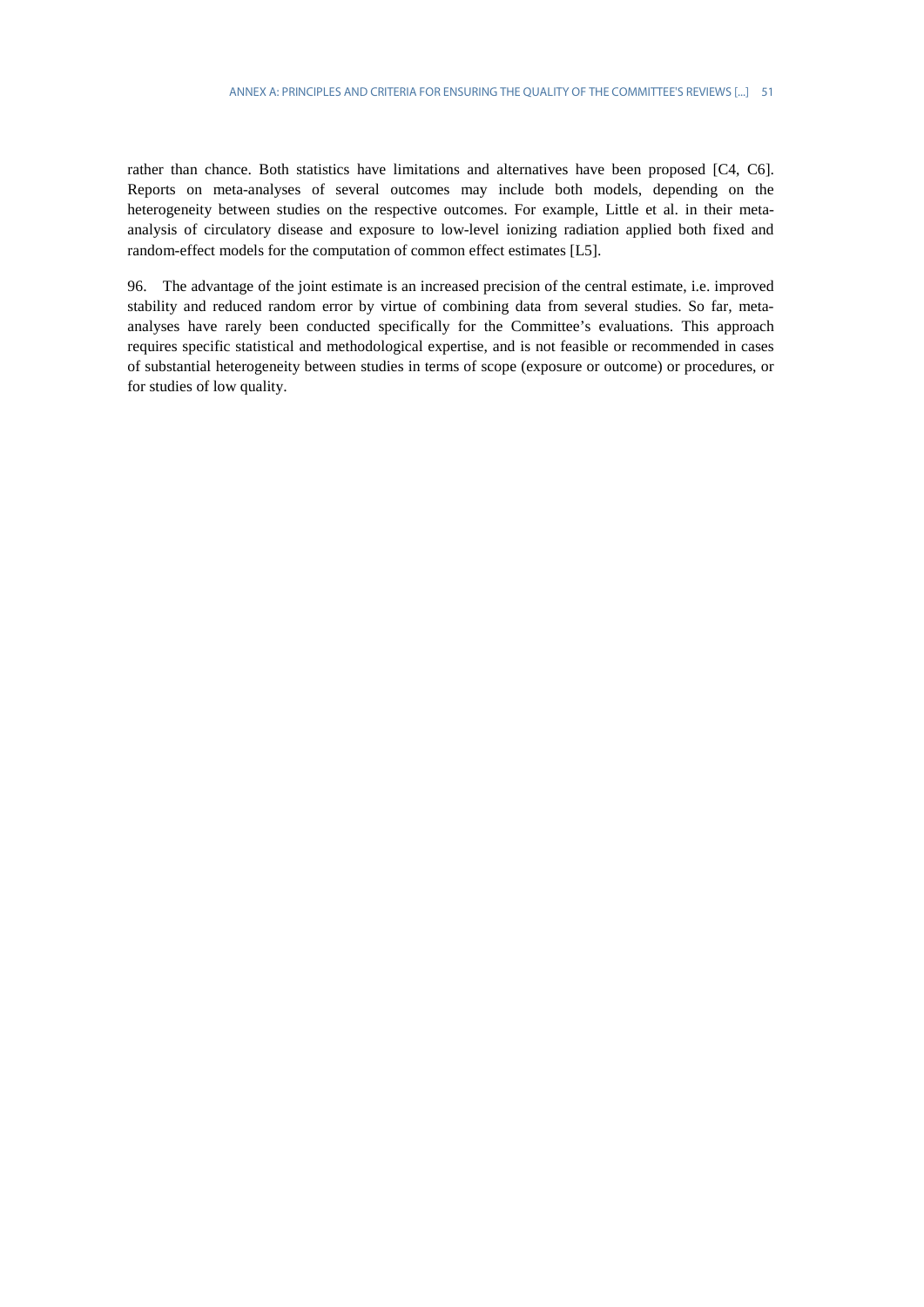| Study                                                            | <b>Strengths</b>                                                                                                                                                                                                                            | Limitations                                                                                                                                                                                                                                                                                                                                                         |  |
|------------------------------------------------------------------|---------------------------------------------------------------------------------------------------------------------------------------------------------------------------------------------------------------------------------------------|---------------------------------------------------------------------------------------------------------------------------------------------------------------------------------------------------------------------------------------------------------------------------------------------------------------------------------------------------------------------|--|
|                                                                  | EXTERNAL HIGH-DOSE-RATE EXPOSURE                                                                                                                                                                                                            |                                                                                                                                                                                                                                                                                                                                                                     |  |
|                                                                  | Diagnostic examinations                                                                                                                                                                                                                     |                                                                                                                                                                                                                                                                                                                                                                     |  |
| TB fluoroscopy:<br>Massachusetts<br>[B2, D4, S8]                 | Incidence study with long-term follow-up (50 years)<br>Individual dosimetry based on patient records and measurements<br>Unexposed TB patients comparison group<br>Fractionated exposure occurred over many years<br>Dose-response analyses | Uncertainty in dose estimates related to fluoroscopic exposure time and patient<br>orientation<br>Questionnaire response probably under ascertained cancers<br>Debilitating effect of TB may have modified radiation effect for some sites, e.g. lung                                                                                                               |  |
| Diagnostic X-rays<br>(U.S. health plans) [B1]                    | Information on diagnostic X-rays abstracted from medical records<br>Surveillance bias unlikely, since cases and controls were at equal risk for<br>having X-ray procedures recorded and malignancy diagnosed                                | Potential for ascertainment bias, e.g. through early diagnosis of a malignancy<br>Analyses based on number of X-ray procedures rather than actual doses                                                                                                                                                                                                             |  |
| TB fluoroscopy: Canada<br>[H6, H7]                               | Large number of patients<br>Unexposed TB patients comparison group<br>Individual dosimetry for lung and female breast<br>Fractionated exposure occurred over many years<br>Dose-response analyses                                           | Mortality limits comparisons with breast cancer incidence series, e.g. time response<br>Uncertainties in dosimetry limit precise quantification of risk<br>Different dose responses for female breast cancer between one sanatorium and the<br>rest of Canada may indicate errors in dosimetry, differential ascertainment or<br>differences in biological response |  |
| Diagnostic medical and<br>dental X-rays: Los Angeles<br>[P3, P4] | Dosimetry attempted on the basis of number and type of examinations                                                                                                                                                                         | No available records of X-rays<br>Potential for recall bias in dose assessment<br>Doses likely to have been underestimated                                                                                                                                                                                                                                          |  |
| Diagnostic X-rays: Sweden<br>[12]                                | Information on diagnostic X-rays over many years abstracted from medical<br>records                                                                                                                                                         | Analyses based on number and type of X-ray procedures rather than actual doses                                                                                                                                                                                                                                                                                      |  |
| Scoliosis (U.S. Scoliosis<br>Cohort Study) [D7]                  | Adolescence possibly a vulnerable age for exposure<br>Dosimetry undertaken on the basis of number of films and breast exposure<br>Dose-response analysis                                                                                    | Comparison with general population potentially misleading, since scoliosis<br>associated with several breast cancer risk factors (e.g. nulliparity)<br>Dose estimates may be subject to bias and to random error                                                                                                                                                    |  |

Table 4. Example of narrative approach to describe strengths and limitations of studies dealing with diagnostic exposure (based on table 17 of annex A [U3])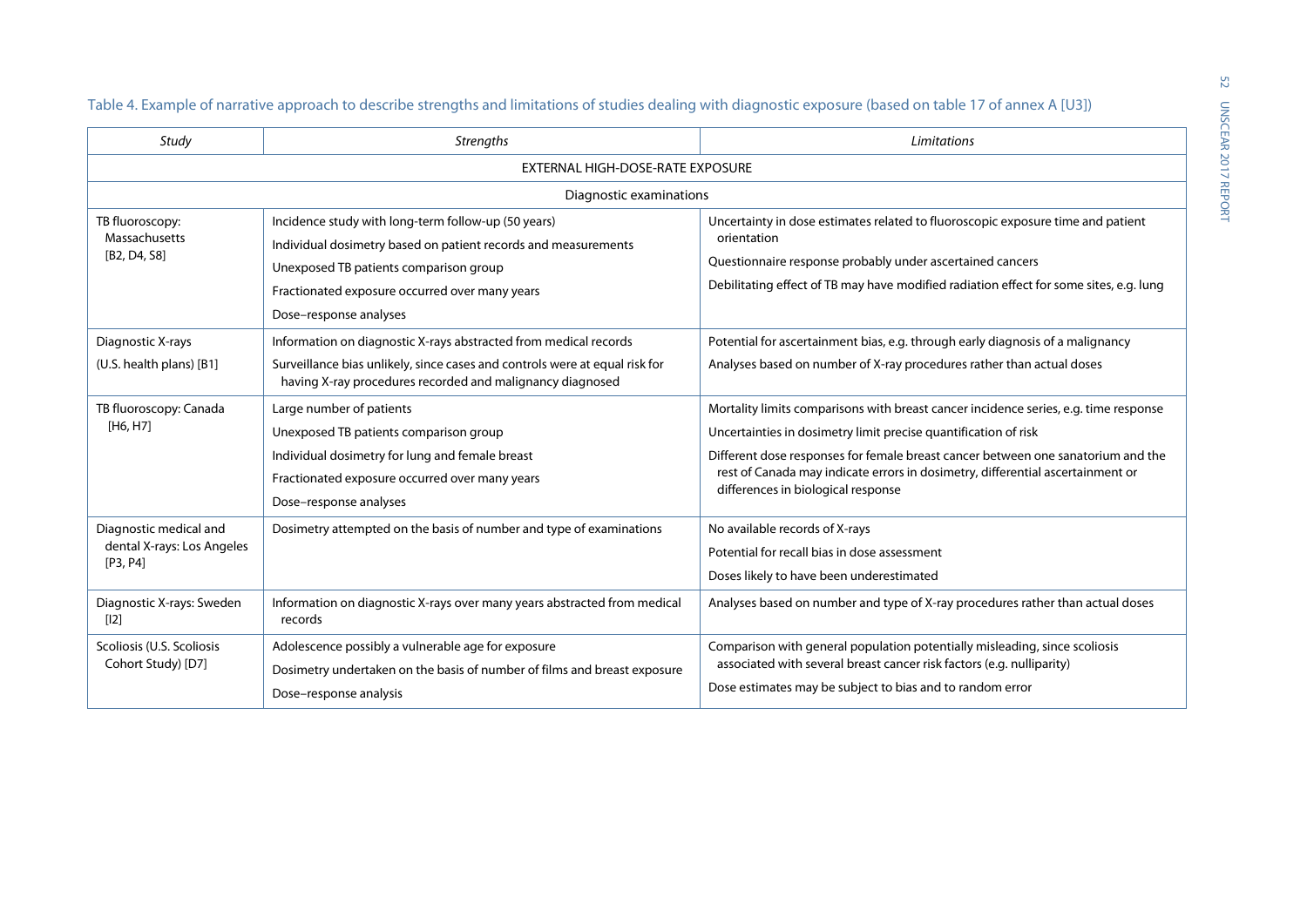# <span id="page-38-0"></span>E. Reaching an overall conclusion from the evidence synthesis

97. The final part of the evaluation of epidemiological studies should provide insight into the confidence of the overall conclusions and risk estimates obtained. Previously, a hierarchy of evidence (or evidence pyramid) was used by scientists working in EBM to provide a simplified approach to classify evidence quality according to study type. Meta-analyses of several well-conducted randomized controlled trials were considered by the scientific EBM community to provide the best empirical evidence. At the bottom of the hierarchy, expert opinions and case series were located. This pyramid was primarily geared towards evidence from therapies and other interventions.

98. Nowadays, a more articulated approach with wider assessment of various aspects of evidence has been developed within the Grading of Recommendations Assessment, Development and Evaluation (GRADE) collaboration for the Cochrane Library and has also been adopted by some international institutions involved in guideline development, including the World Health Organization [W2]. The GRADE categorization [G4] is usually specific to an outcome, for example cancer site-specific incidence. GRADE methodology provides a formalized way to categorize the quality of evidence for this outcome, leading to a four-level quality grading as high, moderate, low or very low.

99. For GRADE, the initial categorization of the evidence considers randomized (start with: high quality) or non-randomized designs (start with: low quality). Following this, several additional issues are assessed, which can lead to either a down- or an upgrading of the overall quality. Risk of bias, inconsistency across studies (heterogeneity), imprecision (small outcome numbers, wide confidence intervals) and indirectness (i.e. the available evidence covers issues that are distant from the actual topic of interest for the review) and also suspicion of publication bias all lead to a downgrading, whereas a large effect size, a dose-response relationship and indications of a likely underestimation of the effect (plausible direction of bias) support an evidence quality upgrading. For example, this allows for the rating of evidence from well-conducted observational cohort studies on radiation-associated leukaemia risk as high quality if several strengths of the studies on this outcome are demonstrated and lead to upgrading. Details of the GRADE methodology are provided by the GRADE working group [G4] and numerous articles [G7, S5].

100. Development of GRADE, particularly its application to and development for non-clinical areas, including environmental or other exposure, is ongoing. However, GRADE can be used with some adaptations for many different study designs, notably observational evidence as typical in radiation epidemiology. For the Committee, the GRADE framework can provide orientation and guidance. However, as randomized controlled trials are generally absent from the evidence body in radiation epidemiology, the focus in the scientific field of relevance for the Committee's evaluations is in detailed and specific documentation on critical assessment of the specific aspects of studies of radiation effects, as described in section IV.C.

101. A GRADE-informed UNSCEAR evidence synthesis approach should include the following:

*(a)* The evidence on radiation effects is assessed per health outcome. For cancer, if the case numbers for specific cancer types are sufficiently large, it is preferable to focus on these types and less on large groupings, for example all cancers, all solid cancers; however, smaller groups of cancer based on pathophysiological similarities may be useful. For other health outcomes, reasonably non-heterogeneous outcome groups should be specified. This is consistent with the Committee's approach to provide outcome-specific assessments of radiation effects [U1, U3].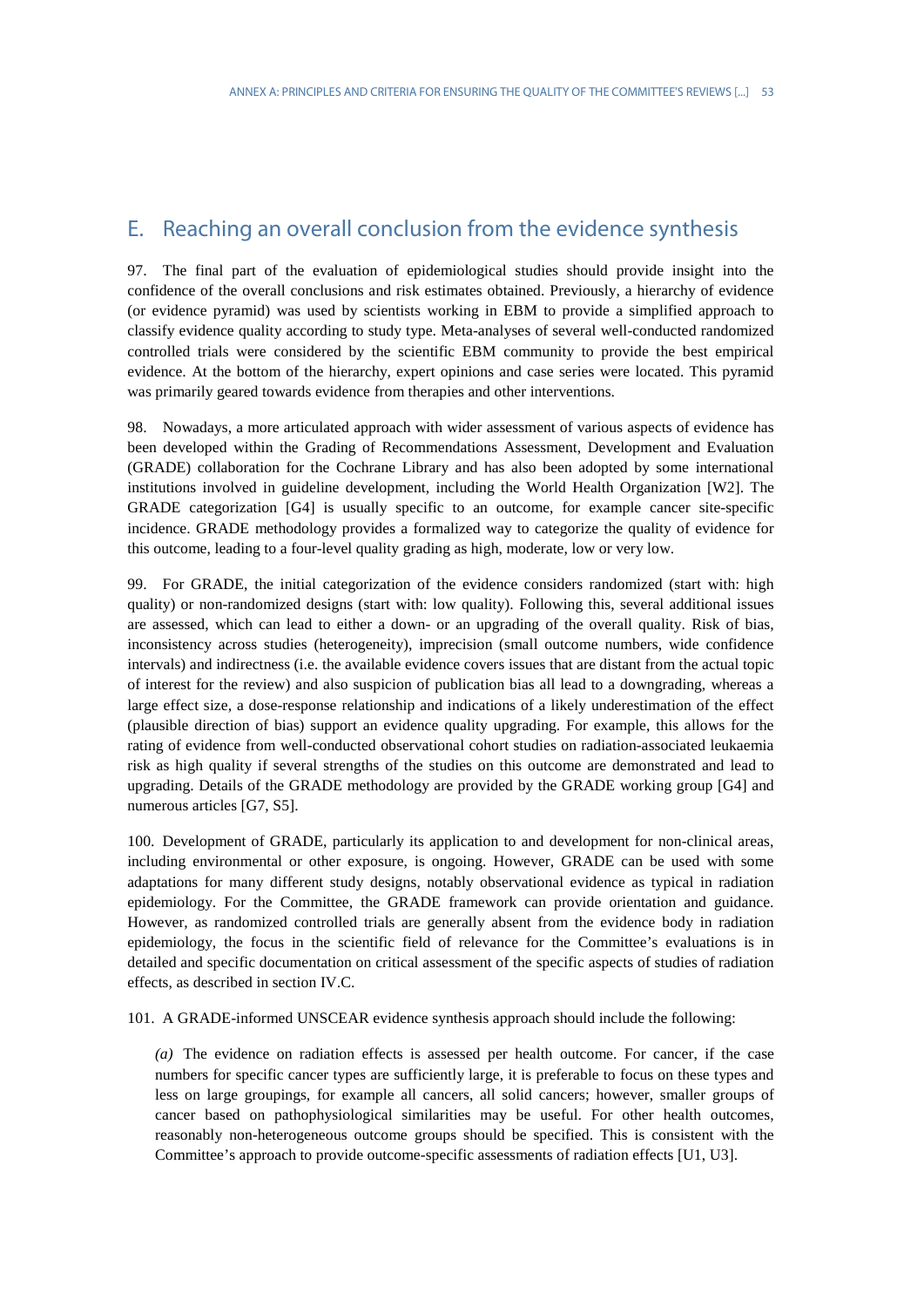- *(b)* The following core criteria for the synthesis are used (with associated GRADE terms in brackets):
	- − Strengths and limitations (risk of bias) across studies, using the quality rating for included studies as described in section IV.C;
	- − Heterogeneity (inconsistency) between the various studies with regard to the radiation effect assessed;
	- − Precision of effects and uncertainty (imprecision);
	- − Applicability to specific topic of interest for the Committee (indirectness);
	- − Publication bias.

*(c)* The overall evidence (e.g. concerning the presence of a radiation effect) is rated as either high, moderate or low. For cohort and case-control studies, an initial rating as moderate is used, and for geographical/temporal correlation studies, time-series and cross-sectional studies a ranking as low is the starting point.

*(d)* If the individual studies forming the evidence base have been found to have particular strengths and no or few limitations, the joint evidence from these studies is upgraded to moderate (for geographical/temporal correlation and cross-sectional studies) or high quality (cohort, case-control studies). Upgrading can also be considered if a large effect size is found by the available studies (or the majority of them) and if a dose response from studies with sound dosimetry can be demonstrated.

*(e)* Conversely, if few strengths and several, clearly serious, limitations are noted for the included studies, the joint evidence is downgraded to low quality (for those with initially moderate quality). Suspicion of publication bias, preferably supported by formal analysis of this bias type, always leads to downgrading.

102. The Committee requires a clear justification of evidence synthesis judgements for upgrading or downgrading the overall quality of evidence from the body of studies included in the assessment. It is worth noting that a joint framework—such as the one presented here, and also the GRADE approach does not ensure consistency of conclusions on evidence, but provides for transparent and explicit judgements on the research results assessed and summarized. An explicit and transparent approach helps to reduce errors, facilitates critical review of the evidence, and improves communication of information. However, this transparency relies on careful documentation [G8].

103. Transparent organization and reporting of evidence is also an important step towards reducing differences of understanding and subsequent interpretation between expert evidence synthesis, the way the Committee uses this synthesis, and public understanding of the topic. To support transparency and clarity, standardized vocabulary and terminology with clear definitions are required. This would also help to ensure that reports can be translated accurately into other languages.

104. The Committee's draft evaluations, including syntheses of epidemiological evidence, have always been subject to close scrutiny and discussion at its annual sessions. This is an important step in continuous quality control and encompasses all steps of scientific report development, with critical revisions from experts with different scientific backgrounds. The Committee also assesses the consistency and plausibility of epidemiological evidence synthesis with results from biology and toxicology, and indicates research needs arising from the overall assessment. The identification of uncertainties regarding the respective topic and possible approaches to their reduction will usually be part of the Committee's research recommendations.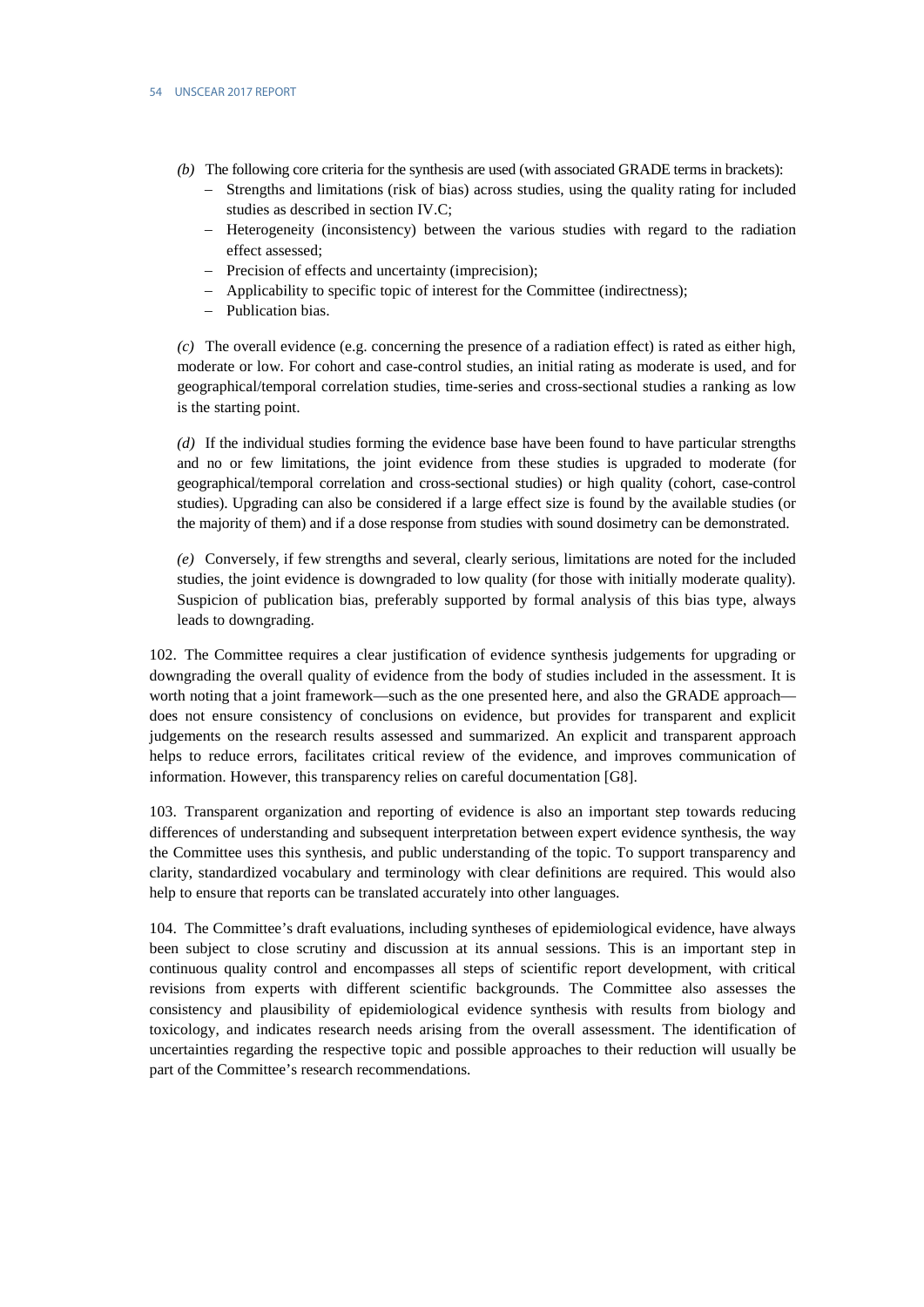# <span id="page-40-0"></span>V. CONCLUSIONS

105. Individual epidemiological studies provide the basic evidence on radiation effects, and this annex provides guidance on assessing the quality of individual studies and of the synthesis of evidence from several studies. Methods of evidence synthesis have evolved considerably during recent decades. The current methodological standards define procedures for literature search, evaluation of quality, combining research results and grading the overall strength of evidence. The current methods of evidence synthesis are systematic reviews, which are regarded as the state-of-the-art scientific standards for pooling research evidence and superior to traditional narrative reviews. These developments have been applied in EBM, risk assessment and other fields.

106. The Committee will benefit from adopting a framework that is informed by these scientific developments. However, the specific nature and scientific contents of radiation epidemiological studies speak against a mechanistic application of generic quality criteria. Therefore, this annex provides an UNSCEAR approach to radiation epidemiological study quality assessment and to synthesis of findings across studies. The approach provides for increased methodological rigour, which could enhance the degree of coherence, transparency and objectivity in assessments. Although the methodological guidelines generally developed for systematic reviews are not always applicable for reasons including lack of study on specific exposure, overall paucity of evidence, and lack of comparability between available studies, the Committee seeks, nevertheless, to ensure that quality considerations guide their scientific assessment of the information provided by the respective evaluation.

107. The evidence synthesis approach outlined in this annex is focused on evidence from epidemiology. For a full assessment of scientific areas of interest to the Committee, more evidence from, for example, radiobiology, radiation dosimetry and physics—is required. In principle, similar criteria apply to the selection and inclusion of literature from other sciences into the respective UNSCEAR evaluations. However, different scientific approaches, study designs, publication traditions and many other variations characterize these sciences, calling for a measured approach in transferring insights from this annex to other fields.

108. Overall, the Committee aims to work with a quality-oriented systematic review approach for its evaluation wherever applicable, based on the concepts described in this annex. While the focus on study quality and the explicit review of strengths and limitations of radiation epidemiology studies is a long-standing feature of the Committee's work, using quality criteria in a systematic way as outlined here has not been always applied to UNSCEAR reports that rely on epidemiological data. In summary, a high degree of transparency and a systematic approach to collecting, analysing and interpreting information for the Committee's evaluations and assessments will help to maintain the high scientific standard necessary for its widely appraised reports.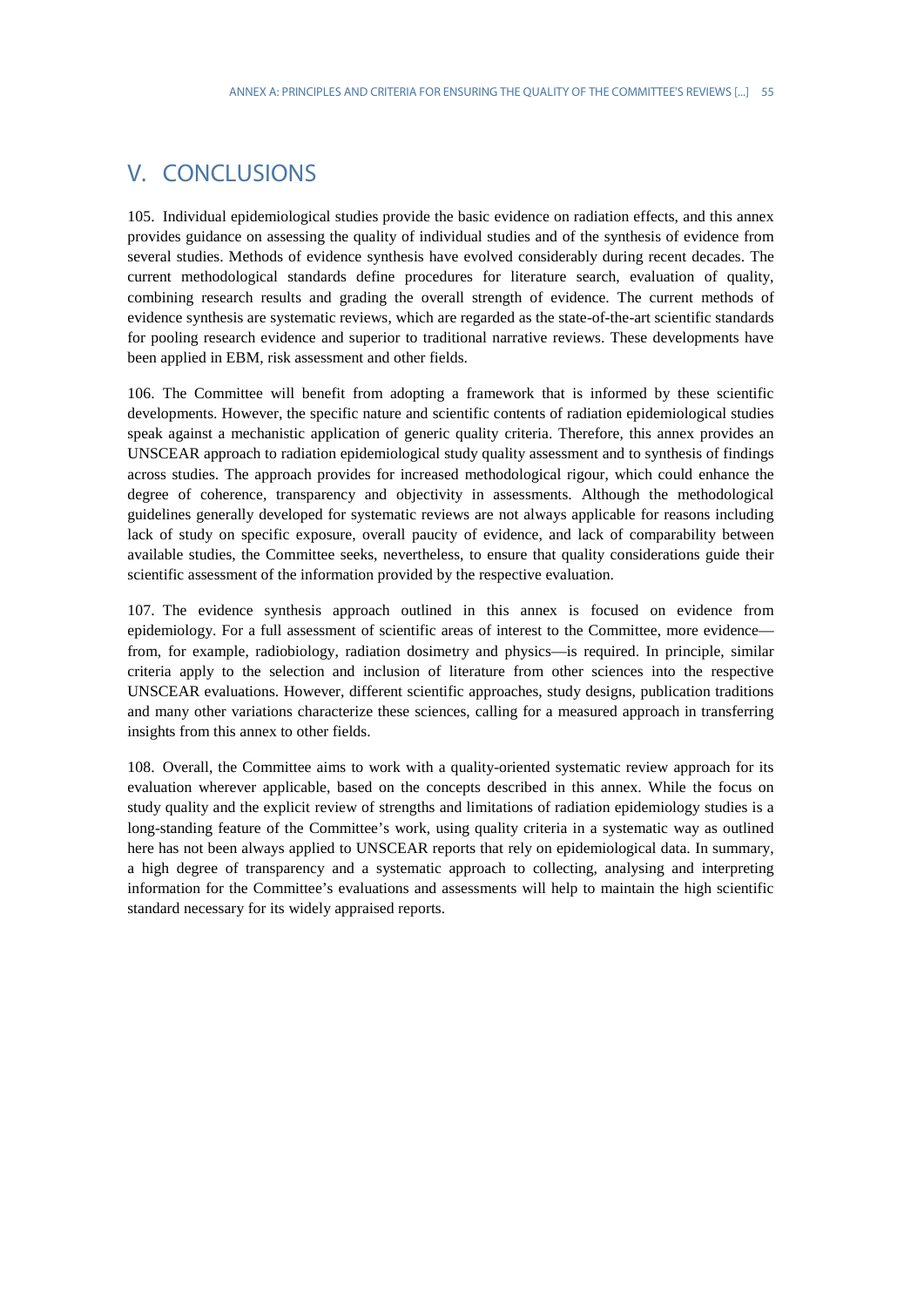# <span id="page-41-0"></span>ACKNOWLEDGEMENTS

The Committee wishes to acknowledge with gratitude the work of the consultants and the Expert Group on Epidemiological Quality involved in preparing this annex. In particular, the Committee would like to thank H. Zeeb and A. Auvinen (consultants) who elaborated the manuscript. The views expressed in the annex remain those of the Committee and do not necessarily represent the views of individual experts, the United Nations or its Member States.

## <span id="page-41-1"></span>Members of the Expert Group on Epidemiological Quality

P. Smeesters (Belgium); Q. Sun (China); A. Auvinen and S. Salomaa (Finland); W.-U. Müller, R. Michel and H. Zeeb (Germany); S. Akiba, K. Kodama and S. Saigusa (Japan); M. Tirmarche (France), A. Akleyev and V. Ivanov (Russian Federation); R. Wakeford (United Kingdom); and J. Boice, A. Bouville, B. Napier, D. Pawel and R. Shore (United States).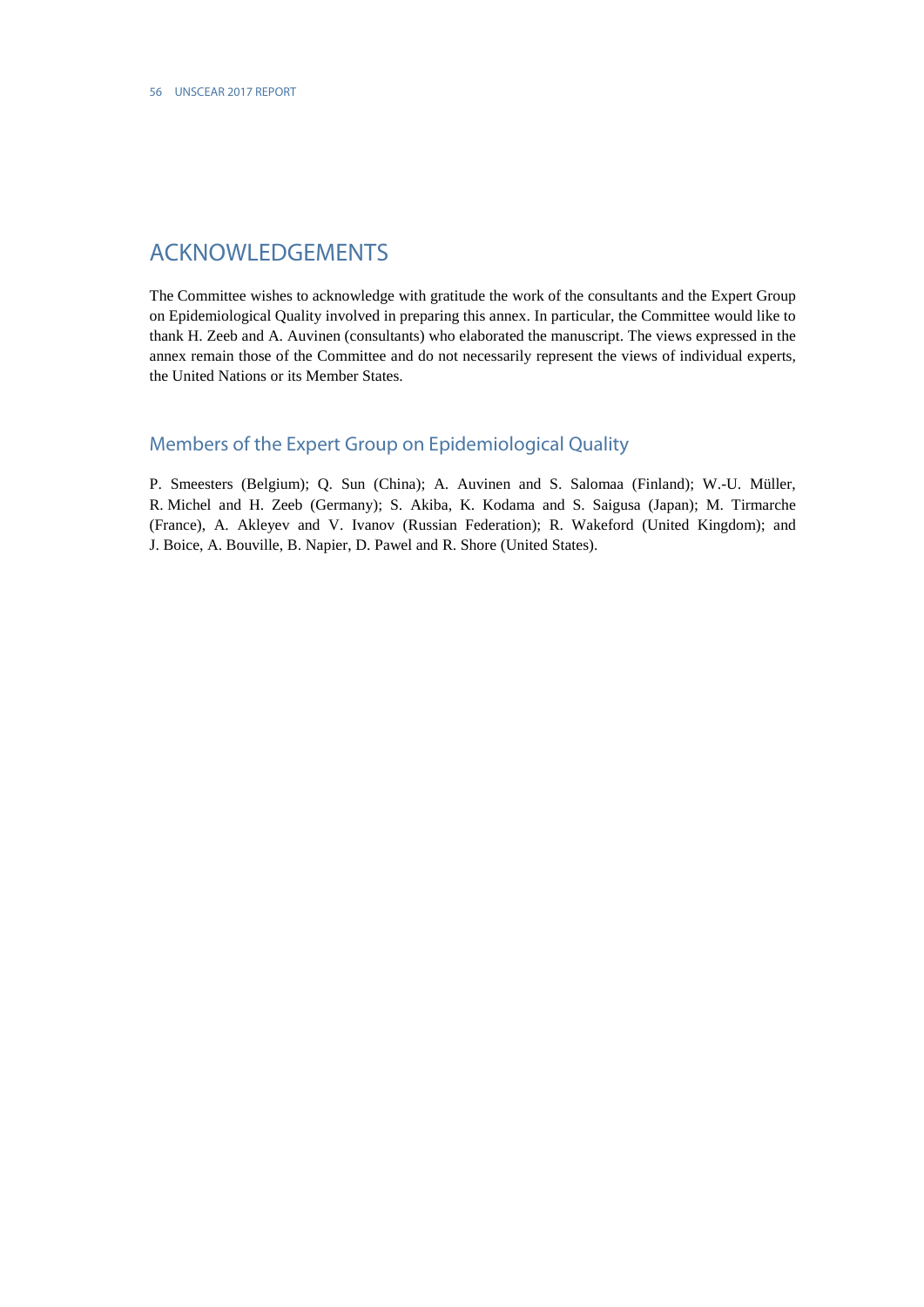# <span id="page-42-0"></span>**REFERENCES**

- A1 Ajmal, S., S. Rapoport, H. Ramirez Batlle et al. The natural history of the benign thyroid nodule: what is the appropriate follow-up strategy? J Am Coll Surg 220(6): 987-992 (2015).
- A2 Alazzoni, A., C.L. Gordon, J. Syed et al. Randomized controlled trial of radiation protection with a patient lead shield and a novel, nonlead surgical cap for operators performing coronary angiography or intervention. Circ Cardiovasc Interv 8(8): e002384 (2015).
- A3 Astakhova, L.N., L.R. Anspaugh, G.W. Beebe et al. Chernobyl-related thyroid cancer in children of Belarus: a case-control study. Radiat Res 150(3): 349-356 (1998).
- A4 Auvinen, A., L. Salonen, J. Pekkanen et al. Radon and other natural radionuclides in drinking water and risk of stomach cancer: a case-cohort study in Finland. Int J Cancer 114(1): 109-113 (2005).
- B1 Boice, J.D., Jr., M.M. Morin, A.G. Glass et al. Diagnostic x-ray procedures and risk of leukemia, lymphoma, and multiple myeloma. JAMA 265(10): 1290-1294 (1991).
- B2 Boice, J.D., Jr., D. Preston, F.G. Davis et al. Frequent chest X-ray fluoroscopy and breast cancer incidence among tuberculosis patients in Massachusetts. Radiat Res 125(2): 214-222 (1991).
- B3 Borenstein, M., L.V. Hedges, J.P.T. Higgins et al. Introduction to Meta-Analysis. Wiley, New York, 2008.
- B4 Bouville, A., R.E. Toohey, J.D. Boice, Jr. et al. Dose reconstruction for the million worker study: status and guidelines. Health Phys 108(2): 206-220 (2015).
- C1 Cardis, E., M. Vrijheid, M. Blettner et al. The 15-Country Collaborative Study of Cancer Risk among Radiation Workers in the Nuclear Industry: estimates of radiation-related cancer risks. Radiat Res 167(4): 396-416 (2007).
- C2 Chumak, V.V. Physical dosimetry of Chernobyl cleanup workers. Health Phys 93(5): 452-461 (2007).
- C3 Claus, E.B., L. Calvocoressi, M.L. Bondy et al. Dental x-rays and risk of meningioma. Cancer 118(18): 4530-4537 (2012).
- C4 Cornell, J.E., C.D. Mulrow, R. Localio et al. Random-effects meta-analysis of inconsistent effects: a time for change. Ann Intern Med 160(4): 267-270 (2014).
- C5 CRD. Systematic reviews. CRD's guidance for undertaking reviews in health care. Centre for Reviews and Dissemination. [Internet] Available from (http://www.york.ac.uk/crd/ SysRev/!SSL!/WebHelp/SysRev3.htm) on 02.02.2016.
- C6 Crippa, A., P. Khudyakov, M. Wang et al. A new measure of between-studies heterogeneity in meta-analysis. Stat Med 35(21): 3661-3675 (2016).
- C7 Cullings, H.M., S. Fujita, S. Funamoto et al. Dose estimation for atomic bomb survivor studies: its evolution and present status. Radiat Res 166(1 Pt 2): 219-254 (2006).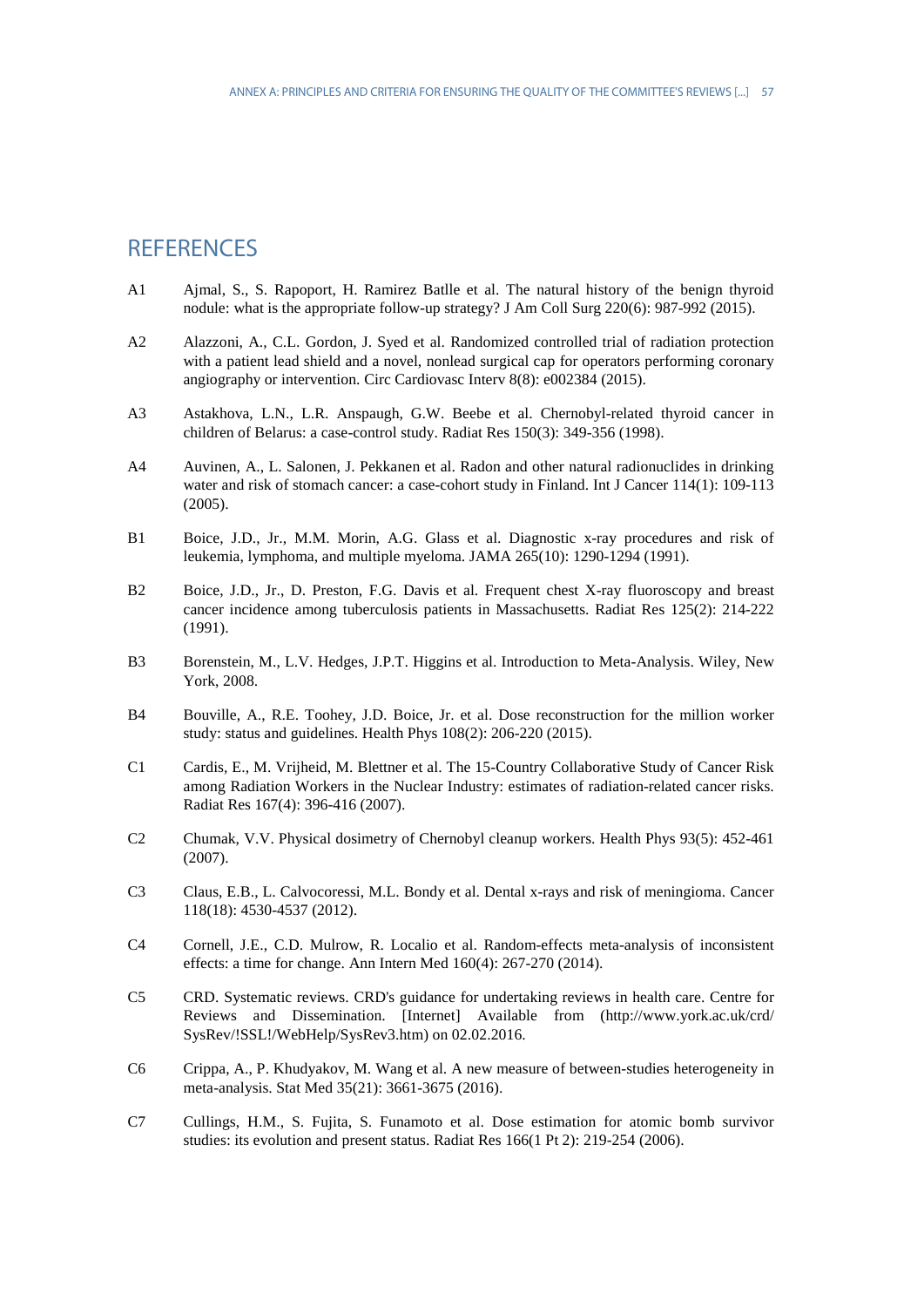- D1 Darby, S., D. Hill, A. Auvinen et al. Radon in homes and risk of lung cancer: collaborative analysis of individual data from 13 European case-control studies. Br Med J 330(7485): 223 (2005).
- D2 Darby, S., D. Hill, H. Deo et al. Residential radon and lung cancer--detailed results of a collaborative analysis of individual data on 7,148 persons with lung cancer and 14,208 persons without lung cancer from 13 epidemiologic studies in Europe. Scand J Work Environ Health 32(Suppl 1): 1-83 (2006).
- D3 Darby, S.C., J.H. Olsen, R. Doll et al. Trends in childhood leukaemia in the Nordic countries in relation to fallout from atmospheric nuclear weapons testing. Br Med J 304(6833): 1005-1009 (1992).
- D4 Davis, F.G., J.D. Boice, Jr., Z. Hrubec et al. Cancer mortality in a radiation-exposed cohort of Massachusetts tuberculosis patients. Cancer Res 49(21): 6130-6136 (1989).
- D5 Degteva, M.O., M.I. Vorobiova, V.P. Kozheurov et al. Dose reconstruction system for the exposed population living along the Techa River. Health Phys 78(5): 542-554 (2000).
- D6 Des Jarlais, D.C., C. Lyles, N. Crepaz et al. Improving the reporting quality of nonrandomized evaluations of behavioral and public health interventions: the TREND statement. Am J Public Health 94(3): 361-366 (2004).
- D7 Doody, M.M., J.E. Lonstein, M. Stovall et al. Breast cancer mortality after diagnostic radiography: findings from the U.S. Scoliosis Cohort Study. Spine (Phila Pa 1976) 25(16): 2052-2063 (2000).
- D8 Drozdovitch, V., V. Minenko, V. Khrouch et al. Thyroid dose estimates for a cohort of Belarusian children exposed to radiation from the Chernobyl accident. Radiat Res 179(5): 597-609 (2013).
- E1 Eddy, D.M. Evidence-based medicine: a unified approach. Health Aff (Millwood) 24(1): 9-17 (2005).
- E2 Edwards, A.A., C. Lindholm, F. Darroudi et al. Review of translocations detected by FISH for retrospective biological dosimetry applications. Radiat Prot Dosim 113(4): 396-402 (2005).
- E3 Egger, M., G. Davey Smith, M. Schneider et al. Bias in meta-analysis detected by a simple, graphical test. Br Med J 315(7109): 629-634 (1997).
- E4 Egger, M., G. Davey-Smith and D.G. Altman. Systematic Reviews in Health Care: Meta-Analysis in Context, 2nd edition. Wiley, New York, 2008.
- E5 Eidemuller, M., E. Ostroumova, L. Krestinina et al. Analysis of solid cancer mortality in the Techa river cohort using the two-step clonal expansion model. Radiat Res 169(2): 138-148 (2008).
- E6 Engholm, G., J. Ferlay, N. Christensen et al. NORDCAN--a Nordic tool for cancer information, planning, quality control and research. Acta Oncol 49(5): 725-736 (2010).
- E7 EPOC. EPOC Resources for review authors. Effective Practice and Organisation of Care (EPOC). Norwegian Knowledge Centre for the Health Services, Oslo. [Internet] Available from (http://epoc.cochrane.org/epoc-specific-resources-review-authors) on 02.02.2016.
- E8 Equator Network. Preferred reporting items for systematic reviews and meta-analyses: the PRISMA statement. Enhancing the Quality and Transparency of Health Research. [Internet] Available from (http://www.equator-network.org/reporting-guidelines/prisma) on 02.02.2016.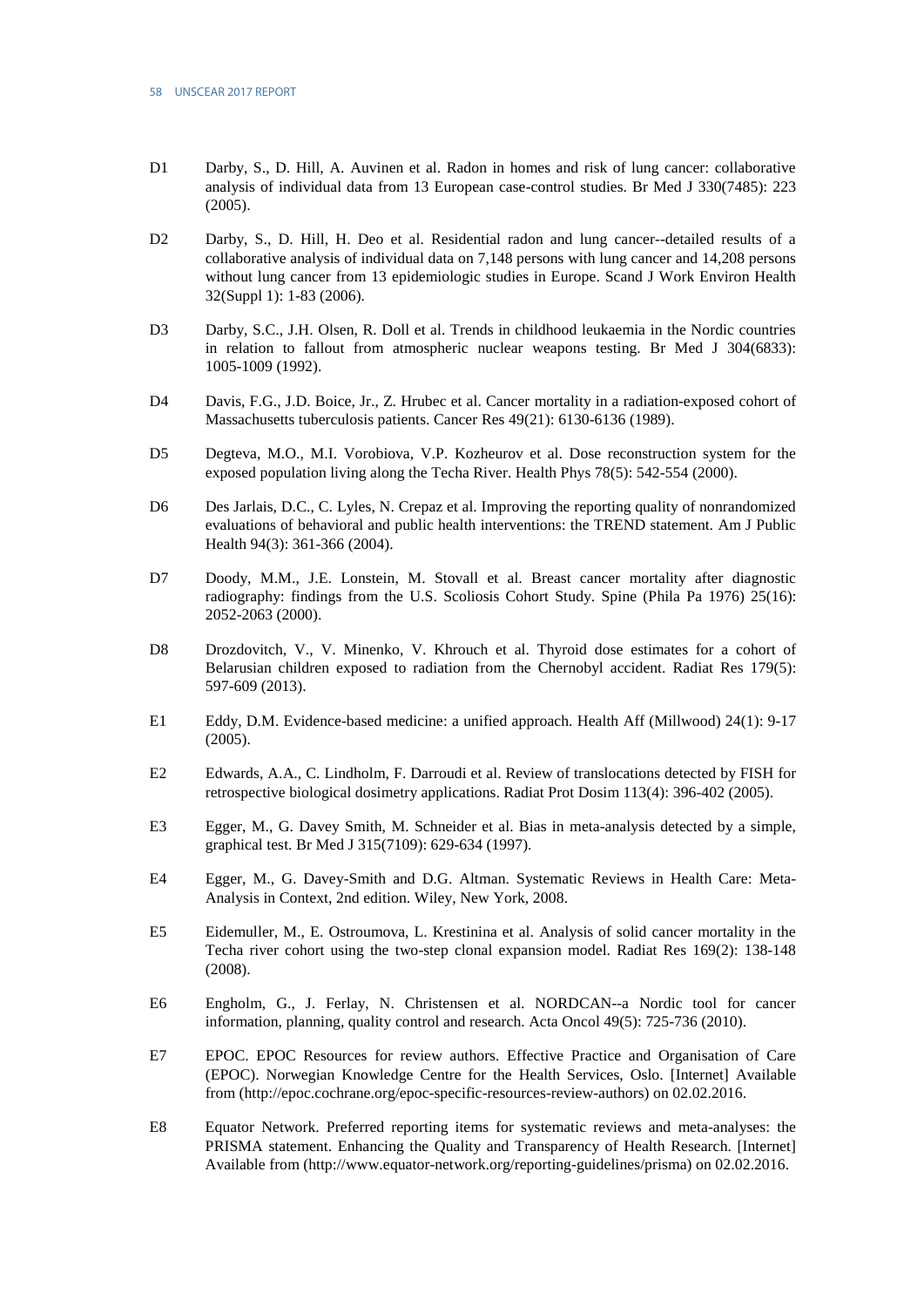- F1 Fenner-Crisp, P.A. and V.L. Dellarco. Key elements for judging the quality of a risk assessment. Environ Health Perspect 124(8): 1127-1135 (2016).
- G1 Garner, P., S. Hopewell, J. Chandler et al. When and how to update systematic reviews: consensus and checklist. Br Med J 354: i3507 (2016).
- G2 Gilbert, E.S. The impact of dosimetry uncertainties on dose-response analyses. Health Phys 97(5): 487-492 (2009).
- G3 Goodman, S.N. and J.A. Berlin. The use of predicted confidence intervals when planning experiments and the misuse of power when interpreting results. Ann Intern Med 121(3): 200-206 (1994).
- G4 GRADE. Grading of Recommendations Assessment, Development and Evaluation. [Internet] Available from (www.gradeworkinggroup.org) on 02.02.2016.
- G5 Greenland, S. and H. Morgenstern. Ecological bias, confounding, and effect modification. Int J Epidemiol 18(1): 269-274 (1989).
- G6 Greenland, S. Multiple-bias modelling for analysis of observational data (with discussion). J R Stat Soc Ser A 168(2): 267–306 (2005).
- G7 Guyatt, G.H., A.D. Oxman, H.J. Schunemann et al. GRADE guidelines: a new series of articles in the Journal of Clinical Epidemiology. J Clin Epidemiol 64(4): 380-382 (2011).
- G8 Guyatt, G.H., A.D. Oxman, G. Vist et al. GRADE guidelines: 4. Rating the quality of evidence--study limitations (risk of bias). J Clin Epidemiol 64(4): 407-415 (2011).
- H1 Hammer, G.P., U. Scheidemann-Wesp, F. Samkange-Zeeb et al. Occupational exposure to low doses of ionizing radiation and cataract development: a systematic literature review and perspectives on future studies. Radiat Environ Biophys 52(3): 303-319 (2013).
- H2 Heid, I.M., H. Kuchenhoff, J. Miles et al. Two dimensions of measurement error: classical and Berkson error in residential radon exposure assessment. J Expo Anal Environ Epidemiol 14(5): 365-377 (2004).
- H3 Heinavaara, S., S. Toikkanen, K. Pasanen et al. Cancer incidence in the vicinity of Finnish nuclear power plants: an emphasis on childhood leukemia. Cancer Causes Control 21(4): 587-595 (2010).
- H4 Higgins, J. and S. Green. Cochrane handbook for systematic reviews of interventions. Version 5.1.0 [updated March 2011]. The Cochrane Collaboration. [Internet] Available from (http://handbook.cochrane.org/) on 02.02.2016.
- H5 Hill, A.B. The environment and disease: association or causation? Proc R Soc Med 58: 295-300 (1965).
- H6 Howe, G.R. Lung cancer mortality between 1950 and 1987 after exposure to fractionated moderate-dose-rate ionizing radiation in the Canadian fluoroscopy cohort study and a comparison with lung cancer mortality in the Atomic Bomb survivors study. Radiat Res 142(3): 295-304 (1995).
- H7 Howe, G.R. and J. McLaughlin. Breast cancer mortality between 1950 and 1987 after exposure to fractionated moderate-dose-rate ionizing radiation in the Canadian fluoroscopy cohort study and a comparison with breast cancer mortality in the atomic bomb survivors study. Radiat Res 145(6): 694-707 (1996).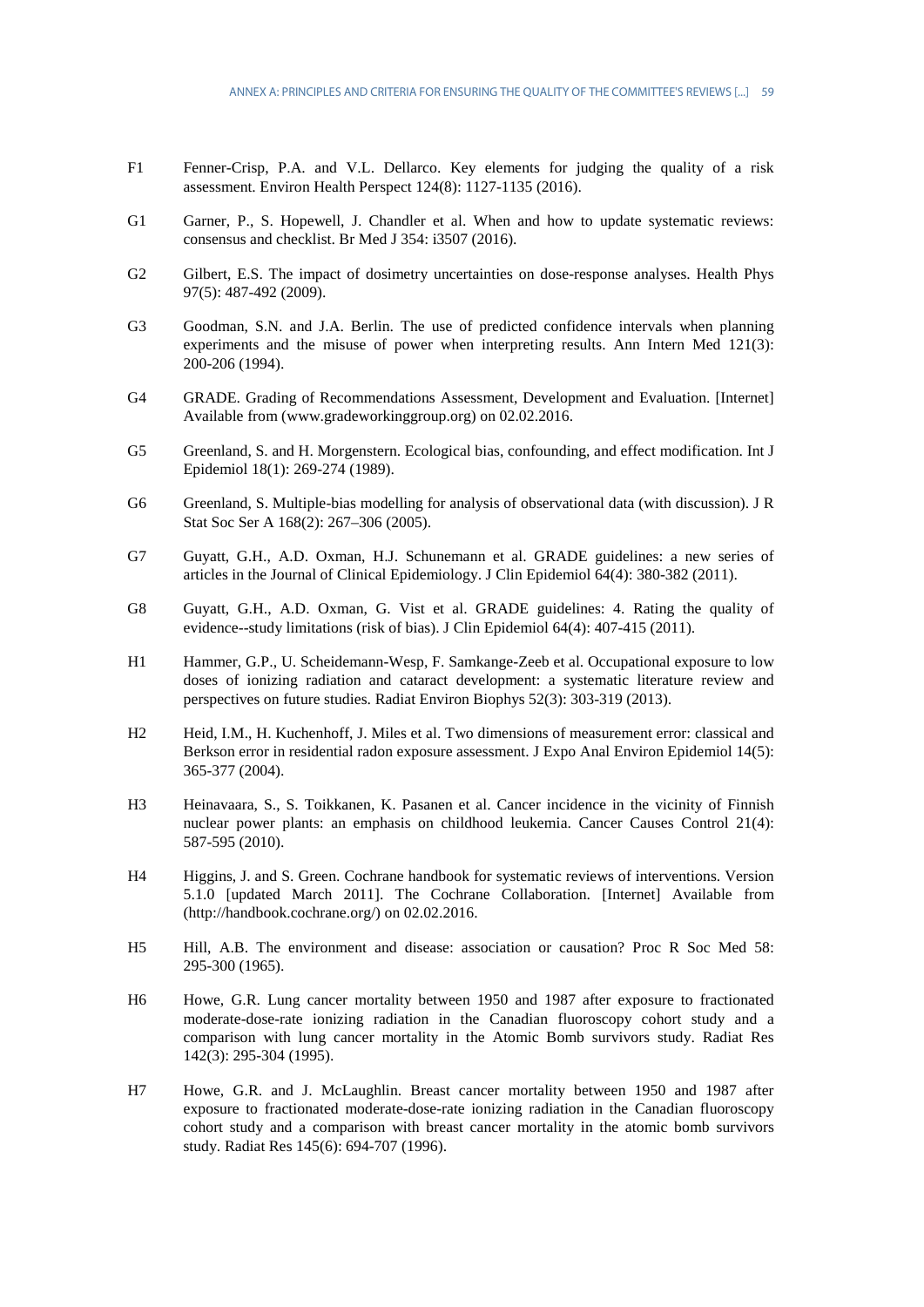- I1 IEA. Good epidemiological practice. International Epidemiological Association. [Internet] Available from (http://ieaweb.org/good-epidemiological-practice-gep) on 02.02.2016.
- I2 Inskip, P.D., A. Ekbom, M.R. Galanti et al. Medical diagnostic x rays and thyroid cancer. J Natl Cancer Inst 87(21): 1613-1621 (1995).
- I3 Ioannidis, J.P., L. Belbasis and E. Evangelou. Fifty-year fate and impact of general medical journals. PLoS One 5(9): e12531 (2010).
- I4 IPCS. IPCS risk assessment terminology. Harmonization project document no. 1. International Programme on Chemical Safety Harmonization Project of WHO, UNEP and ILO, Geneva, 2004.
- I5 IPCS. WHO human health risk assessment toolkit: chemical hazards. Harmonization project document no. 8. International Programme on Chemical Safety Harmonization Project of WHO, UNEP and ILO, Geneva, 2010.
- I6 Ivanov, V.K., A.I. Gorski, A.F. Tsyb et al. Solid cancer incidence among the Chernobyl emergency workers residing in Russia: estimation of radiation risks. Radiat Environ Biophys 43(1): 35-42 (2004).
- I7 Ivanov, V.K., V.V. Kashcheev, S.Y. Chekin et al. Radiation-epidemiological studies of thyroid cancer incidence in Russia after the Chernobyl accident (estimation of radiation risks, 1991-2008 follow-up period). Radiat Prot Dosim 151(3): 489-499 (2012).
- I8 Iwasaki, T., Y. Takashima, T. Suzuki et al. The dose response of chromosome aberrations in human lymphocytes induced in vitro by very low-dose gamma rays. Radiat Res 175(2): 208-213 (2011).
- J1 Jablon, S., Z. Hrubec and J.D. Boice, Jr. Cancer in populations living near nuclear facilities. A survey of mortality nationwide and incidence in two states. JAMA 265(11): 1403-1408 (1991).
- J2 Jacob, P., T.I. Bogdanova, E. Buglova et al. Thyroid cancer risk in areas of Ukraine and Belarus affected by the Chernobyl accident. Radiat Res 165(1): 1-8 (2006).
- J3 Jin, Z.C., X.H. Zhou and J. He. Statistical methods for dealing with publication bias in metaanalysis. Stat Med 34(2): 343-360 (2015).
- K1 Kesminiene, A., A.S. Evrard, V.K. Ivanov et al. Risk of thyroid cancer among Chernobyl liquidators. Radiat Res 178(5): 425-436 (2012).
- K2 Keyes, K.M. and S. Galea. Epidemiology Matters: A New Introduction to Methodological Foundations. Oxford University Press, Oxford, 2014.
- K3 Kreuzer, M., B. Grosche, M. Schnelzer et al. Radon and risk of death from cancer and cardiovascular diseases in the German uranium miners cohort study: follow-up 1946-2003. Radiat Environ Biophys 49(2): 177-185 (2010).
- K<sub>4</sub> Krewski, D., J.H. Lubin, J.M. Zielinski et al. A combined analysis of North American casecontrol studies of residential radon and lung cancer. J Toxicol Environ Health A 69(7): 533-597 (2006).
- K5 Kwon, D., F.O. Hoffman, B.E. Moroz et al. Bayesian dose-response analysis for epidemiological studies with complex uncertainty in dose estimation. Stat Med 35(3): 399-423 (2016).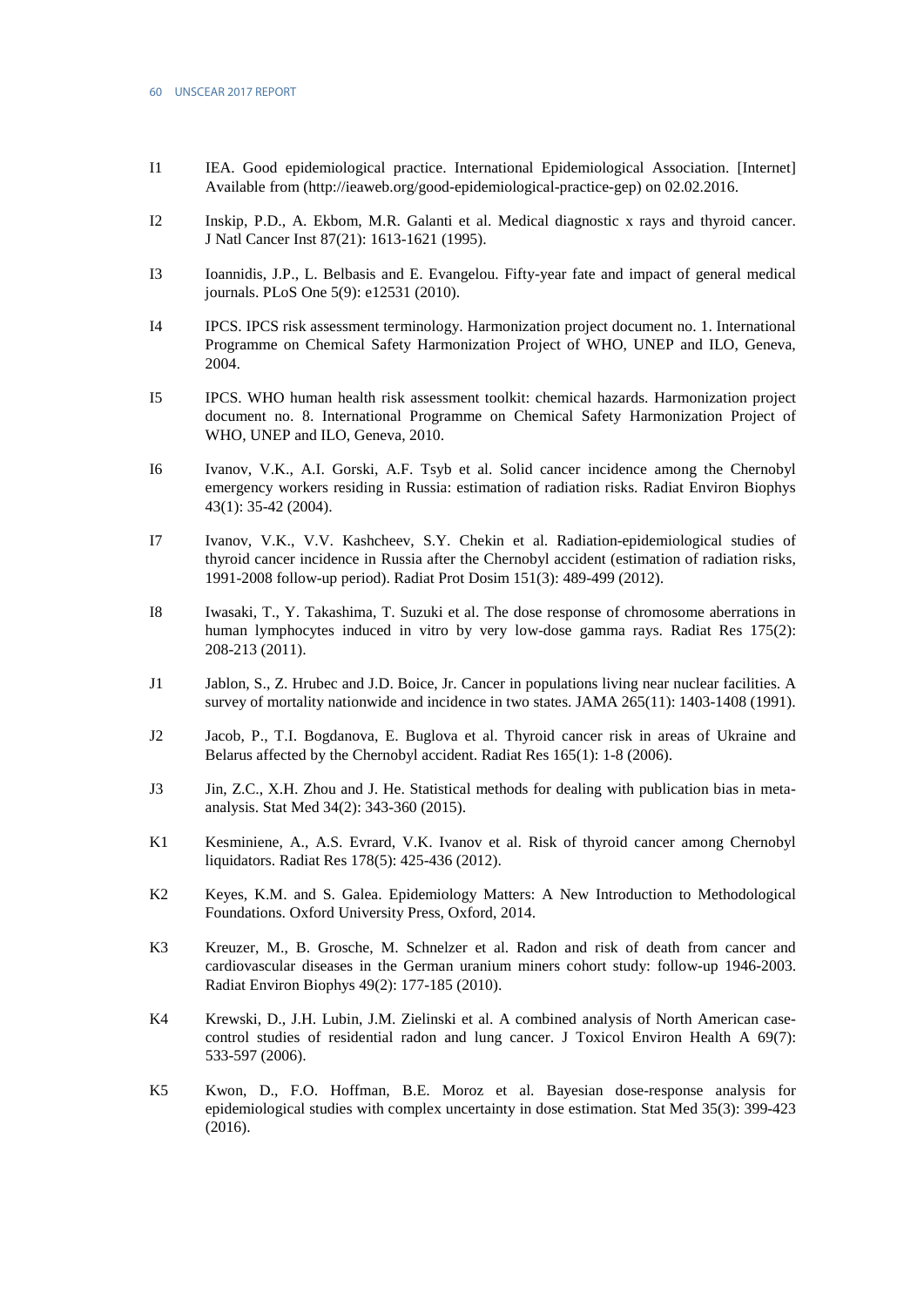- L1 Land, C.E., Z. Zhumadilov, B.I. Gusev et al. Ultrasound-detected thyroid nodule prevalence and radiation dose from fallout. Radiat Res 169(4): 373-383 (2008).
- L2 Land, C.E., D. Kwon, F.O. Hoffman et al. Accounting for shared and unshared dosimetric uncertainties in the dose response for ultrasound-detected thyroid nodules after exposure to radioactive fallout. Radiat Res 183(2): 159-173 (2015).
- L3 Lash, T.L., M.P. Fox and A.K. Fink. Applying Quantitative Bias Analysis to Epidemiologic Data. Springer, Dordrecht, 2009.
- L4 Leonard, A., J. Rueff, G.B. Gerber et al. Usefulness and limits of biological dosimetry based on cytogenetic methods. Radiat Prot Dosim 115(1-4): 448-454 (2005).
- L5 Little, M.P., T.V. Azizova, D. Bazyka et al. Systematic review and meta-analysis of circulatory disease from exposure to low-level ionizing radiation and estimates of potential population mortality risks. Environ Health Perspect 120(11): 1503-1511 (2012).
- L6 Little, M.P., A.G. Kukush, S.V. Masiuk et al. Impact of uncertainties in exposure assessment on estimates of thyroid cancer risk among Ukrainian children and adolescents exposed from the Chernobyl accident. PLoS One 9(1): e85723 (2014).
- L7 Little, M.P. Radiation and circulatory disease. Mutat Res 770(Pt B): 299-318 (2016).
- M1 MacMahon, B. and T.F. Pugh. Epidemiology: Principles and Methods. Little, Brown & Company, Boston, Massachusetts, 1970.
- M2 Menzel, H.G. and J. Harrison. Effective dose: a radiation protection quantity. Ann ICRP 41(3-4): 117-123 (2012).
- M3 Miettinen, O.S. Theoretical Epidemiology: Principles of Occurrence Research in Medicine. Wiley, New York, 1985.
- M4 Minenko, V.F., A.V. Ulanovsky, V.V. Drozdovitch et al. Individual thyroid dose estimates for a case-control study of Chernobyl-related thyroid cancer among children of Belarus--part II. Contributions from long-lived radionuclides and external radiation. Health Phys 90(4): 312-327 (2006).
- M5 Moher, D., A. Liberati, J. Tetzlaff et al. Preferred reporting items for systematic reviews and meta-analyses: the PRISMA statement. Br Med J 339: b2535 (2009).
- M6 Morishima, H., T. Koga, K. Tatsumi et al. Dose measurement, its distribution and individual external dose assessments of inhabitants in the high background radiation areas in China. J Radiat Res 41(Suppl): 9-23 (2000).
- M7 Morton, S.C., M.R. Costlow, J.S. Graff et al. Standards and guidelines for observational studies: quality is in the eye of the beholder. J Clin Epidemiol 71: 3-10 (2016).
- N1 Nair, M.K., K.S. Nambi, N.S. Amma et al. Population study in the high natural background radiation area in Kerala, India. Radiat Res 152(6 Suppl): S145-148 (1999).
- N2 Nair, R.R., B. Rajan, S. Akiba et al. Background radiation and cancer incidence in Kerala, India-Karanagappally cohort study. Health Phys 96(1): 55-66 (2009).
- N<sub>3</sub> NCRP. Uncertainties in the estimation of radiation risks and probability of disease causation. NCRP Report No. 171. National Council on Radiation Protection and Measurements, Bethesda, 2012.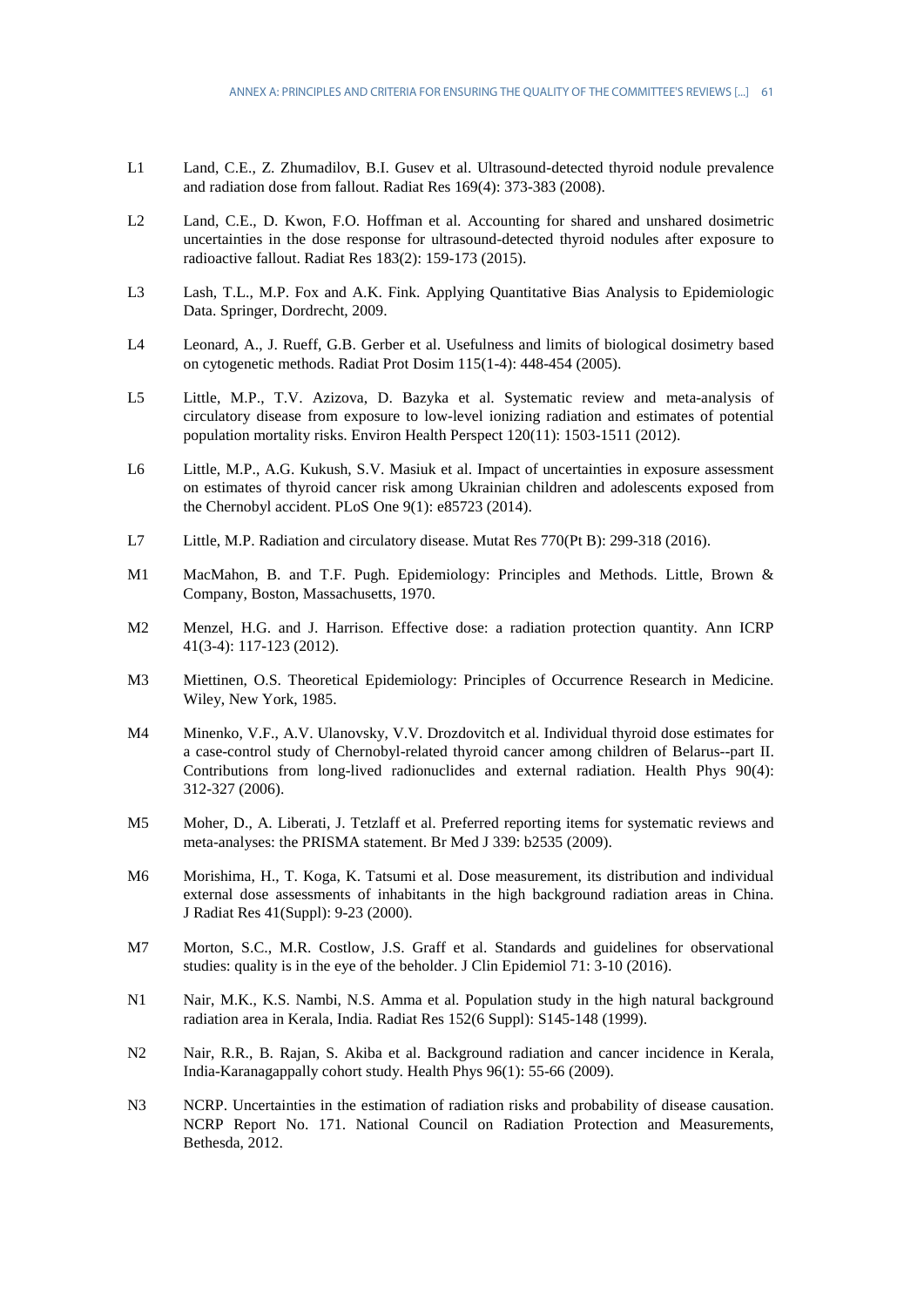- N4 NRC. The Hanford Environmental Dose Reconstruction Project: A review of four documents. National Research Council (US) Committee on an Assessment of CDC Radiation Studies, National Academies Press, Washington D.C., 1994.
- O1 Ozasa, K., Y. Shimizu, A. Suyama et al. Studies of the mortality of atomic bomb survivors, Report 14, 1950-2003: An overview of cancer and noncancer diseases. Radiat Res 177(3): 229-243 (2012).
- P1 Piantadosi, S. Invited commentary: ecologic biases. Am J Epidemiol 139(8): 761-764; discussion 769-771 (1994).
- P2 Porta, M. A Dictionary of Epidemiology. Sixth edition. Oxford University Press, Oxford, 2014.
- P3 Preston-Martin, S., D.C. Thomas, S.C. White et al. Prior exposure to medical and dental x-rays related to tumors of the parotid gland. J Natl Cancer Inst 80(12): 943-949 (1988).
- P4 Preston-Martin, S., D.C. Thomas, M.C. Yu et al. Diagnostic radiography as a risk factor for chronic myeloid and monocytic leukaemia (CML). Br J Cancer 59(4): 639-644 (1989).
- P5 Preston, R.J., J.D. Boice Jr., A. Bertrand Brill et al. Uncertainties in estimating health risks associated with exposure to ionising radiation. J Radiol Prot 33(3): 573-588 (2013).
- R1 Richardson, D.B., E. Cardis, R.D. Daniels et al. Risk of cancer from occupational exposure to ionising radiation: retrospective cohort study of workers in France, the United Kingdom, and the United States (INWORKS). Br Med J 351: h5359 (2015).
- S1 Sackett, D. Evidence-based medicine. Lancet 346(8983): 1171 (1995).
- S2 Sanderson, S., I.D. Tatt and J.P. Higgins. Tools for assessing quality and susceptibility to bias in observational studies in epidemiology: a systematic review and annotated bibliography. Int J Epidemiol 36(3): 666-676 (2007).
- S3 Schisterman, E.F., S.R. Cole and R.W. Platt. Overadjustment bias and unnecessary adjustment in epidemiologic studies. Epidemiology 20(4): 488-495 (2009).
- S4 Schubauer-Berigan, M.K., R.D. Daniels, D.A. Fleming et al. Risk of chronic myeloid and acute leukemia mortality after exposure to ionizing radiation among workers at four U.S. nuclear weapons facilities and a nuclear naval shipyard. Radiat Res 167(2): 222-232 (2007).
- S5 Schunemann, H., S. Hill, G. Guyatt et al. The GRADE approach and Bradford Hill's criteria for causation. J Epidemiol Community Health 65(5): 392-395 (2011).
- S6 Shea, B.J., J.M. Grimshaw, G.A. Wells et al. Development of AMSTAR: a measurement tool to assess the methodological quality of systematic reviews. BMC Med Res Methodol 7: 10 (2007).
- S7 Shea, B.J., C. Hamel, G.A. Wells et al. AMSTAR is a reliable and valid measurement tool to assess the methodological quality of systematic reviews. J Clin Epidemiol 62(10): 1013-1020 (2009).
- S8 Shore, R.E. Overview of radiation-induced skin cancer in humans. Int J Radiat Biol 57(4): 809-827 (1990).
- S9 Simon, S.L., A. Bouville, R. Kleinerman et al. Dosimetry for epidemiological studies: learning from the past, looking to the future. Radiat Res 166(1 Pt 2): 313-318 (2006).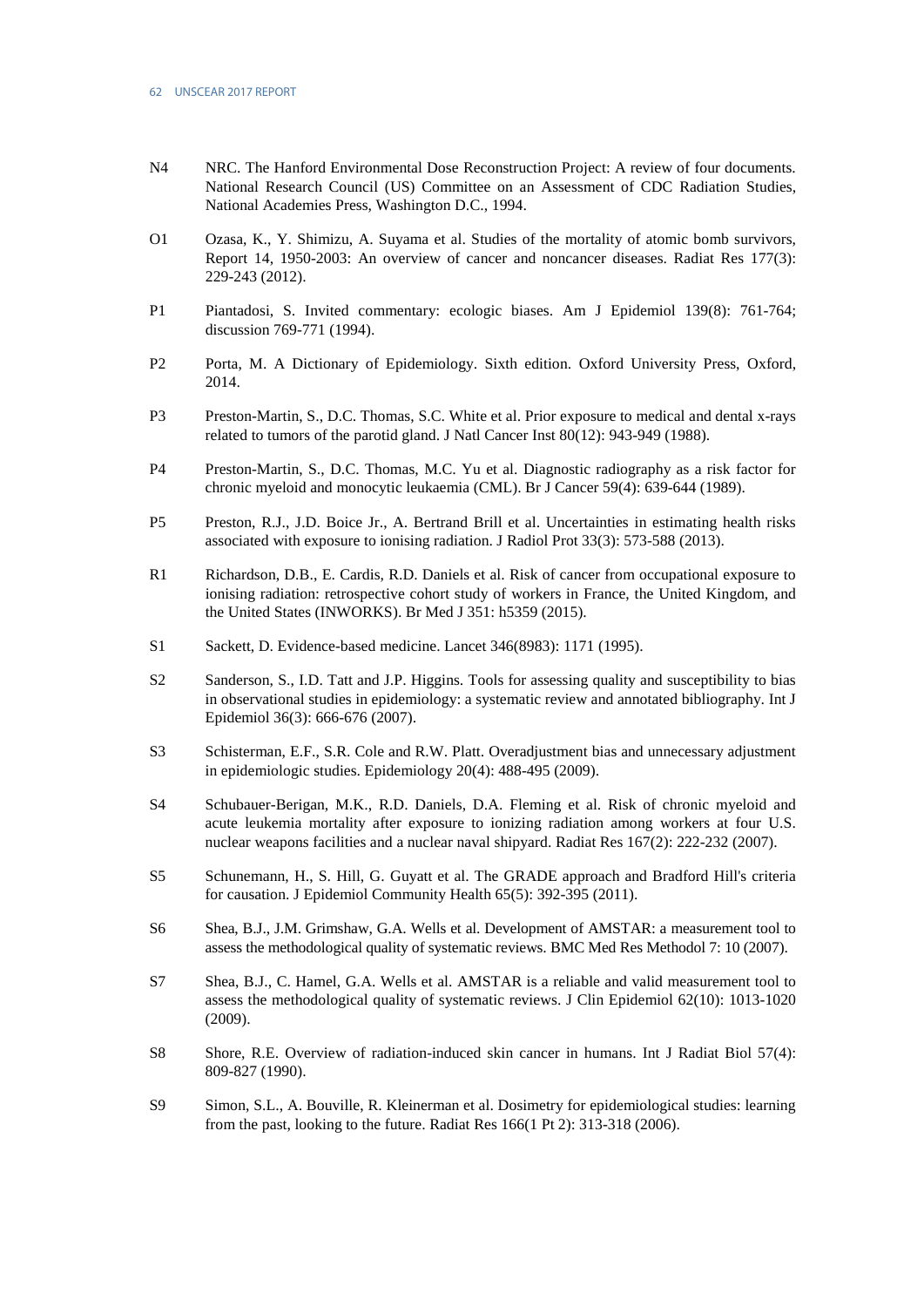- S10 Simon, S.L., I. Bailiff, A. Bouville et al. BiodosEPR-2006 consensus committee report on biodosimetric methods to evaluate radiation doses at long times after exposure. Radiat Meas 42(6): 948-971 (2007).
- S11 Sterne, J., J. Higgins and B. Reeves. A Cochrane Risk Of Bias Assessment Tool: for Non-Randomized Studies of Interventions (ACROBAT-NRSI). Edited on behalf of the development group for ACROBAT-NRSI. [Internet] Available from (http://www.riskofbias.info) on 02.02.2016.
- S12 Sterne, J.A., M. Egger and G.D. Smith. Systematic reviews in health care: Investigating and dealing with publication and other biases in meta-analysis. Br Med J 323(7304): 101-105 (2001).
- S13 Stram, D.O., D.L. Preston, M. Sokolnikov et al. Shared dosimetry error in epidemiological dose-response analyses. PLoS One 10(3): e0119418 (2015).
- S14 Swartz, H.M., B.B. Williams and A.B. Flood. Overview of the principles and practice of biodosimetry. Radiat Environ Biophys 53(2): 221-232 (2014).
- T1 Thierens, H. and A. Vral. The micronucleus assay in radiation accidents. Ann Ist Super Sanita 45(3): 260-264 (2009).
- T2 Thierry-Chef, I., D.B. Richardson, R.D. Daniels et al. Dose estimation for a study of nuclear workers in France, the United Kingdom and the United States of America: Methods for the International Nuclear Workers Study (INWORKS). Radiat Res 183(6): 632-642 (2015).
- T3 Till, J.E., H.L. Beck, H.A. Grogan et al. A review of dosimetry used in epidemiological studies considered to evaluate the linear no-threshold (LNT) dose-response model for radiation protection. Int J Radiat Biol 93(10): 1128-1144 (2017).
- U1 UNSCEAR. Sources and Effects of Ionizing Radiation. UNSCEAR 1994 Report. United Nations Scientific Committee on the Effects of Atomic Radiation, 1994 Report to the General Assembly, with scientific annexes. United Nations sales publication E.94.IX.11. United Nations, New York, 1994.
- U2 UNSCEAR. Sources and Effects of Ionizing Radiation. Volume II: Effects. UNSCEAR 2000 Report. United Nations Scientific Committee on the Effects of Atomic Radiation, 2000 Report to the General Assembly, with scientific annexes. United Nations sales publication E.00.IX.4. United Nations, New York, 2000.
- U3 UNSCEAR. Effects of Ionizing Radiation. Volume I: Report to the General Assembly, Scientific Annexes A and B. UNSCEAR 2006 Report. United Nations Scientific Committee on the Effects of Atomic Radiation. United Nations sales publication E.08.IX.6. United Nations, New York, 2008.
- U4 UNSCEAR. Sources and Effects of Ionizing Radiation. Volume II: Effects. Scientific Annexes C, D and E. UNSCEAR 2008 Report. United Nations Scientific Committee on the Effects of Atomic Radiation. United Nations sales publication E.11.IX.3. United Nations, New York, 2011.
- U5 UNSCEAR. Sources, Effects and Risks of Ionizing Radiation. Volume I: Report to the General Assembly and Scientific Annex A. UNSCEAR 2013 Report. United Nations Scientific Committee on the Effects of Atomic Radiation. United Nations sales publication E.14.IX.1. United Nations, New York, 2014.
- U6 UNSCEAR. Developments since the 2013 UNSCEAR Report on the Levels and Effects of Radiation Exposure due to the Nuclear Accident following the Great East-Japan Earthquake